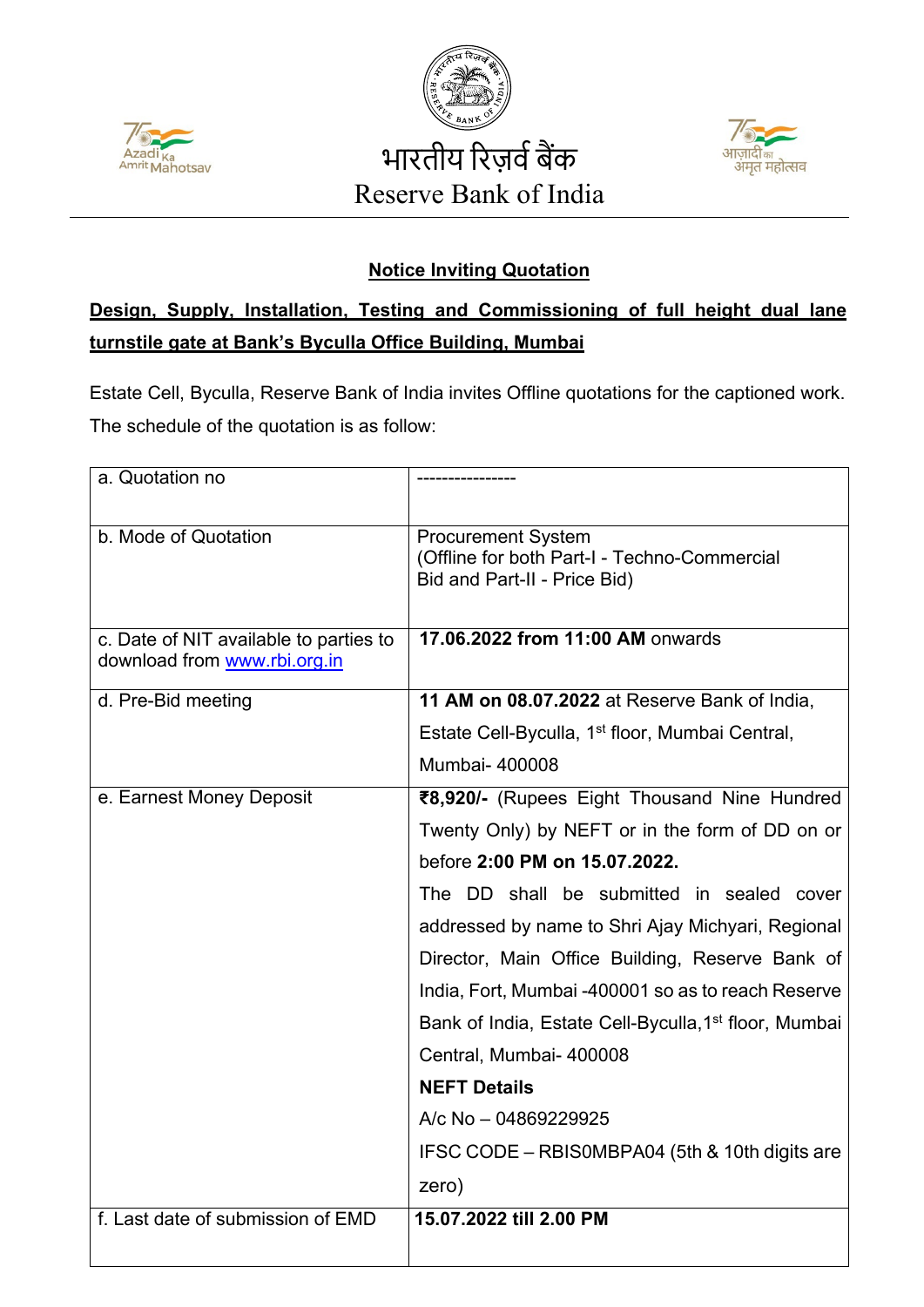| g. Last date of submission of Pre-<br>Qualification (PQ) papers                                                   | 27.06.2022 till 5:00 PM          |
|-------------------------------------------------------------------------------------------------------------------|----------------------------------|
| h. Date of starting of quotation for<br>submission of Techno-Commercial<br>Bid and Price Bid by eligible bidders. | 10.07.2022 from 11:00 AM onwards |
| i. Date of closing of quotation for<br>submission of Techno-Commercial<br><b>Bid &amp; Price Bid</b>              | 15.07.2022 till 2.00 PM          |
| j. Date & time of opening of Part-<br>I/Part-II<br>(i.e., Techno-Commercial Bid and<br>Price bid)                 | 15.07.2022 at 3.00 PM            |
| k. Transaction Fee                                                                                                | Not Applicable                   |

The Bank is not bound to accept the lowest quotation and reserves the right to accept either in full or in part any quotation. The Bank also reserves the right to reject all the quotations without assigning any reason thereof. Any amendments / corrigendum to the quotation, if any, issued in future will only be notified on the RBI Website.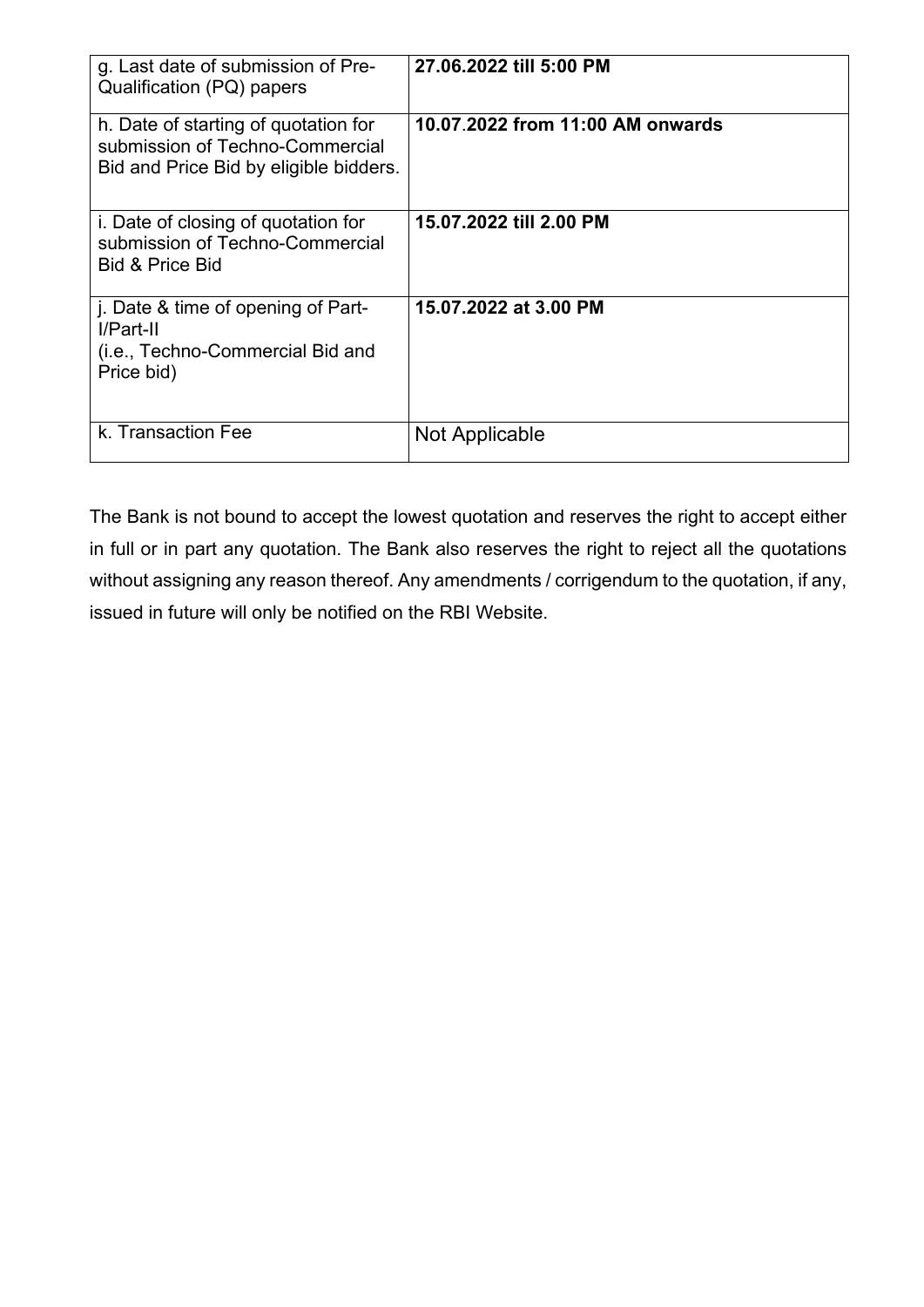





## **Quotation for Design, Supply, installation, testing and commissioning of full height dual lane turnstile gate at Bank's Byculla Office Building, Mumbai**

**Part -I**

**(Techno-Commercial Bid)**

**Name of Bidder\_\_\_\_\_\_\_\_\_\_\_\_\_\_\_\_\_\_\_\_\_\_\_\_\_\_\_\_\_\_\_\_\_\_\_\_\_\_\_\_\_\_\_\_\_**

**Address \_\_\_\_\_\_\_\_\_\_\_\_\_\_\_\_\_\_\_\_\_\_\_\_\_\_\_\_\_\_\_\_\_\_\_\_\_\_\_\_\_\_\_\_\_\_\_\_\_\_\_\_\_**

**Date and time of Pre-Bid Meeting: 08.07.2022 at 11 AM**

**Last date of submission of quotations: 15.07.2022 till 2 PM**

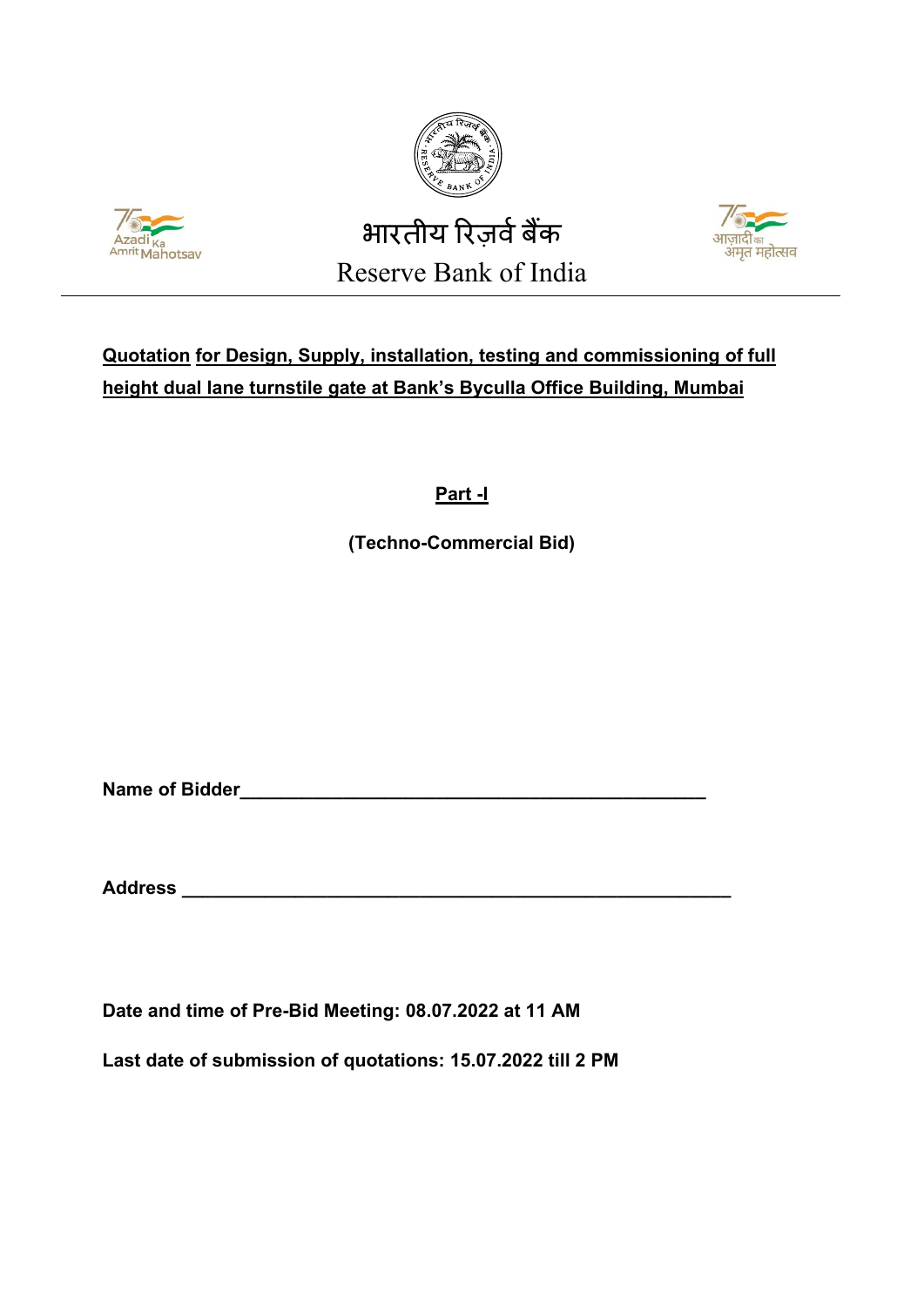#### **Section-I**

#### **Notice Inviting Quotation**

Reserve Bank of India invites quotations for **Design, Supply, Installation, Testing and Commissioning of full height dual lane turnstile gate at Bank's Byculla Office Building, Mumbai**

- 1. Offline quotations are invited for above work at Bank's Mumbai Regional Office at Mumbai. The quotation is to be submitted through off line mode to Bank. **The work is estimated to cost Rs. 4.46 lakhs (Rupees Four Lakhs Forty Six Thousand Only)** and is to be completed within a period of 45 days from the  $14<sup>th</sup>$  day of date of issue of work order.
- 2. The quotations will be available to download from [www.rbi.org.in](https://www.rbi.org.in/) for all firms from **11:00 AM on 17.06. 2022** but only those contractors who have minimum 5 years' experience in the field of undertaking similar works of "**Design, Supply, Installation, Testing and Commissioning of full height turnstile gate**" shall be eligible for participation in the quotation**.**
- 3. The contractor should have also executed successfully similar works on or after January 31, 2017 individually costing as under:
	- (a) Three works each costing not less than 40% of Rs. 4.46 Lakh

**OR**

- (b) Two works each costing not less than 50% of Rs.4.46 Lakh **OR**
- (c) One work costing not less than 80% of Rs. 4.46 Lakh **AND**
- (d) Have a minimum yearly turnover of 100% of the Rs.4.46 Lakh during the last 3 financial years

#### **AND**

(e) Have a service set up in Mumbai / Navi Mumbai / Suburban's for rendering after sales service. Only bidders who qualify as above will be eligible to participate in the quotation for the work.

The required documents evidencing compliance of all the above criteria (Pre-Qualification Papers) shall be submitted by the firm on or before **27.06.2022 by 05:00 PM** at Reserve Bank of India, Estate Cell-Byculla, 1<sup>st</sup> floor, Mumbai Central, Mumbai-8.

4. The contractors shall also be required to furnish, at the time of submitting Pre-Qualification papers the following information in writing along with documents to satisfy the Bank about their eligibility for participating in the quotation process: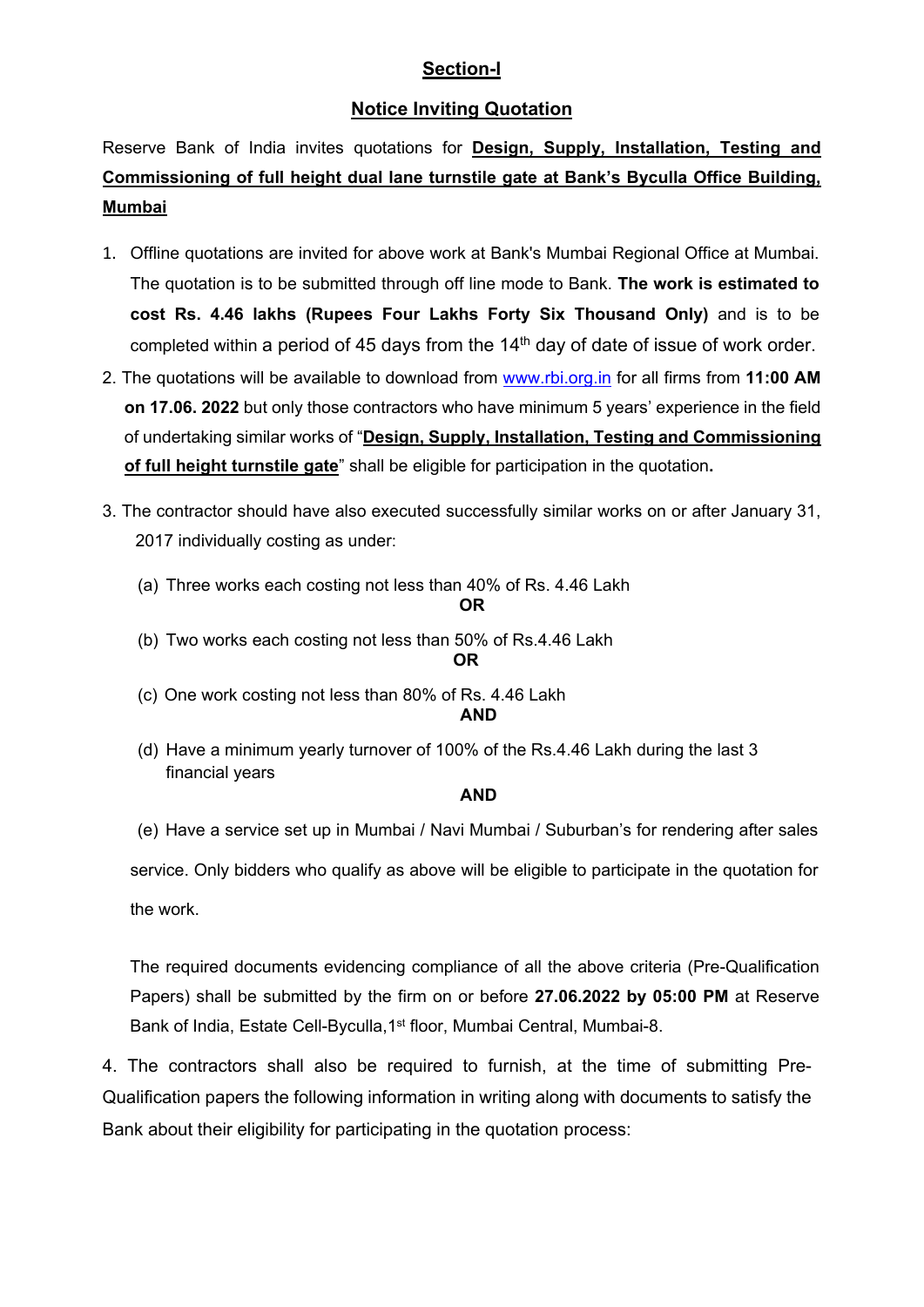| (a) | Composition of the firm   | Full particulars (whether contractor is an individual or          |  |
|-----|---------------------------|-------------------------------------------------------------------|--|
|     |                           | a partnership firm or a company etc.) of the                      |  |
|     |                           | composition of the firm of contractors in detail should           |  |
|     |                           | be submitted along with the name(s) and address(es)               |  |
|     |                           | of the partners, copy of the Articles of                          |  |
|     |                           | association/power of Attorney/any other relevant                  |  |
|     |                           | document                                                          |  |
| (b) | Work<br>experience<br>and | Copies of the detailed work orders for the qualifying             |  |
|     | completion<br>of          | similar works indicating date of award, value of awarded          |  |
|     | works of specified        | value work, time given for completing the work, etc. and the      |  |
|     | during<br>the             | specified corresponding completion certificates indicating actual |  |
|     | period                    | date of completion and actual value of executed                   |  |
|     |                           | similar works should be enclosed in proof of the work             |  |
|     |                           | experience.                                                       |  |
|     |                           | The details along with documentary evidence of                    |  |
|     |                           | previous experience if any, of carrying out works for             |  |
|     |                           | the Reserve Bank of India at any centre should also               |  |
|     |                           | be given.                                                         |  |
| (c) | Creditworthiness of       | Tax<br>of<br>the Copies<br>the<br>Income<br>Clearance             |  |
|     | contractor &              | their Turn Certificates/Income Tax Assessment orders along        |  |
|     | over during the specified | with the latest final accounts of the business of the             |  |
|     | period                    | contractor duly certified by a Chartered Accountant               |  |
|     |                           | should be enclosed in proof of their creditworthiness             |  |
|     |                           | and turnover for last three financial years.                      |  |
| (d) | Name(s) and address(es)   | Written information about the names and address of                |  |
|     | of the Bankers and their  | their bankers along with full details like names, postal          |  |
|     | present<br>contact        | addresses, e-mail IDs, telephone (landline and                    |  |
|     | executives                | mobile) nos., fax nos. etc. of the contact executives             |  |
|     |                           | (i.e. the persons who can be contacted at the office of           |  |
|     |                           | their bankers by the Bank, in case it is so needed)               |  |
|     |                           | should be furnished                                               |  |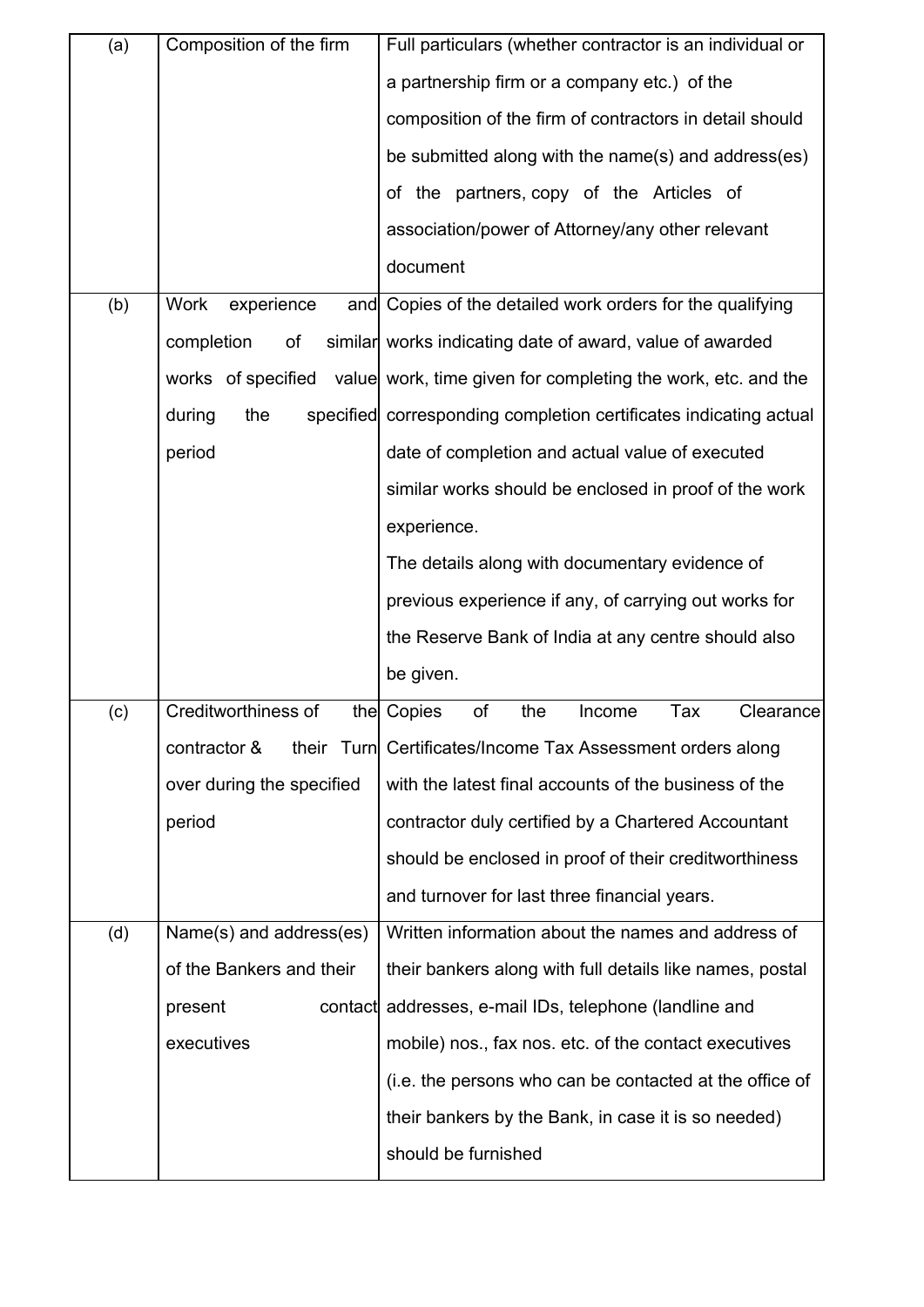| (e) | Details of bank accounts | Full particulars of their bank accounts, like account            |
|-----|--------------------------|------------------------------------------------------------------|
|     |                          | no., type, when opened etc. should be given                      |
|     |                          |                                                                  |
| (f) | Name(s) and address(es)  | Written information about the names and addresses                |
|     | of the Clients and their | of their clients along with full details, like names,            |
|     | contact<br>present       | postal addresses, e-mail IDs, telephone (landline and            |
|     | executives.              | mobile) nos., fax nos. etc. of the contact executives            |
|     |                          | (i.e. The persons who can be contacted at the office of          |
|     |                          | their clients by the Bank in case it is so needed)               |
|     |                          | should be furnished.                                             |
|     |                          |                                                                  |
| (g) | <b>Details</b><br>of     | completed The client-wise names of work(s), year(s) of execution |
|     | works                    | of work(s), awarded and actual cost(s) of executed               |
|     |                          | work(s), completion time stipulated in the contracts (s)         |
|     |                          | and actual time taken to complete the work(s), names             |
|     |                          | full<br>contact-details<br>of<br>the<br>and                      |
|     |                          | officers/authorities/departments under<br>the<br>whom            |
|     |                          | work(s) was/were executed should be furnished.                   |
|     |                          |                                                                  |

5. In the event of intending bidder's failure to satisfy the Bank, the Bank reserves the right to refuse their participation/reject their quotation.

6. Quotation forms will be available to download from [www.rbi.org.in](https://www.rbi.org.in/) for all firms from **11:00 AM on 17.06.2022**. A pre-bid meeting of the eligible bidder (who meets the PQ criteria) will be held on **08.07.2022 at 11 AM** at Reserve Bank of India, Estate Cell-Byculla,1st floor, Mumbai Central, Mumbai-400008.

7. The Pre-Qualification papers super scribed as "Pre-Qualification documents for **"Design, Supply, Installation, Testing and Commissioning of full height dual lane turnstile gate at Bank's Byculla Office Building, Mumbai"** addressed by name to Shri. Ajay Michyari, Regional Director, Reserve Bank of India, shall be submitted to Manager (Admin) Estate Cell-Byculla, 1<sup>st</sup> floor, Mumbai Central, Mumbai-400008 latest by **27.06.2022 till 05:00 PM** for Bank's examination. Alternatively, the scanned copy of all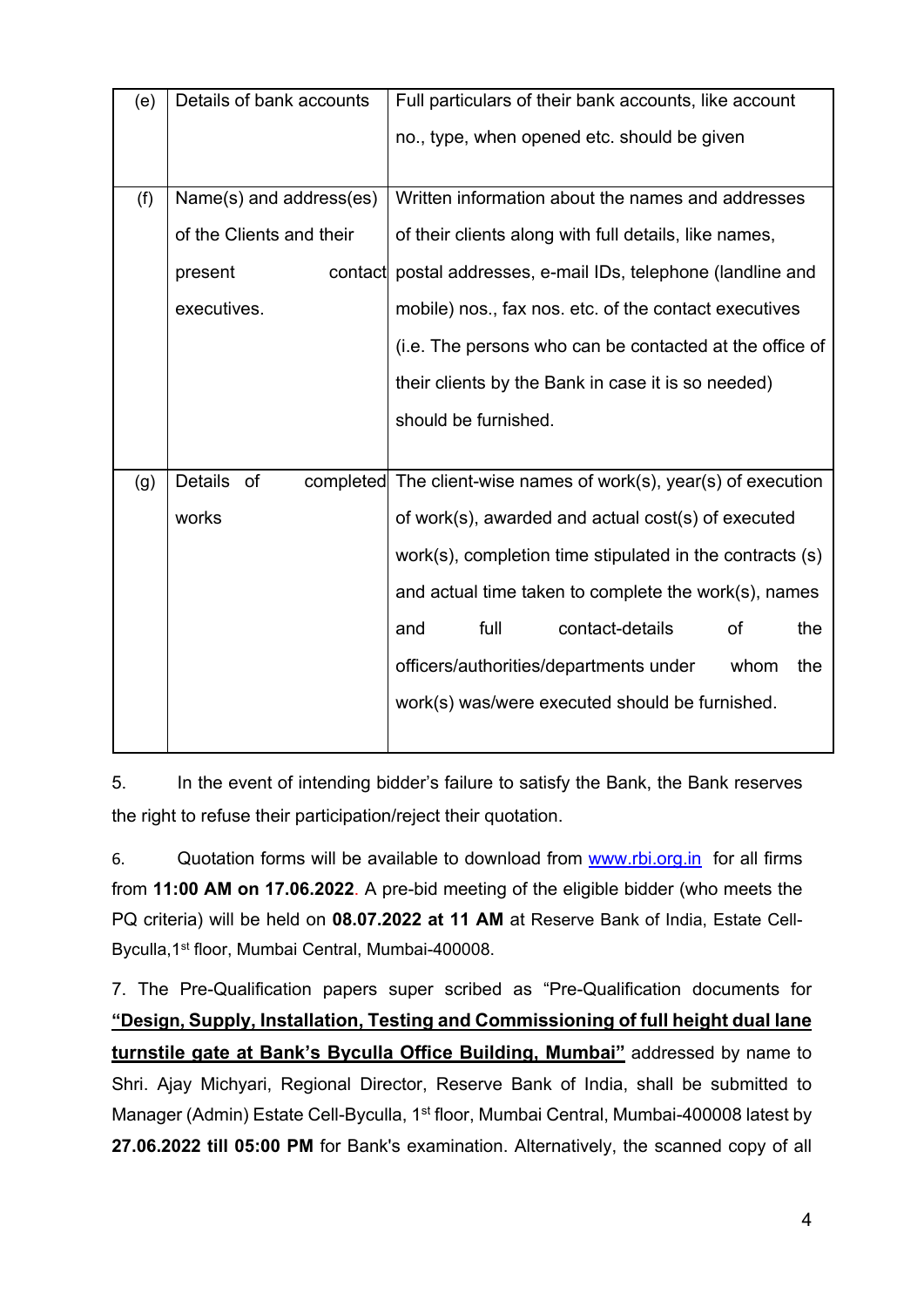the PQ document may be forwarded to mail id: [ugmundhe](mailto:ugmundhe@rbi.org.in)@rbi.org.in and [estatebyculla](mailto:estatebyculla@rbi.org.in)@rbi.org.in latest by **27.06.2022 till 05:00 PM**.

8. An EMD of **Rs 8,920/-** (Rupees Eight Thousand Nine Hundred Twenty Only) shall be submitted by the eligible bidder on or before **15.07.2022 by 02:00 PM** in the form and manner as prescribed in the Part-I of the quotation.

9. Quotation in prescribed form shall be submitted in two parts in offline mode. Part-I quotation will contain an undertaking towards acceptance of Bank's standard technical and commercial conditions for the proposed work, bidders' covering letter (scanned copy to be uploaded) and Part-II (Price Bid) to be filled

10. Part-I/Part-II of the quotations will be opened on **15.07.2022 at 03:00 PM** in the offline mode.

11. The applicants have to submit in a sealed envelope /cover:

- a) Client's certificate as per format mentioned in the quotation.
- b) Banker's certificate as per format mentioned in the quotation.

The certificates should be addressed to Deputy General Manager, Reserve Bank of India, 1st floor, Estate Cell Byculla office, near Mumbai Central railway station, Mumbai - 400 008 and shall be submitted on or before **27.06.2022 till 05:00 PM** in a sealed envelope/cover. The client's certificate shall be accepted only when the same is signed by an official of the rank of Executive Engineer or equivalent in respect of a Government/Semi Government organization or a PSU. The client's certificate issued by the private organizations shall also accompany Tax Deducted at Source (TDS) certificates. Applications/quotations received without the above certificates are liable for rejection. The Bank shall have the right to independently verify these certificates.

The Bank shall evaluate the said reports before evaluation of price bid of the bidders. If any bidder is not found to possess the required eligibility for participating in the quotation process at any point of time and/or his performance reports received from his clients and/or his bankers are found unsatisfactory, the Bank reserves the right to reject his offer even after opening of Part-I of the quotation. The Bank is not bound to assign any reason for doing so.

12. The Bank is not bound to accept the lowest quotation and reserves the right to accept either in full or in part any quotation. The Bank also reserves the right to reject any or all the quotations without assigning any reason thereof.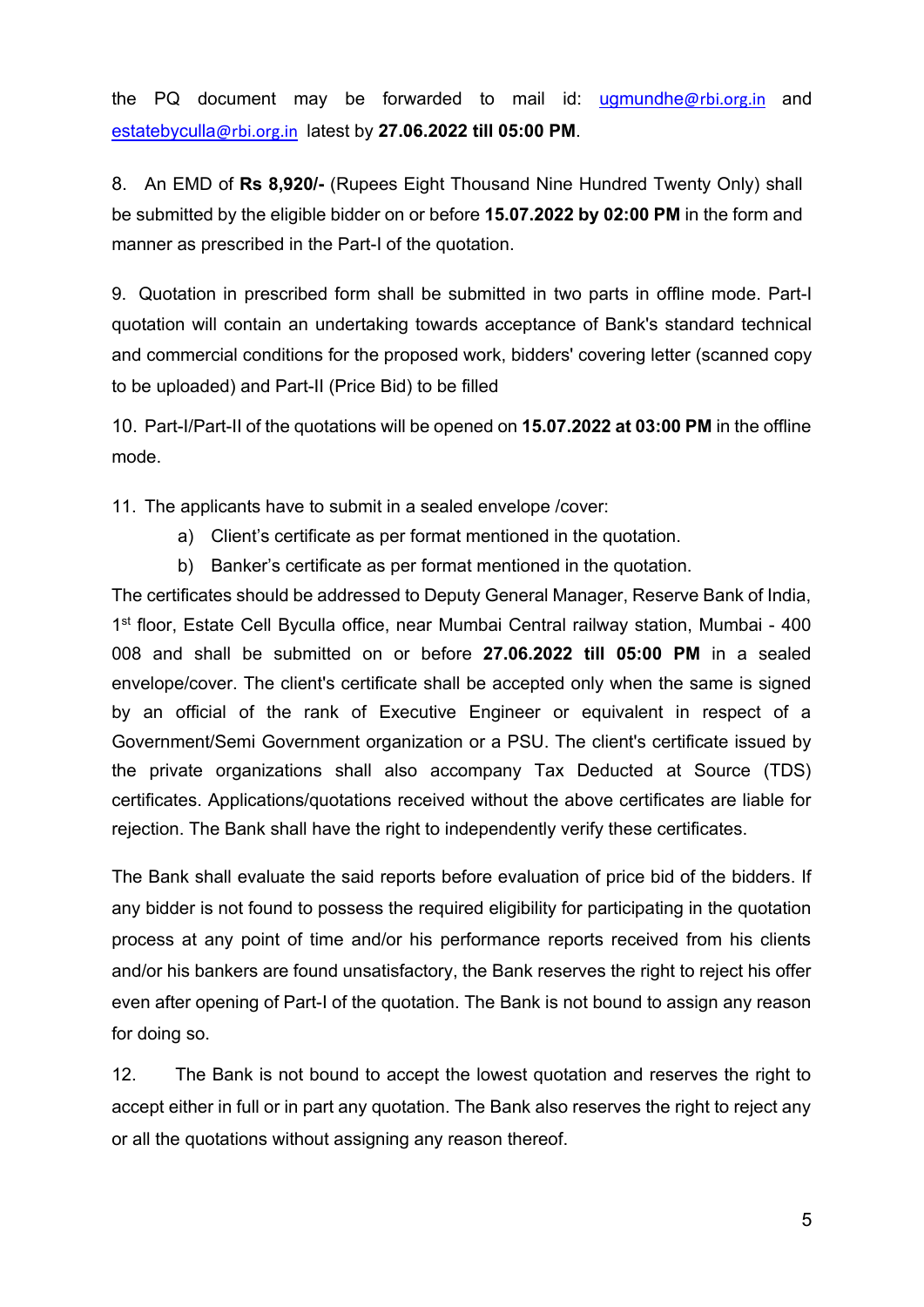## **SCHEDULE OF QUOTATION**

| a. Quotation no                                                 |                                                                     |
|-----------------------------------------------------------------|---------------------------------------------------------------------|
| b. Mode of Quotation                                            | <b>Procurement System</b>                                           |
|                                                                 | (Offline for both Part-I - Techno-Commercial                        |
|                                                                 | Bid and Part-II - Price Bid)                                        |
| c. Date of NIT available to parties                             | 17.06.2022 from 11:00 AM onwards                                    |
| to download from www.rbi.org.in                                 |                                                                     |
| d. Pre-Bid meeting                                              | 11 AM on 08.07.2022 at Reserve Bank of India, Estate                |
|                                                                 | Cell-Byculla, 1 <sup>st</sup> floor, Mumbai Central, Mumbai-        |
|                                                                 | 400008                                                              |
| e. Earnest Money Deposit                                        | ₹8,920/- (Rupees Eight Thousand Nine Hundred Twenty                 |
|                                                                 | Only) by NEFT or in the form of DD on or before 2:00 PM             |
|                                                                 | on 15.07.2022.                                                      |
|                                                                 | The DD shall be submitted in sealed cover addressed by              |
|                                                                 | name to Shri Ajay Michyari, Regional Director, Main                 |
|                                                                 | Office Building, Reserve Bank of India, Fort, Mumbai -              |
|                                                                 | 400001 so as to reach Reserve Bank of India, Estate                 |
|                                                                 | Cell-Byculla, 1 <sup>st</sup> floor, Mumbai Central, Mumbai- 400008 |
|                                                                 | <b>NEFT Details</b>                                                 |
|                                                                 | A/c No - 04869229925                                                |
|                                                                 | IFSC CODE - RBISOMBPA04 (5th & 10th digits are                      |
|                                                                 | zero)                                                               |
| f. Last date of submission of EMD                               | 15.07.2022 till 2.00 PM                                             |
|                                                                 |                                                                     |
| g. Last date of submission of Pre-<br>Qualification (PQ) papers | 27.06.2022 till 5:00 PM                                             |
| h. Date of starting of quotation for                            | 10.07.2022 from 11:00 AM onwards                                    |
| submission of Techno-Commercial Bid                             |                                                                     |
| and Price Bid by eligible bidders.                              |                                                                     |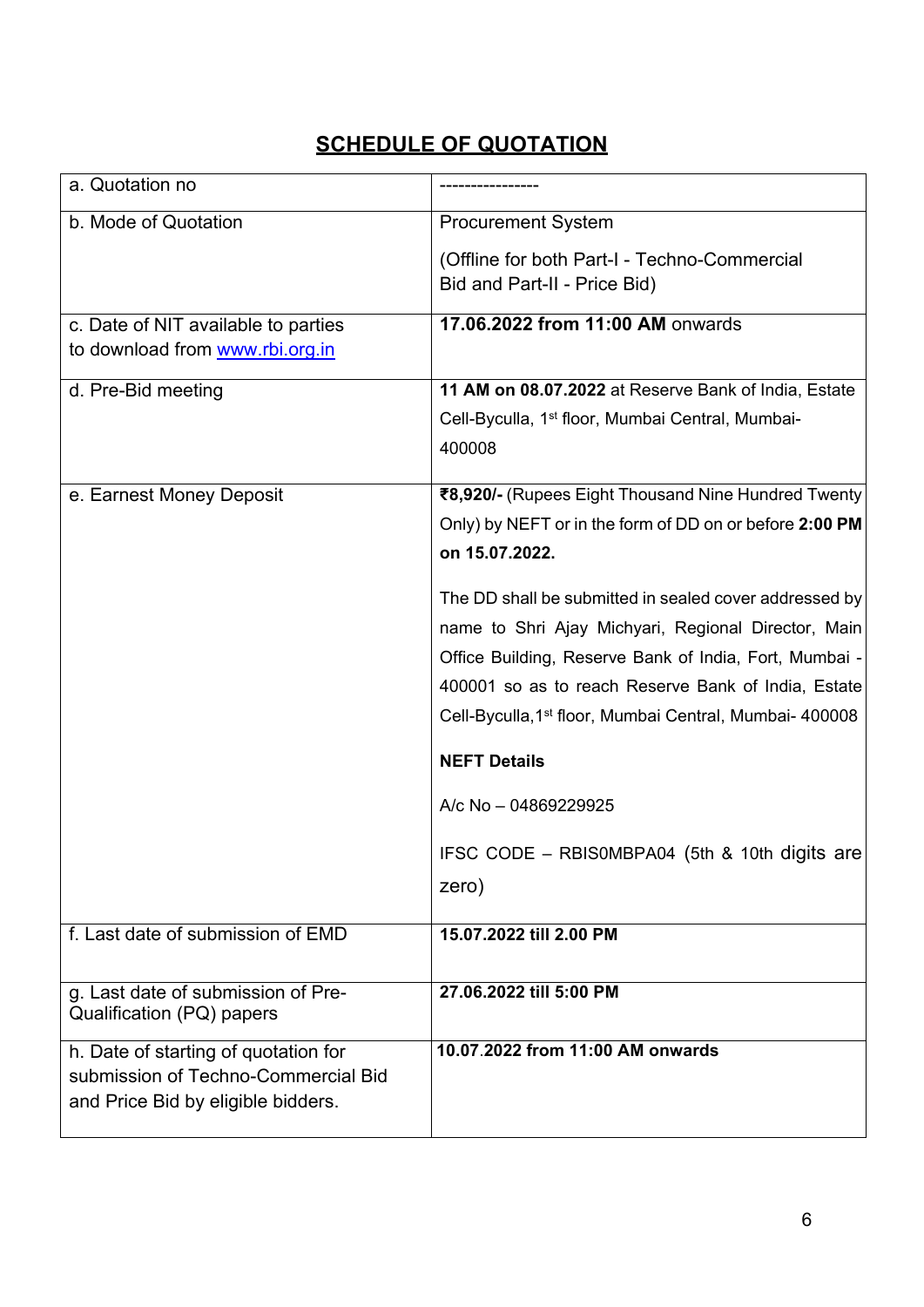| i. Date of closing of quotation for<br>submission of Techno-Commercial<br><b>Bid &amp; Price Bid</b> | 15.07.2022 till 2.00 PM |
|------------------------------------------------------------------------------------------------------|-------------------------|
| j. Date & time of opening of<br>Part-I/Part-II (i.e., Techno-<br>Commercial Bid and Price bid)       | 15.07.2022 at 3.00 PM   |
| k. Transaction Fee                                                                                   | Not Applicable          |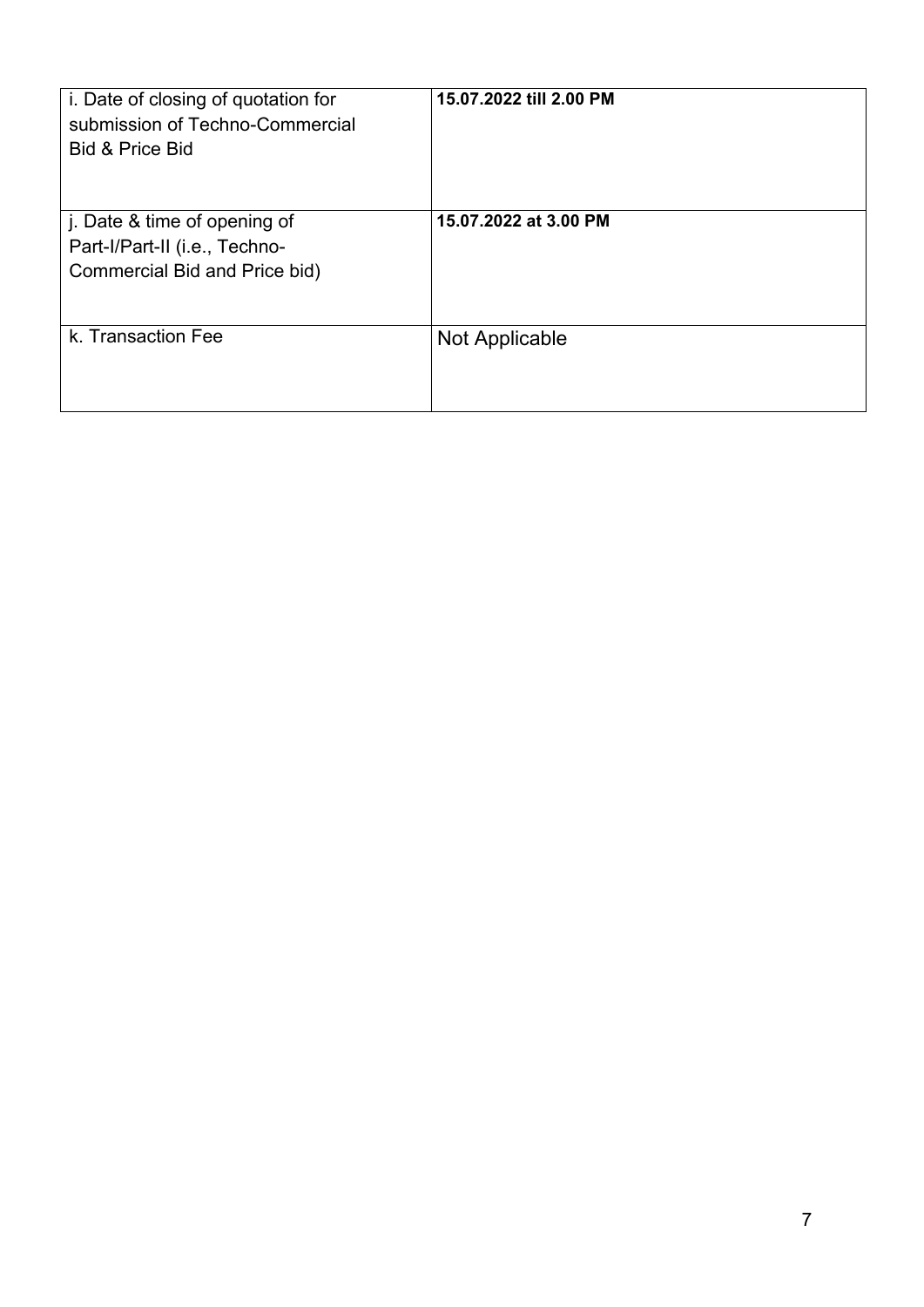#### **Quotation Procedure**

Bidders are requested to read the terms & conditions of this quotation before submitting offline quotation to Bank -

- **1. The full height turnstile manufacturers/OEM firms meeting the technical and commercial criteria will be eligible to quote provided they meet all the Pre-Qualification Criteria.**
- **2. The firms willing to participate will submit the requisite EMD by DD or NEFT and signed Pre-Bid minutes in hardcopies and an undertaking to meet all technical and commercial conditions.**
- **3. Price-Bid of the eligible firms will be opened offline mode and relative status will be intimated to all qualified firms.**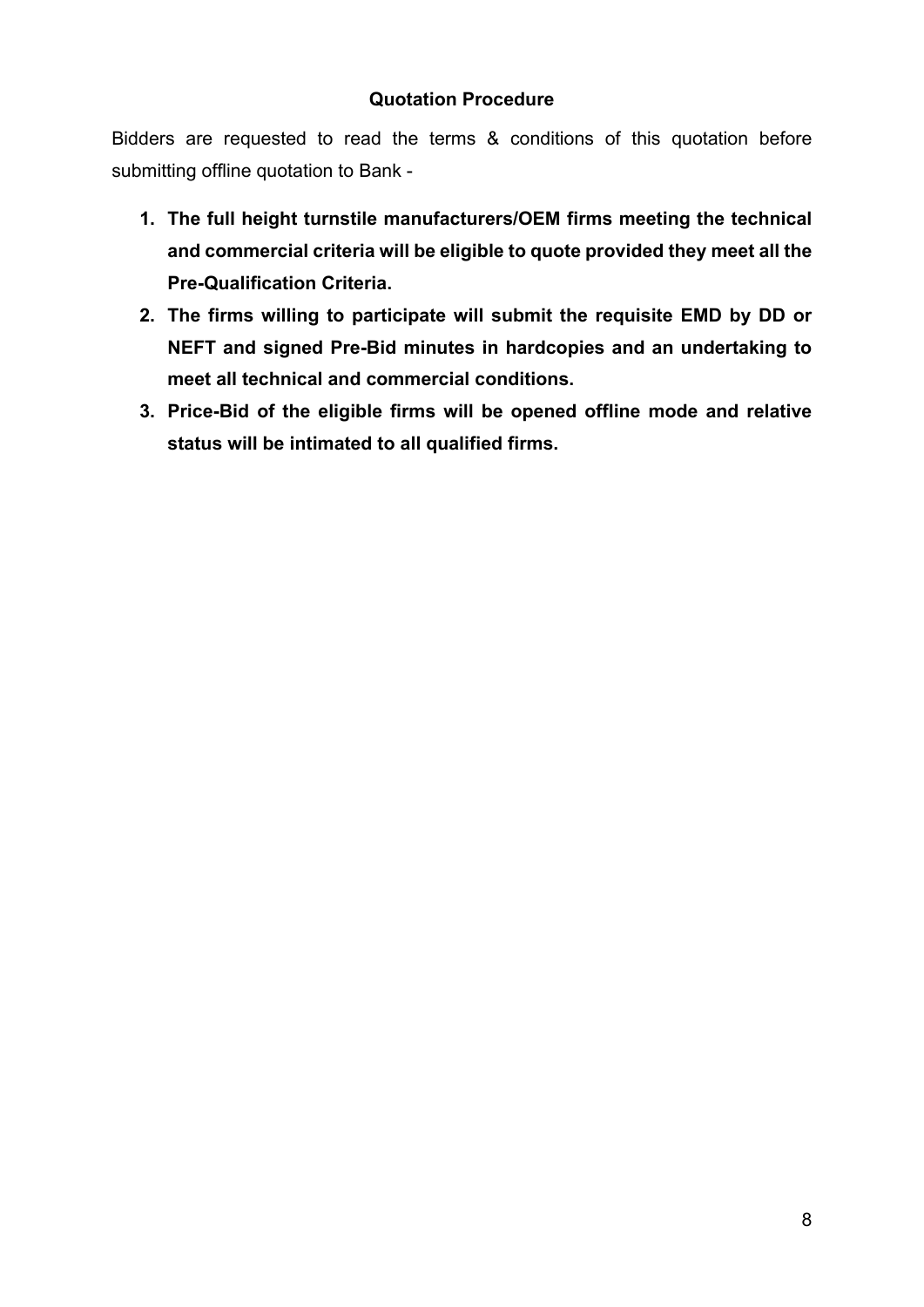#### **Section -II**

#### **Commercial Terms and Conditions Form of Quotation**

The Regional Director, Reserve Bank of India, Estate Cell-Byculla, Mumbai Central, Mumbai

Dear Sir,

Having examined the specifications, drawings, designs and schedule of quantities relating to the works specified in memorandum hereinafter set out and having visited and examined the site of the works specified in the said memorandum having acquired the requisite information relating thereto as affecting the quotation, we hereby offer to supply and execute the works specified in the said memorandum, within the time specified in the time memorandum, at the rates mentioned in the attached schedule of quantities and in all respects with the specifications, designs, drawings and instructions in writing referred to in conditions of quotation, the Articles of 'Agreement, Special Conditions, Schedule of Quantities and conditions of Contract and with such materials as are provided for by us, and in all other respects in accordance with such conditions so far as they may be applicable.

#### **MEMORANDUM**

| (a) | Description of works                                  | ÷ | Design, supply, installation, testing |
|-----|-------------------------------------------------------|---|---------------------------------------|
|     |                                                       |   | and commissioning of full height dual |
|     |                                                       |   | lane turnstile gate at Bank's Byculla |
|     |                                                       |   | Office Building at Mumbai             |
| (b) | <b>Estimated cost</b>                                 | ÷ | <b>Rs. 4.46 lacs</b>                  |
| (c) | <b>Earnest Money</b>                                  | t | Rs. 8,920/-                           |
| (d) | Percentage to be deducted from bills                  | ÷ | 5% for DLP                            |
|     | (for a period of one year from the bill payment date) |   |                                       |
| (e) | Time allowed for completion of the                    | ÷ | 45 days                               |
|     | work from the 14 <sup>th</sup> day of date of issue   |   |                                       |
|     | of work order.                                        |   |                                       |
|     |                                                       |   |                                       |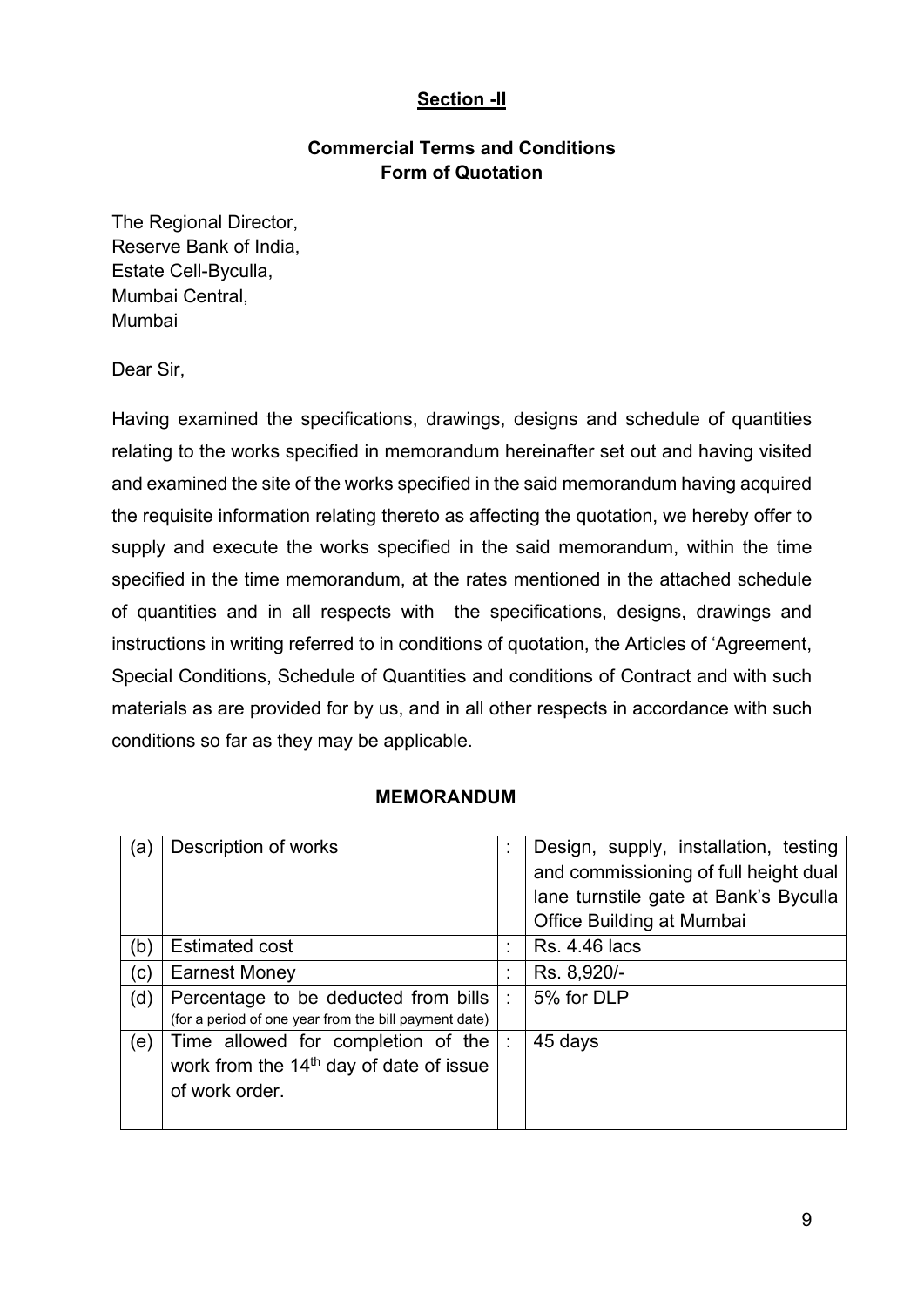- 2. Should this quotation be accepted, we hereby agree to abide by and fulfil the terms and provisions of the said Condition of Contract annexed hereto so far as they may be applicable or in default thereof to forfeit and pay to the Reserve Bank of India the amount mentioned in the said conditions.
- 3. We have deposited a sum of Rs. 8,920/- as earnest money with the Reserve Bank of India, which amount is not to bear any interest. Should we fail to execute the Contract when called upon to do so, we do hereby agree that this sum shall be forfeited by us to the Reserve Bank of India.
- 4. The list showing the particulars and the names of manufacturers of specified item are enclosed.
- 5. The details of our bankers are:

| Sr. | Name of Bank | Branch and its   | Name of the | Telephone |
|-----|--------------|------------------|-------------|-----------|
| No. |              | complete address | contact     | and FAX   |
|     |              |                  | person      | number    |
|     |              |                  |             |           |
|     |              |                  |             |           |
|     |              |                  |             |           |

We are enclosing herewith list of our clients with complete details as per the Bank's proforma [\(Annexure-I\)](#page-49-0).

Name of the partner of the firm authorized to sign

(or)

Name of person having power of Attorney to sign the contract. (Certified true copy of the Power of Attorney should be attached.)

Yours faithfully

Signature of Contractor

(Signatures and addresses of witnesses)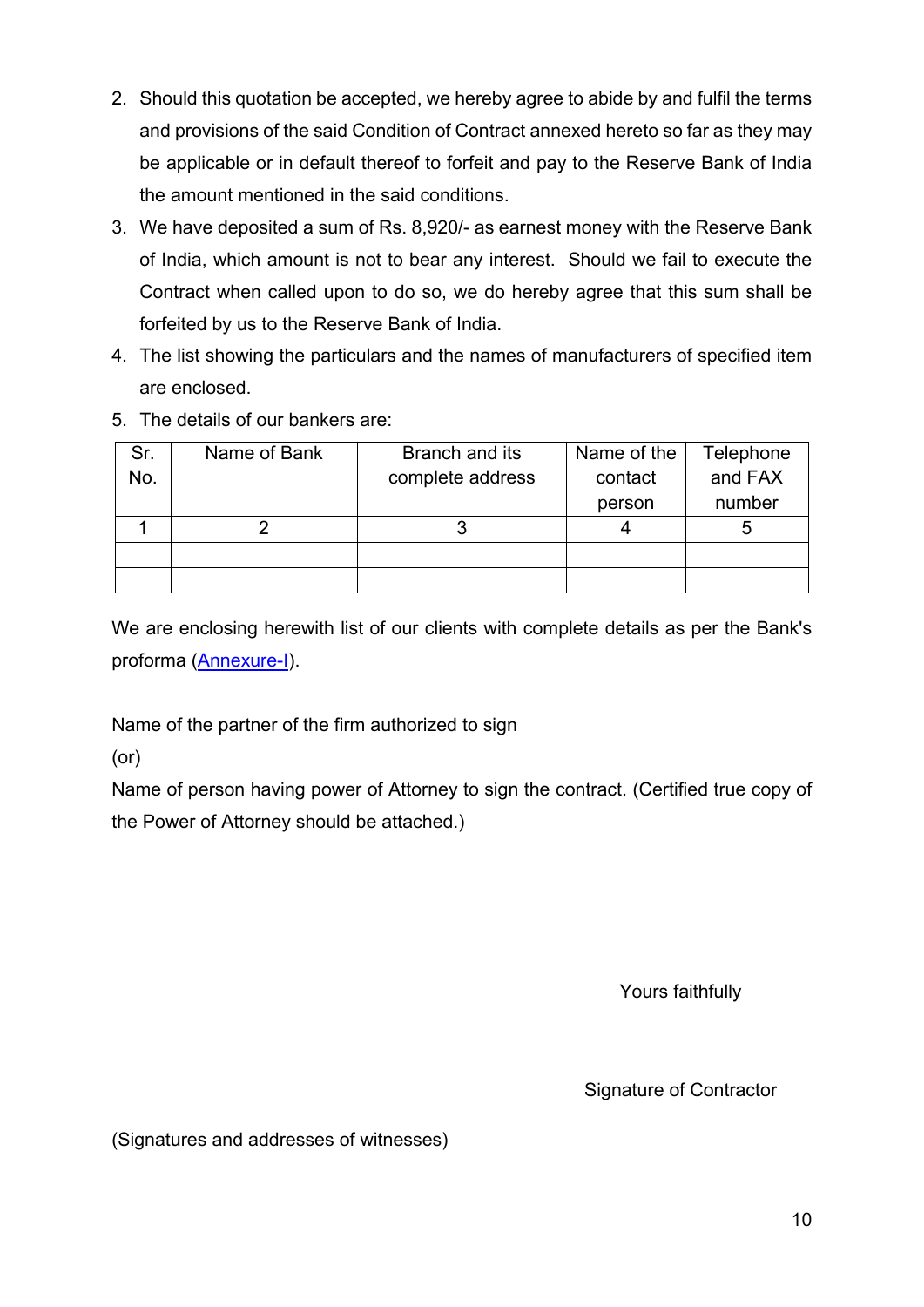#### **Section-III**

#### **General instructions to bidder(s) & special conditions**

Quotation for Design, supply, installation, testing and commissioning of full height dual lane turnstile gate at Bank`s Byculla Office Building, Mumbai

#### **Part I - Commercial Conditions**

 1. Quotations will be available to download from [www.rbi.org.in](https://www.rbi.org.in/) for all firms from **11:00 AM on 17.06.2022** but only those contractors who have minimum 5 years' experience in the field of undertaking similar works of **"Design, supply, Installation, Testing and Commissioning of full height turnstile gate"** shall be eligible for participation in the quotation**.**

2.The contractor should have also executed successfully similar works on or after January 31,

- 2017 individually costing as under:
- (b) Three works each costing not less than 40% of Rs.4.46 Lakh

```
OR
```
(d) Two works each costing not less than 50% of Rs. 4.46 Lakh

#### **OR**

- (e) One work costing not less than 80% of Rs. 4.46 Lakh **AND**
- (e) Have a minimum yearly turnover of 100% of the Rs.4.46 Lakh during the last 3 financial years

#### **AND**

(f) Have a service set up in Mumbai / Navi Mumbai / Suburbans for rendering after sales

service. Only bidders who qualify as above will be eligible to participate in the quotation

for the work.

Bidders should submit the following documents along with the documents mentioned as per the pre-qualification criteria in respect of their eligibility:

- i. Copies of detailed work order indicating scope and value of works.
- ii. Completion certificate for the qualifying works.
- iii. List of completed works with all the details as per the proforma
- iv. Financial statement for turnover for last 3 years**.**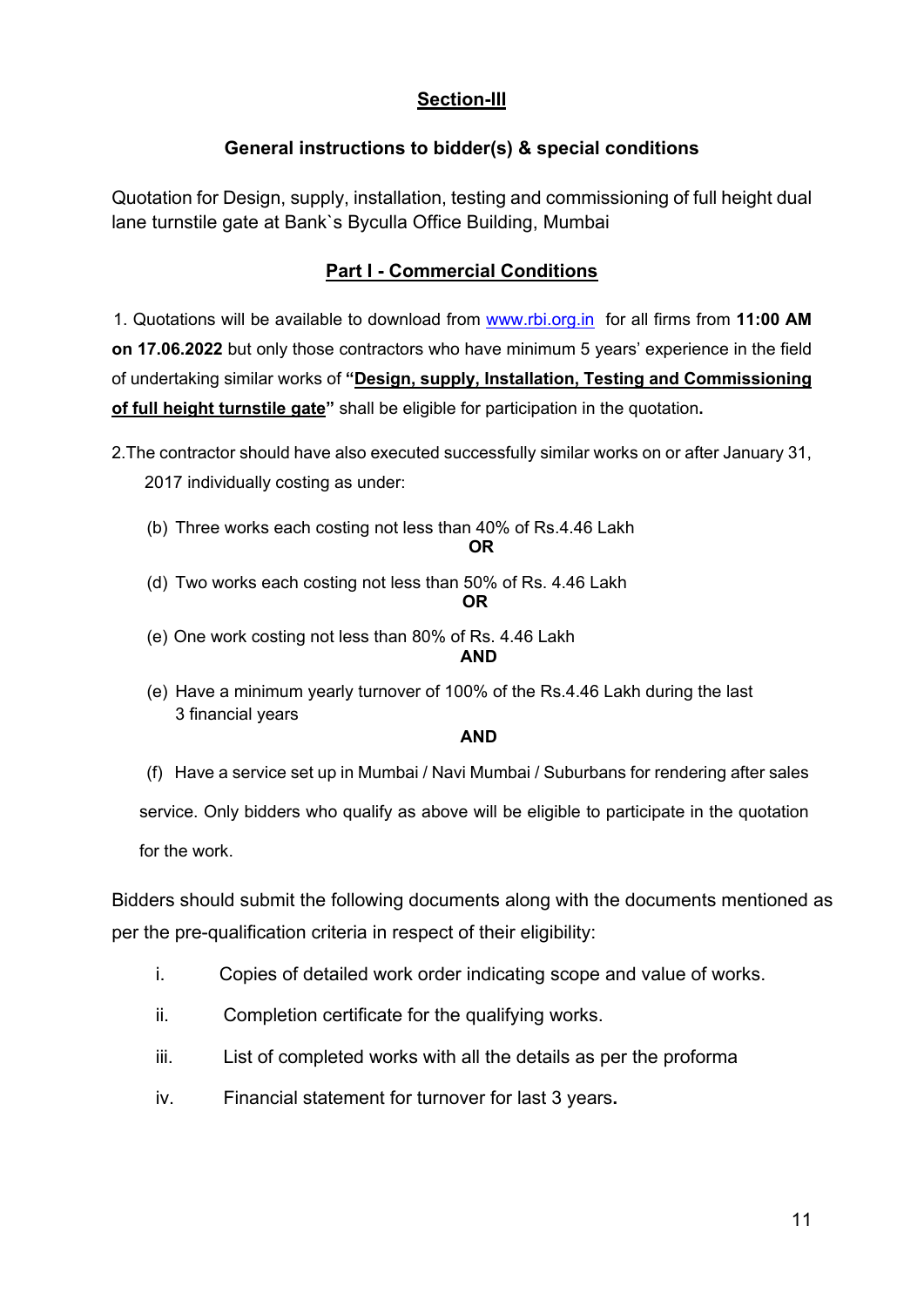Only bidders who qualify as above will be eligible to quotation for the work. A quotation submitted by a firm who is found to be not satisfying the above criteria will be liable for rejection

- 1. **Pre-bid meeting**: A pre-bid meeting of the eligible bidders will be held at **11:00 AM on 08.07. 2022** at Reserve Bank of India, Estate Cell-Byculla, 1<sup>st</sup> floor, Mumbai Central, Mumbai-400008 to discuss/clarify anything about the quotation. No separate communication will be sent for this meeting. All the intending bidders are advised to be present and study the quotation documents**.**
- 2. Bidders are required to submit the details of the works carried out by them during last 5 years along with the name and contact no. of the users of the equipment in the enclosed format.
- 3. A quotation submitted by a firm who is found to be not submitting the above details will liable to be rejected.
- 4. Quotations shall be submitted in two parts viz. Part-I containing Techno-Commercial Bid of the offer and Part-II containing Price Bid of the offer. While Part-I and Part-II will be opened on **15.07.2022 at 3:00 PM** in the presence of the intending bidders who choose to be present.
- 5. The Reserve Bank of India reserves the right to accept or reject any or all the quotations, in full or in part, without assigning any reason therefore. The Bank also reserves the right to accept the quotation of any firm. Bidders are requested to quote unit rates and amounts separately. They are also requested to use the enclosed proforma only (and not to use their own format).
- 6. **Earnest Money: -** The bidders shall pay as Earnest Money a sum of Rs. 8,920/- (Rupees Eight Thousand Nine Hundred Twenty Only) by a demand draft or NEFT in a form acceptable to the Bank in favor of Reserve Bank of India Mumbai drawn on a scheduled bank should be submitted in physical form on or before last date. The Earnest Money Deposit of the successful bidder shall be released without any interest on issue of virtual completion certificate. The Earnest Money Deposit of unsuccessful bidder shall be released to them without any interest after award of work.
- 7. **Validity of quotation: -**The quotations shall be valid for a period of 90 days from the date of opening of Part-I of the quotation.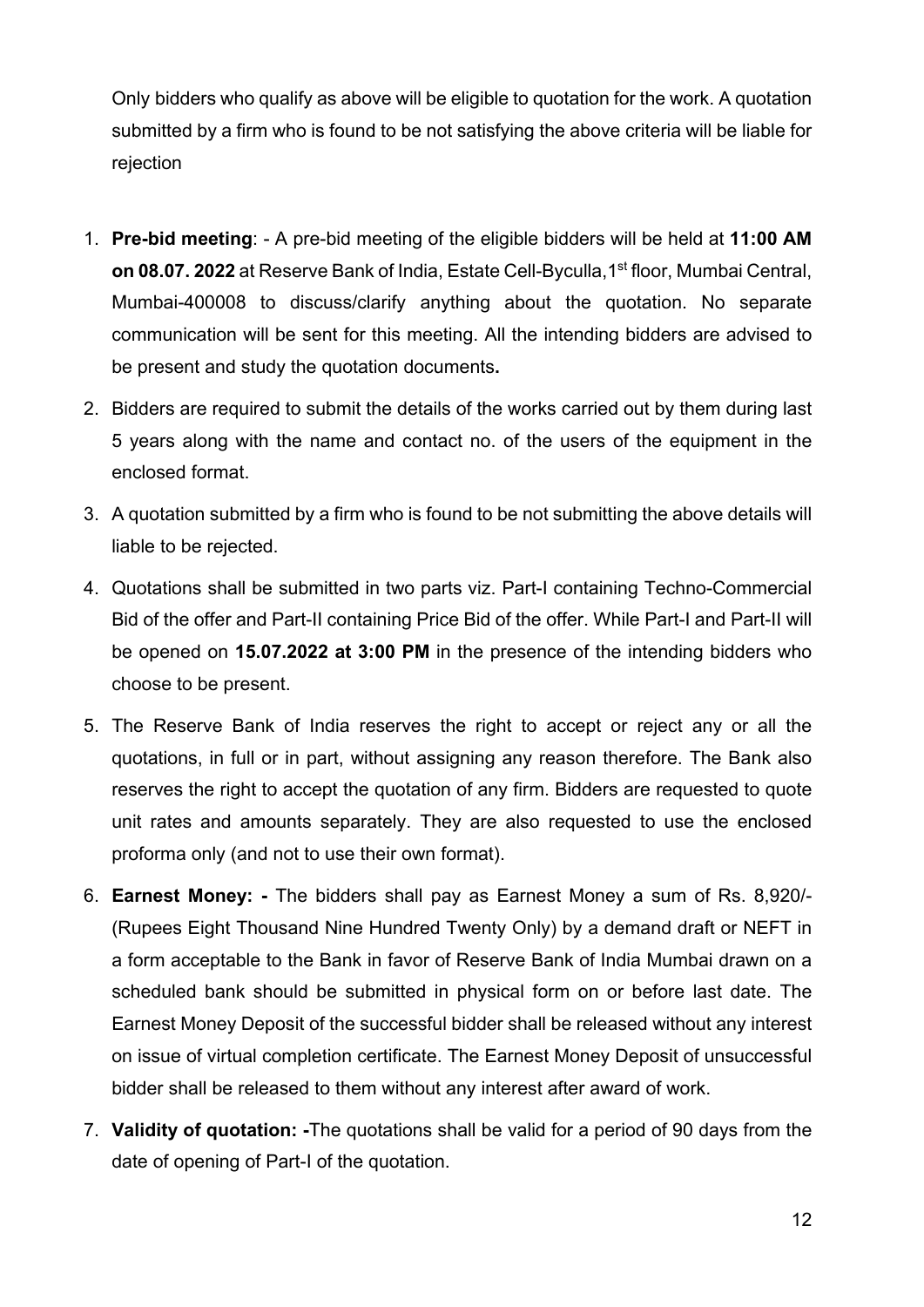- 8. The rates quoted shall be inclusive of all taxes, duties, transport, packing, forwarding, insurance etc. and shall be for the complete work duly installed and commissioned at site. The prices quoted shall remain firm for the entire period of contract and shall not be subjected to any variations in the foreign exchange or variations of any other taxes, levies, duties etc. No import license will be furnished by the Bank. The bidders shall make their own arrangement for import of any part or components, if any, required for completion of the work.
- 9. **Completion of work: -** The entire work of design, supply, installation, testing and commissioning of the system shall be completed within a period of 45 days from the 14<sup>th</sup> day of date of issue of work order.
- 10.**Damages for non-completion**: If the Contractor fails to complete the works within quotation specified completion period, the Contractor shall pay the Employer the sum at rate 0.25% per week for the period during which the said works shall so remain incomplete subject to a maximum of 10% of the contract amount and the Employer may deduct such damages from any money due to the Contractor.
- 11.**Service set-up: -** The bidders shall indicate details of the service center at Mumbai or its suburban, the staff strength, contact numbers and the availability of spares for the system as per enclosed "**[Annexure-VII'](#page-59-0)'**.
- 12.**Warranty/Defect Liability period and Annual Comprehensive Maintenance Service Contract:**
- **a.** The equipment supplied shall be guaranteed against all types of defects for a period of one year from the date of virtual completion. Any defects in the system/subassemblies, found within the guarantee period, shall be rectified/ replaced by the bidder without any additional cost to the Bank. The rate should include for servicing at monthly interval or earlier as prescribed by the manufacturer and as mutually agreed to during this period.
- **b.** The bidders shall also quote their charges separately for comprehensive annual maintenance service(CAMC) after the expiry of the one-year guarantee period. During the comprehensive annual maintenance service contract period, the servicing shall be carried out at quarterly interval or earlier as prescribed by the manufacturer and as mutually agreed shall be carried out in addition to any number of breakdown calls. These rates shall be applicable from the date of expiry of one-year guarantee period.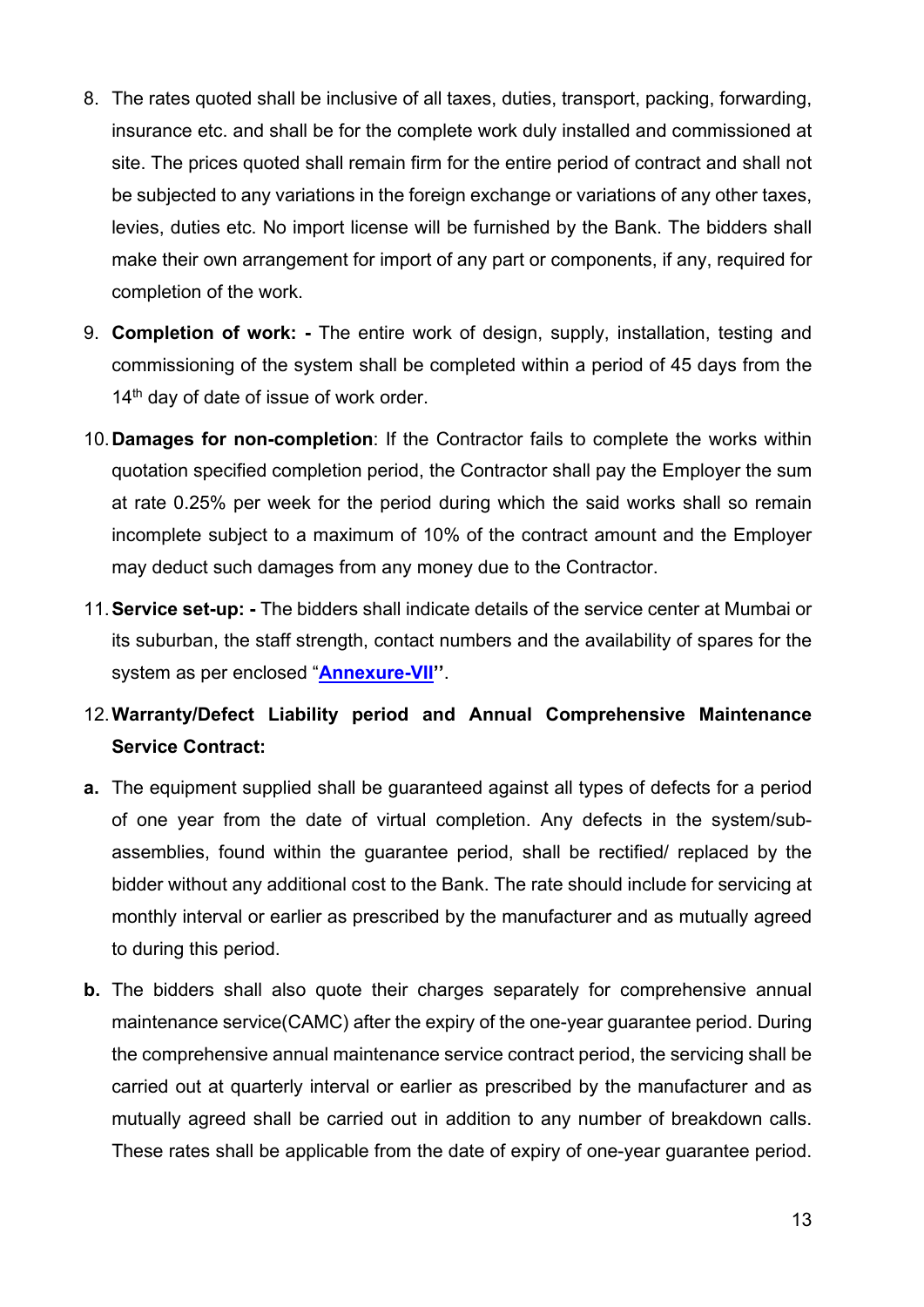Comprehensive annual maintenance service charges shall be paid on half yearly basis on rendering satisfactory service and on submission of service reports.

**c.** The charges for comprehensive annual maintenance service shall include replacement of any part of the system, including all required spares, consumables etc. during service contract period. Any defects in the system/sub-assemblies, found within the CAMC period, shall be rectified/ replaced by the bidder without any additional cost to the Bank.

During the warranty period or the comprehensive annual maintenance service period, any fault in the system shall be rectified within 4 hours of receipt of intimation through email, phone, fax etc. of the defect in the system. The quoted rates shall, therefore, take into account all the cost, including travel cost from the nearest service station. This being an emergency system, any fault in the system shall be rectified as per the rectification time given below failing which penalty shall be applied.

|     | Response time and penalty for each system Rectification Penalty |      |                 |
|-----|-----------------------------------------------------------------|------|-----------------|
|     |                                                                 | time |                 |
|     | (a) Any defects resulting in total failure of the 24 hours      |      | Rs.1000/- per   |
|     | system                                                          |      | day             |
| (b) | Any defects in independent devices, 72 hours                    |      | Rs.500/-<br>per |
|     | components, cables which may not result in                      |      | day             |
|     | total failure of the system                                     |      |                 |

**d.** The service contract shall be renewed for a further additional period of at least 8 years after the initial annual service contact period of one year after one year warranty. While renewing the contract the new contract amount will be arrived at based on following formula.

|                  | $Ac = Ap [(15+60x(EP1c/EP1P)+25x(CP1c/CP1P)] x 1/100$                      |
|------------------|----------------------------------------------------------------------------|
| Ac               | The contract amount for the current year.                                  |
| $A_{P}$          | The contract amount for the previous year.                                 |
| <b>EPIc</b>      | Wholesale Price Index for Electrical Products 6 months prior to the        |
|                  | commencement date of contract for the current year.                        |
| EPIP             | Wholesale Price Index for Electrical Products 6 months prior to the        |
|                  | commencement date of contract for the previous year.                       |
| <b>CPI</b> c     | Consumer Price Index for Industrial Workers (All India Average) 6          |
|                  | months prior to the commencement date of contract for the current<br>year. |
| CPI <sub>P</sub> | Consumer Price Index for Industrial Workers (All India Average) 6          |
|                  | months prior to the commencement date of contract for the                  |
|                  | previous year.                                                             |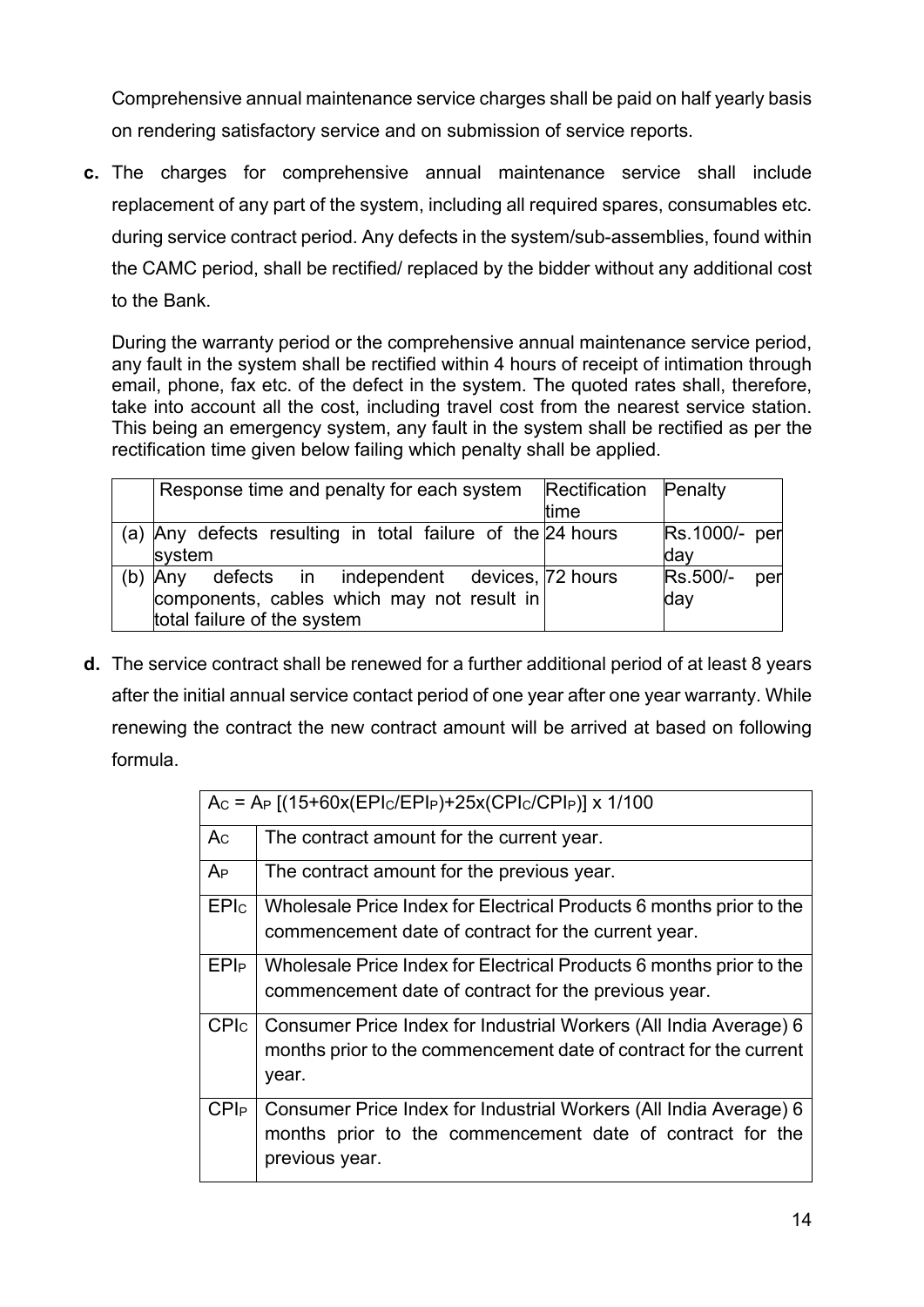### 13.**Evaluation of quotations:**

Quotations will be evaluated on the basis of capital cost of the system and taking into account the effect of rates quoted for comprehensive annual service contract for a period of seven years after the expiry of one year defect liability period.

14. Quotations will, therefore, be evaluated on the Net Present Value (NPV) of the net owning cost of the System comprising of the following:

| Cost of full height dual lane Turnstile                                    | Say (A)   |
|----------------------------------------------------------------------------|-----------|
| <b>Cost of the Annual Maintenance Contract:</b>                            | Say(B)    |
| NPV of comprehensive annual maintenance service contract charges           |           |
| for the period of 9 years after 1 year defect liability period shall be    |           |
| calculated assuming 5% increase in contract amount every year after        |           |
| first year of AMC, half yearly payment and with a discount rate of 8%.     |           |
| The Multiplying Factor (MF) for working out NPV of AMC for 9 years         |           |
| after (1 year DLP) shall be 7.047                                          |           |
| $TCO = Cost of new equipment + Quoted AMC * 7.047$                         |           |
| <b>Minimum Base Rate for Comprehensive CAMC:</b>                           |           |
| In case, the bidder quotes the rates for comprehensive AMC lower           |           |
| than 5% (Five) of the quoted capital Cost (Excluding Buyback), then        |           |
| 5% (Five) of the quoted capital cost shall be considered for               |           |
| Calculation of Total Cost of Ownership.                                    |           |
| <b>Note:</b> Notwithstanding the above, the Bank shall pay only the quoted |           |
| rate of the AMC during the currency of the committed contract period       |           |
| of 10 years subject only to escalation formulae indicated in the           |           |
| quotation.                                                                 |           |
| Net Present Value of the work (A+B*7.047)                                  | Say $(C)$ |
| The work will be awarded for the lowest value of (c) above. Which is       |           |
| treated "Successful Bidder"                                                |           |
|                                                                            |           |
|                                                                            |           |
|                                                                            |           |

## 15.**Terms of payment: -**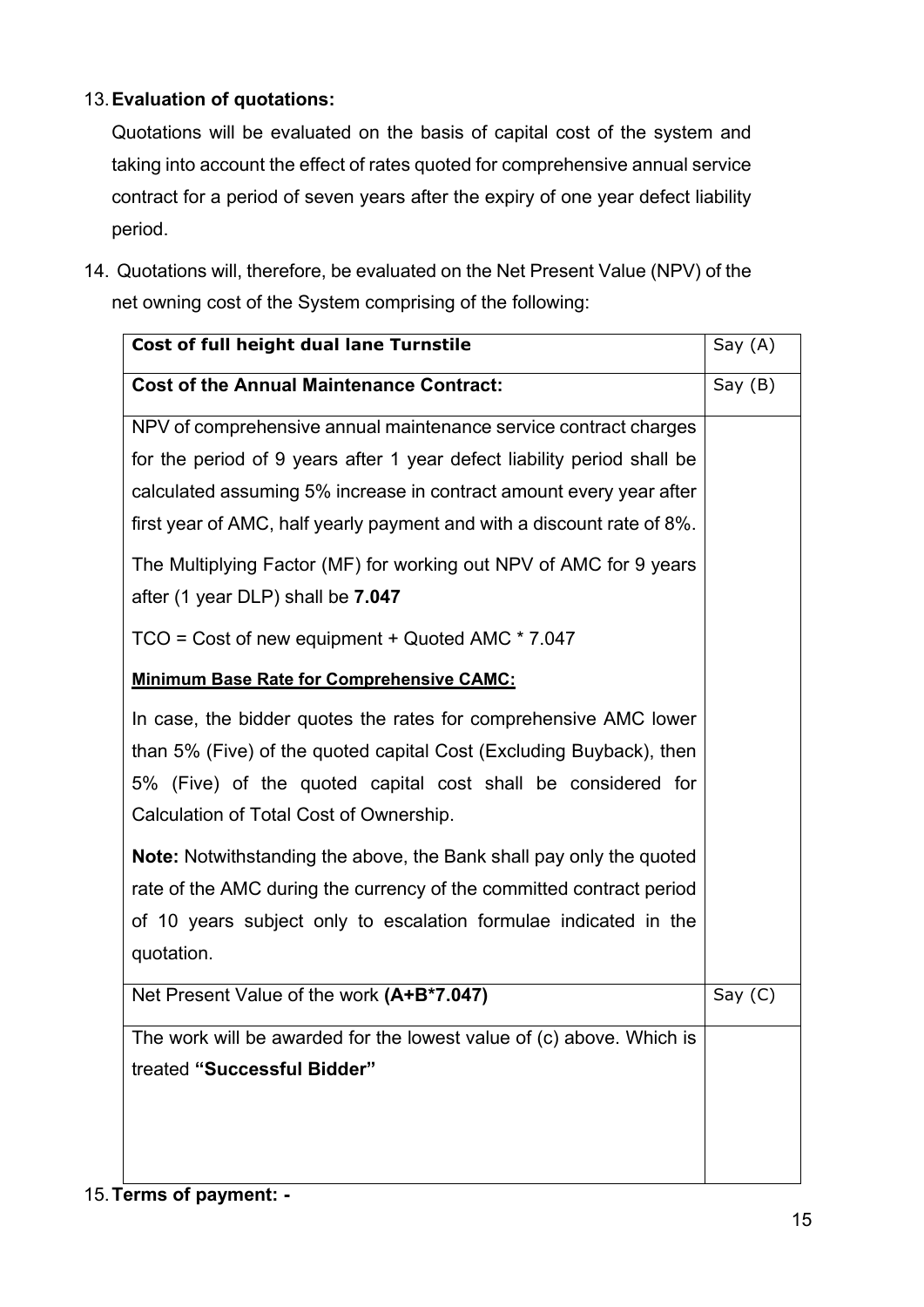The following terms of payment, subject to statuary deductions, will apply to the contract:

- (a) **95%** of the quoted rate against Supply, Installation, Testing and Commissioning and handing over the system to Bank
- (b) **5%** of the quoted rate after successful completion of DLP and after entering into CAMC agreement
- 16.**Insurance: -** The Contractor shall at his own expense, arrange to effect and maintain (until the virtual completion of the contract) with an approved office the following insurance policy in the joint name of employer and himself with the employer being first (Principal) and deposit such policy or policies with the employer from time during the currency of this contract within 14 days from the date of work order.
- a. Storage, erection, testing and commissioning policy (C.A.R. policy) for the total amount of contract.
- b. Workmen compensation policy.
- c. Third party liability policy with the limits as under.

Rs.2,00,000/- per occurrence maximum up to Rs.5,00,000/-

- 17.The payment for the system will be made by the Mumbai Office. The dispute arising out of this contract will also be sorted out within the jurisdiction of courts situated in Mumbai.
- 18.The contractors shall submit all technical details of the system along with the quotation. The bidders are requested to use the enclosed proforma only for this purpose (and do not use their own formats and data sheets). However, if they wish to submit any additional information/details, they may furnish the same on a separate sheet with Part-I of the quotation.
- 19.The bidders shall give the names and postal addresses of their Bankers.
- 20.The bidders shall give the full name, contact Numbers and postal addresses of clients to whom similar equipment has been supplied by them in "**[Annexure-I'](#page-49-0)'.**
- 21.The bidders are requested to fill in the enclosed proforma **[\(Appendix-II\)](#page-41-0)** on terms and conditions of the contract. They are advised to confirm whether they agree to the Bank's terms and conditions by indicating "YES" or "NO" only. If "NO" then only they shall list out the deviations proposed by them in the appropriate column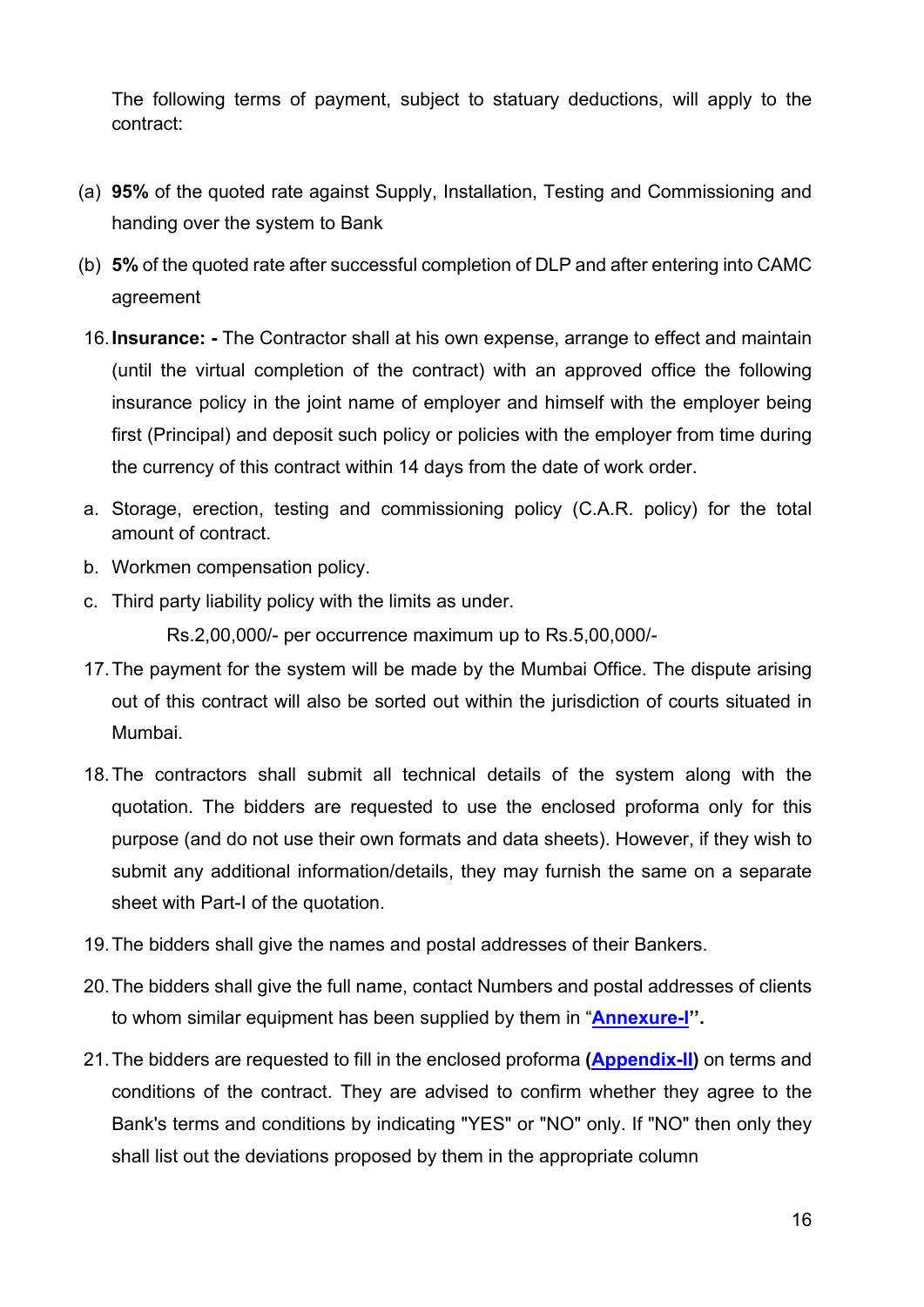- 22.**Training:** The bidder shall impart training to the Bank's Security Personnel at site for a period of one week on the system before handing over of the system without any charge to the Bank.
- 23. **Agreement:** The successful bidder shall execute an agreement with the Bank on stamped paper in the format **[\(Annexure-II\)](#page-50-0)** to be submitted within fourteen (14) days of receipt of letter of acceptance. However, the issue of letter of acceptance by the Bank shall be construed as a binding contract, as though such an agreement has been executed and all the terms and conditions shall apply on this contract.
- 24.**The Contractor shall not disclose** directly or indirectly any information, materials and details of the Bank's infrastructure/systems/equipment etc., which may come to the possession or knowledge of the Contractor during the course of discharging its contractual obligations in connection with this agreement, to any third party and shall at all times hold the same in strictest confidence. The Contractor shall treat the details of the contract as private and confidential, except to the extent necessary to carry out the obligations under it or to comply with applicable laws. The Contractor shall not publish, permit to be published, or disclose any particulars of the works in any trade or technical paper or elsewhere without the previous written consent of the Bank. The Contractor shall indemnify the Bank for any loss suffered by the Bank as a result of disclosure of any confidential information. Failure to observe the above shall be treated as breach of contract on the part of the Contractor and the Bank shall be entitled to claim damages and pursue legal remedies. The Contractor shall take all appropriate actions with respect to its employees to ensure that the obligations of non-disclosure of confidential information under this agreement are fully satisfied. The Contractor's obligations with respect to non-disclosure and confidentiality will survive the expiry or termination of this agreement for whatever reason.
- 25.The contractor/agency shall be solely responsible for full compliance with the provision of **Sexual harassment** of Women at work place under Prevention, Prohibition and Redressal Act 2013. In case of any complaint of sexual harassment against its employee within the premises of Bank, the complaint will be filed before the Internal Complaints Committee constituted by the contractor/agency and the contractor/agency shall ensure appropriate action under the said Act in respect of the complaint.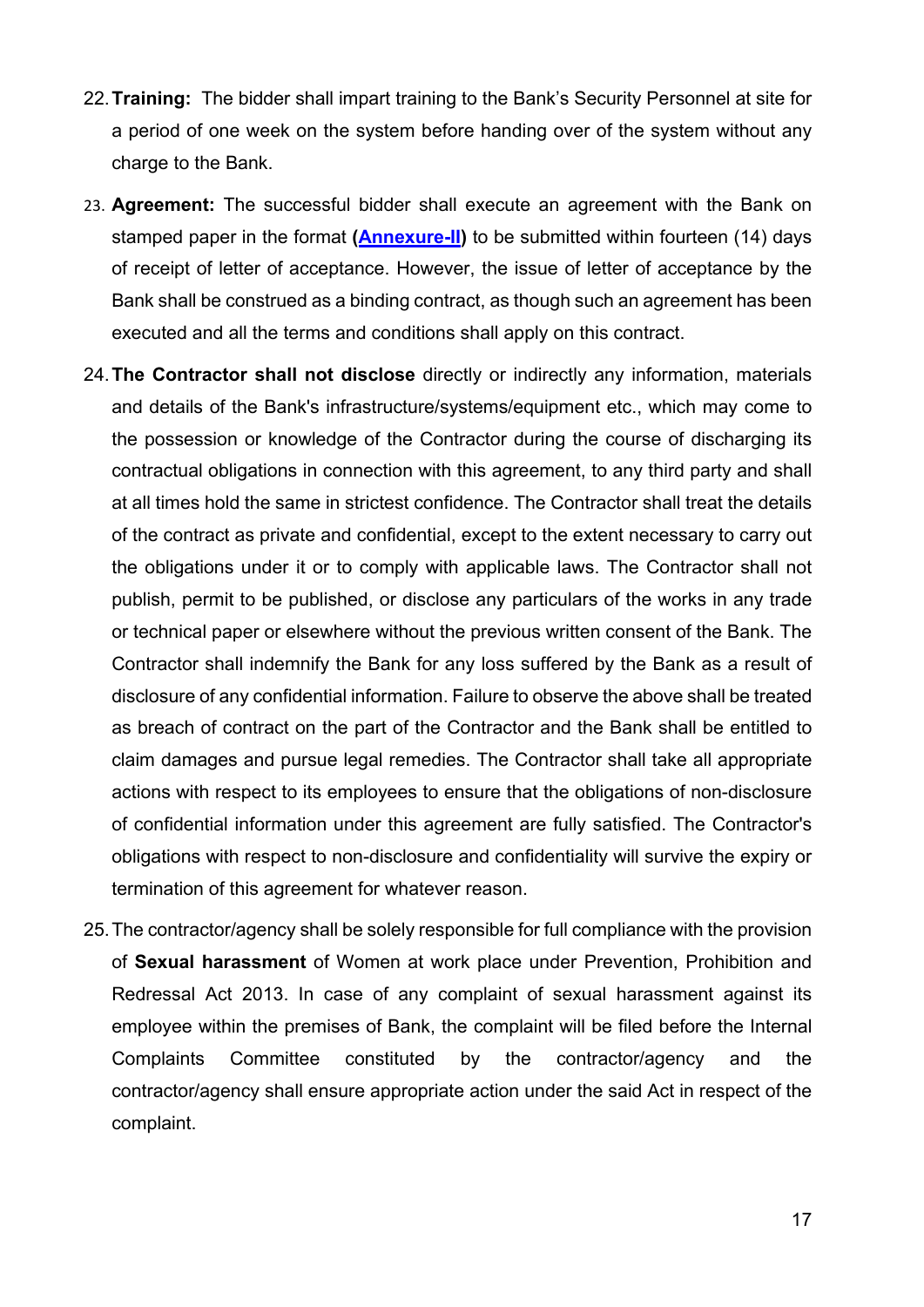- (a) Any complaint of sexual harassment from any aggrieved employee of the contractor against any employee of the Bank shall be taken cognizance of by the Regional Complaints Committee constituted by the bank.
- (b) The contractor shall be responsible for any monetary compensation that may need to be paid in case of incident involves the employee of the contractor, for instance any monetary relief to Bank's employee, if sexual violence by the employee of the contractor id proved.
- (c) The contractor shall be responsible for educating its employees about the prevention of sexual harassment at work place and related issues.
- (d) The contractor shall provide a complete and updated list of its employees who are deployed within the bank's premises.
- 26.All disputes and differences of any kind whatever arising out of or in connection with the contract or the carrying out of the works (whether during the progress of the works or after their completion and whether before or after the determination abandonment or breach of the contract) shall be referred to and settled by the Bank who shall state its decision in writing. Such decision may be in the form of a final certificate or otherwise. The decision of the Bank with respect to any of the excepted matters shall be final and without appeal as stated in hereof. But if either the Contractor be dissatisfied on any matter on which a decision is taken by the Bank as above, except any of the expected matter the Contractor may within 28 days after receiving notice of such decision give a written notice to the other party requiring that the matters in dispute be arbitrated upon. Such written notice shall specify the matters, which are in dispute or difference of which such written notice has been given. If both the parties agree, a single arbitrator would be appointed for the purpose. In case no agreement could be reached on the appointment of single arbitrator, both the parties will nominate one person each as an arbitrator on their behalf. The two arbitrators nominated by the parties shall nominate one more person to act as third arbitrator.

The arbitrator or Arbitrators, as the case may be, shall have power to open up, review and revise any certificate, opinion, decision, requisition or notice, save in

regard to the excepted matters, referred to in the preceding clause, and to determine all matters to dispute which shall be submitted to arbitration and of which notice shall have been given as aforesaid.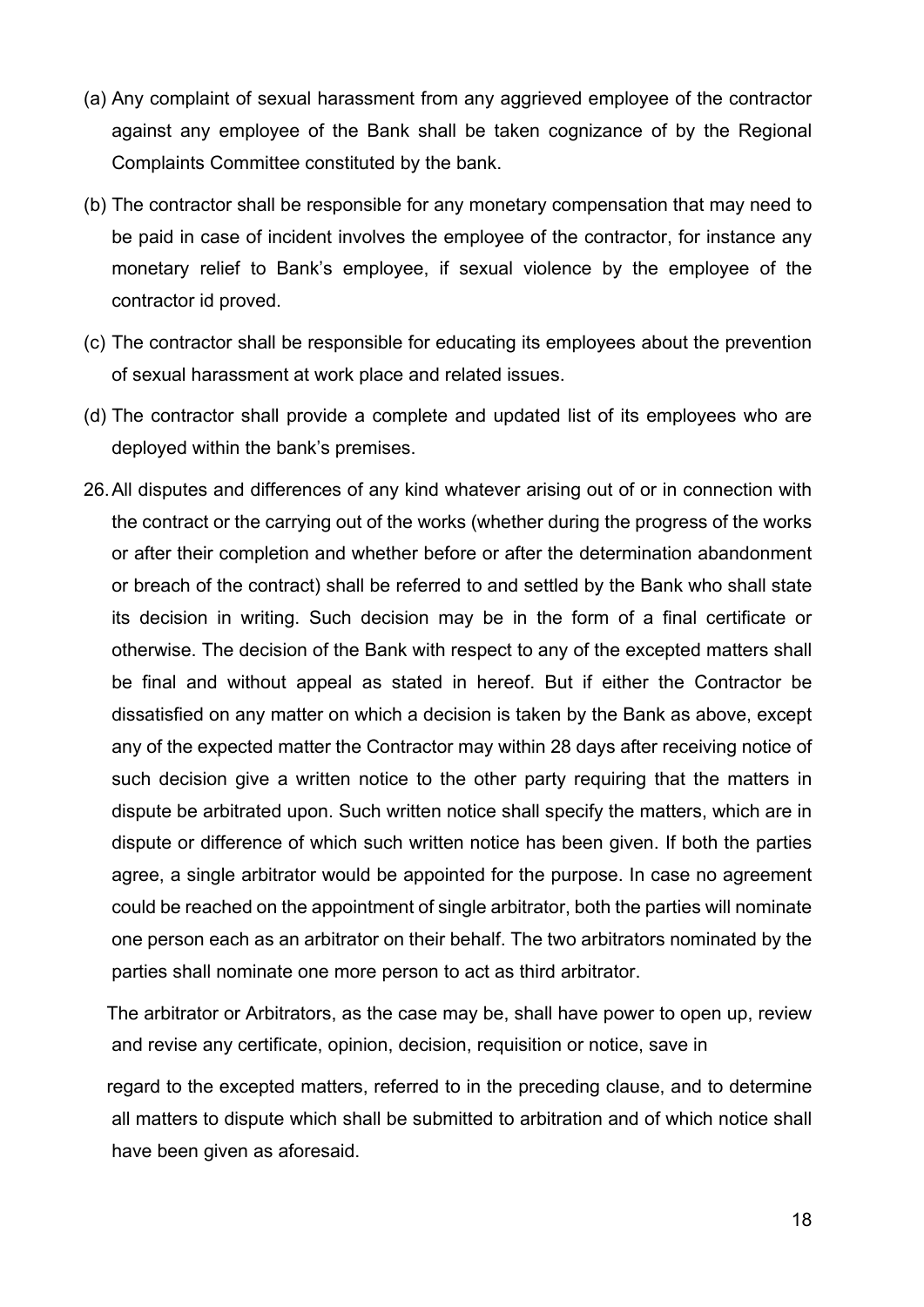The arbitrator or Arbitrators, as the case may be, shall make his or their award within one year (or such further extended time as may be decided by him or them as the case may be with the consent of the parties) from the date of entering on the reference. In case during the arbitration proceedings the parties mutually settle or compromise their dispute or difference, on the parties filing their joint memorandum of the settlement or compromise, the Arbitrator or the Arbitrators as the case may be, shall make an award in terms of such settlement or compromise.

Upon any such reference, the decision on the cost incidental to the reference and Award respectively shall be in the discretion of the arbitrator or Arbitrators as the case may be, who may determine the amount thereof or direct the same to be taxed as between the party and party, and shall direct by whom and to whom and in what manner the same shall be borne and paid.

This submission shall be deemed to be a submission to arbitration within the meaning of the Indian Arbitration and Conciliation Act, 1996 or any statutory modification thereof.

The award of the arbitrator or Arbitrators, as the case may be, shall be final and binding on the parties. It is agreed that the Contractor shall not delay the carrying out of the works by reason of any such matter, question or dispute being referred to arbitration, but shall proceed with the works with all due diligence and shall until the decision of the Arbitrator or Arbitrators, as the case may be, is given, abide by the decision of the Bank. No award of the Arbitrator or Arbitrators, as the case may be, shall relieve the Contractor of his obligations to adhere strictly to the Bank's instructions with regard to the actual carrying out of the works. The Employer and the Contractor hereby also agree that arbitration under this Clause shall be a condition precedent to any right of action under the Contract.

| Signature of the contractor |  |
|-----------------------------|--|
|-----------------------------|--|

Seal of the firm **Example 20** and the seal of the firm **EXAMPLE 20 and 20 and 20 and 20 and 20 and 20 and 20 and 20 and 20 and 20 and 20 and 20 and 20 and 20 and 20 and 20 and 20 and 20 and 20 and 20 and 20 and 20 and 20 a** 

Mobile no\_\_\_\_\_\_\_\_\_\_\_\_\_\_\_\_\_\_\_\_\_\_\_\_\_\_\_\_\_\_

Email **Email Email**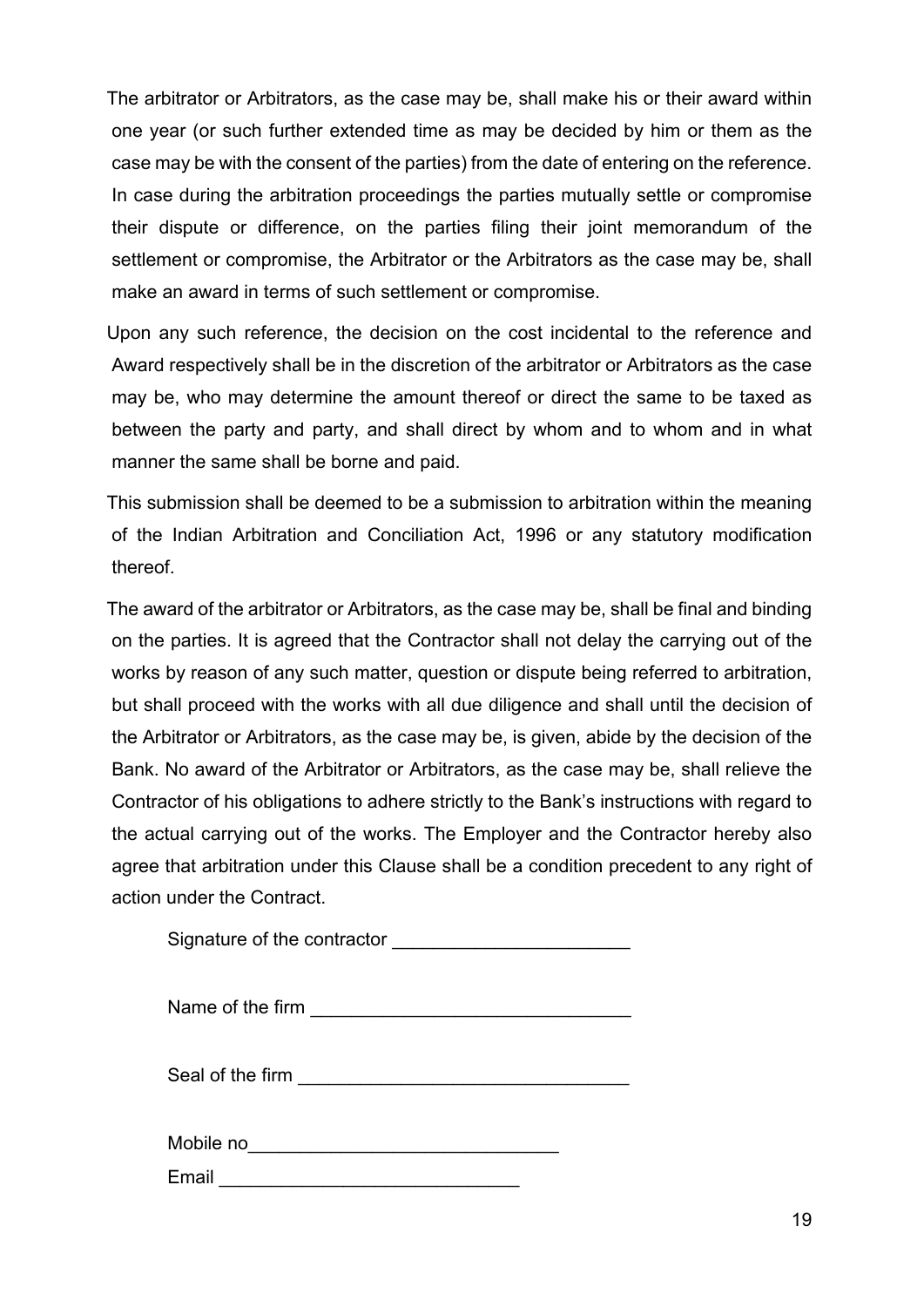#### **Safety Code**

- 1. First aid appliances including adequate supply of sterilized dressings and cotton wool shall be provided in a readily accessible place.
- 2. An injured person shall be taken to a public hospital without loss of time, in cases where the injury necessitates hospitalization.
- 3. Suitable and strong scaffolds should be provided for workmen for all work that cannot safely be done from ground.
- 4. No portable single ladder shall be over 5 meters in length. The width between the side rails shall not be less than 30 cm (clear) and the distance between two adjacent rungs shall not be more than 30 cm. When a ladder is used an extra mazdoor shall be engaged for holding the ladder.
- 5. The excavated material shall not be placed within 1.5 meters of the edge of the trench or half of the depth of trench, whichever is more. All trenches and excavations shall be provided with necessary fencing and lighting.
- 6. Every opening in the floor of a building or in a working platform shall be provided with suitable means to prevent the fall of persons or materials by providing suitable fencing or railing; minimum height shall be one meter.
- 7. No floor, roof or other part of the structure shall be so overloaded with debris of materials as to render it unsafe.
- 8. Workers employed on mixing and handling material such as asphalt, cement mortar or concrete and lime mortar shall be provided with protective footwear and rubber hand-gloves.
- 9. Those engaged in welding works shall be provided with welder's protective eyeshields and gloves.
- 10. i) No paint containing lead or lead products shall be used except in the forms of paste or readymade paint.

ii) Suitable face masks shall be supplied for use by the workers when the paint is applied in the form of spray or surface having lead paint dry rubbed and scrapped.

- 11. Overalls shall be supplied by the Contractor to the painters and adequate facilities shall be provided to enable the working painters to wash during the period of cessation of work.
- 12. Hoisting machines and tackle used in the works, including their attachments, anchorage and support shall be in perfect condition.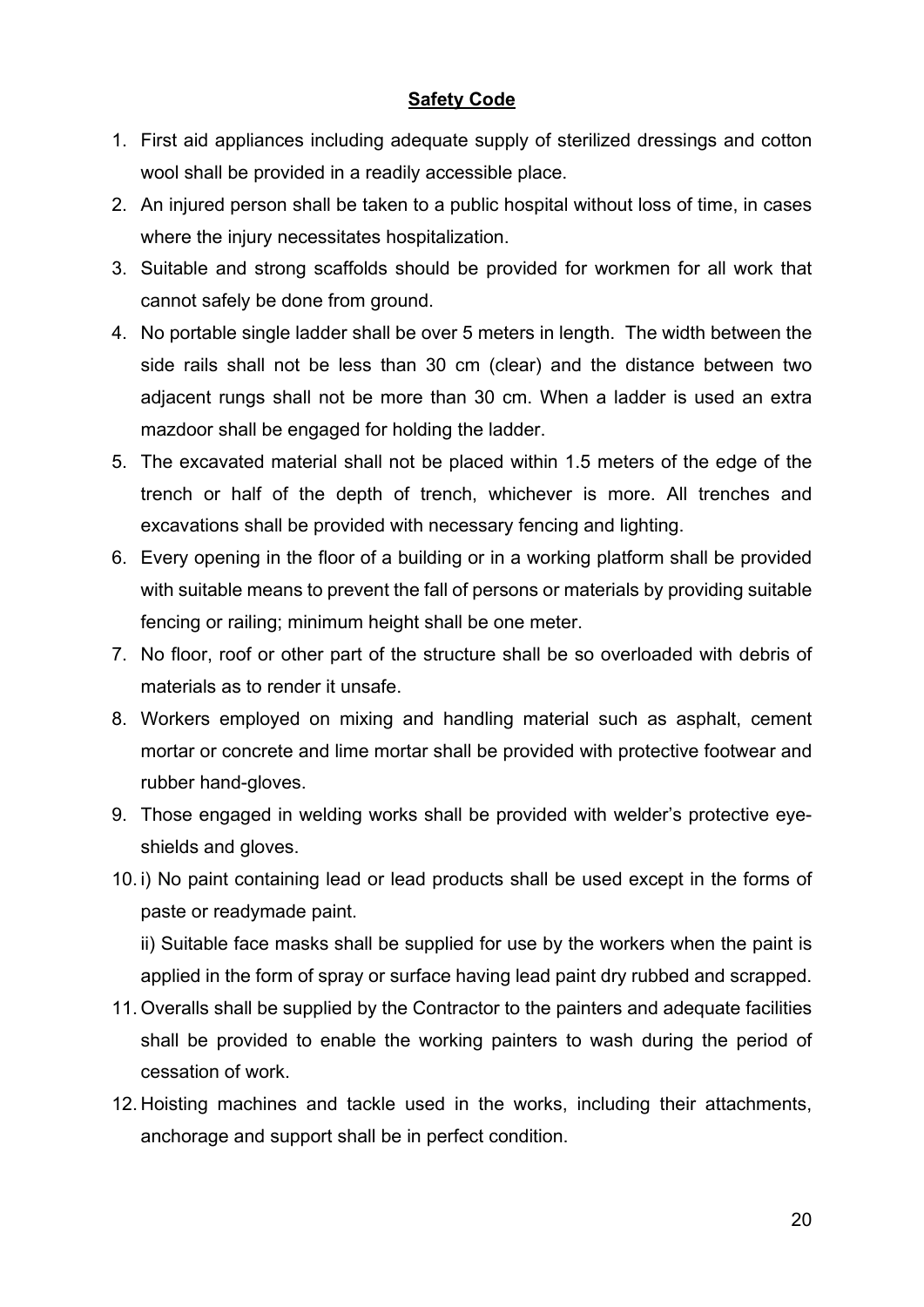- 13. The ropes sued in hoisting or lowering material or a means of suspension shall be of durable quality and adequate strength and free from defects.
- 14. The contractor shall provide all the safety gadgets to the workers for carrying out the work as per statutory norms.
- 15. During the work execution necessary fire safety measures shall also be taken.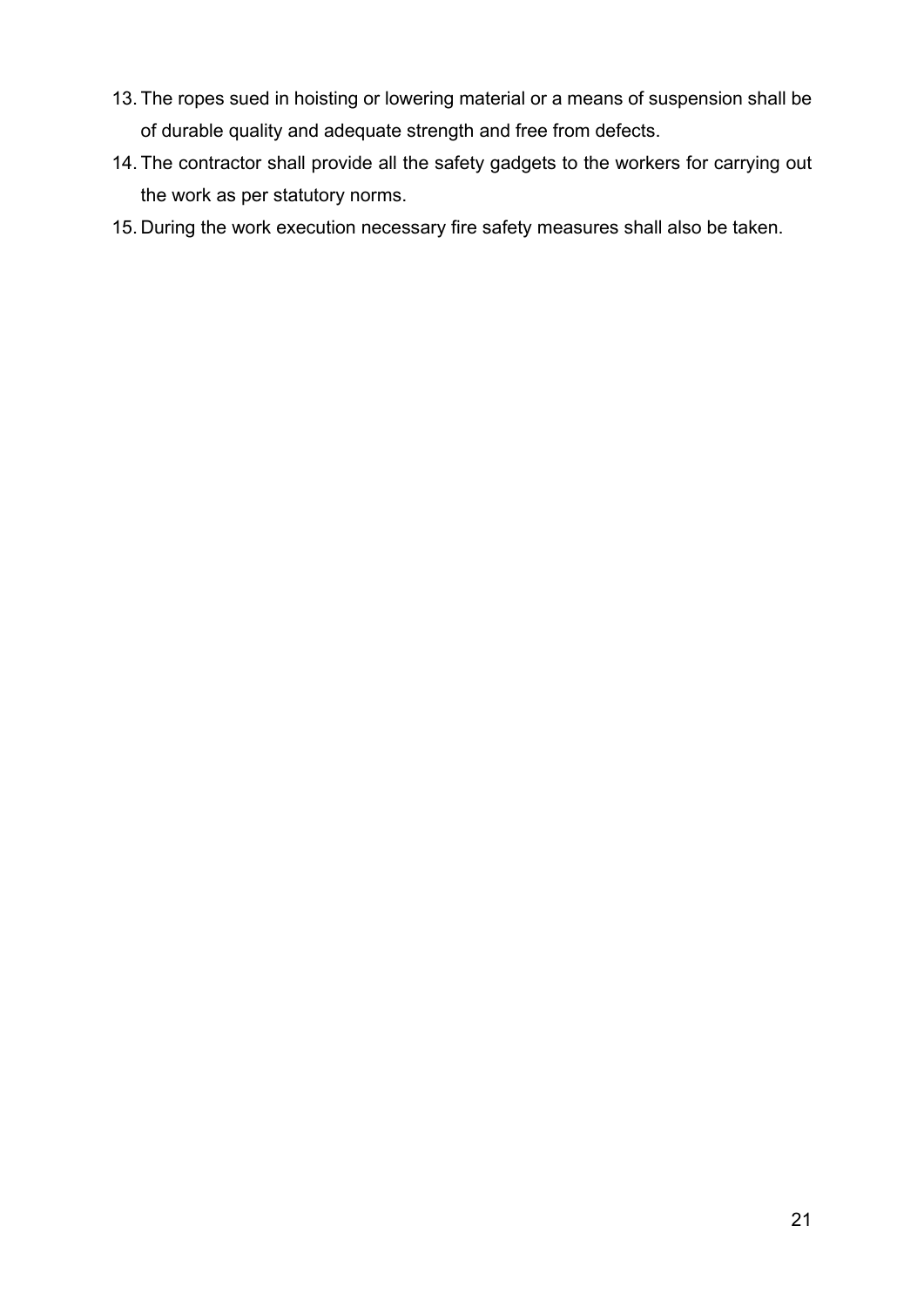#### **Section-III**

#### **The Conditions Hereinbefore Referred To**

1. In constructing these conditions, the specification, schedule of quantities and Contract Agreement, the following words shall have the meaning herein assigned to them except where subject or context otherwise requires.

| a) "Employer"             | Shall mean the Reserve Bank of India and shall<br>include its assignees and successors.                                                                                                                                                                                                                                                                                                        |
|---------------------------|------------------------------------------------------------------------------------------------------------------------------------------------------------------------------------------------------------------------------------------------------------------------------------------------------------------------------------------------------------------------------------------------|
| b) In the case of company | "Contractor shall mean<br>company<br>a<br>incorporated under ___________ and having its registered<br>office at __________ and shall include its successors<br>and assigns.                                                                                                                                                                                                                    |
| c) "Site"                 | Shall mean the site of the contract works including any<br>building and erection thereon and any other land<br>(inclusively) as aforesaid allotted by the Employer for<br>the Contractor's use.                                                                                                                                                                                                |
| d) "This Contract"        | Shall mean the Article of Agreement, the special<br>conditions, the conditions, the Appendix, the schedule<br>of quantities and specifications attached hereto and<br>duly signed.                                                                                                                                                                                                             |
| e) "Notice in writing"    | Shall mean a notice in written, typed or printed or<br>written notice" characters sent (unless delivered<br>personally otherwise proved to have been received) by<br>registered post to the last known private or business<br>address or registered office of the addressee and shall<br>be deemed to have been received when in the ordinary<br>course of post, it would have been delivered. |
| f) "Act of Insolvency"    | Shall mean any Act of insolvency as defined by the<br>Presidency Town Insolvency Act, or the provincial<br>insolvency Act or any Act amending such original Act.                                                                                                                                                                                                                               |
| g) "Net Prices"           | If in arriving at the contract amount the Contractor shall<br>have added to or deducted from the total of items in<br>the Quotation any sum, either as a percentage or<br>otherwise, then net price of any item in their quotation<br>shall be the sum arrived at by adding to or deducting                                                                                                    |

from the actual figures appearing in the Quotation as the price of that the item a similar percentage or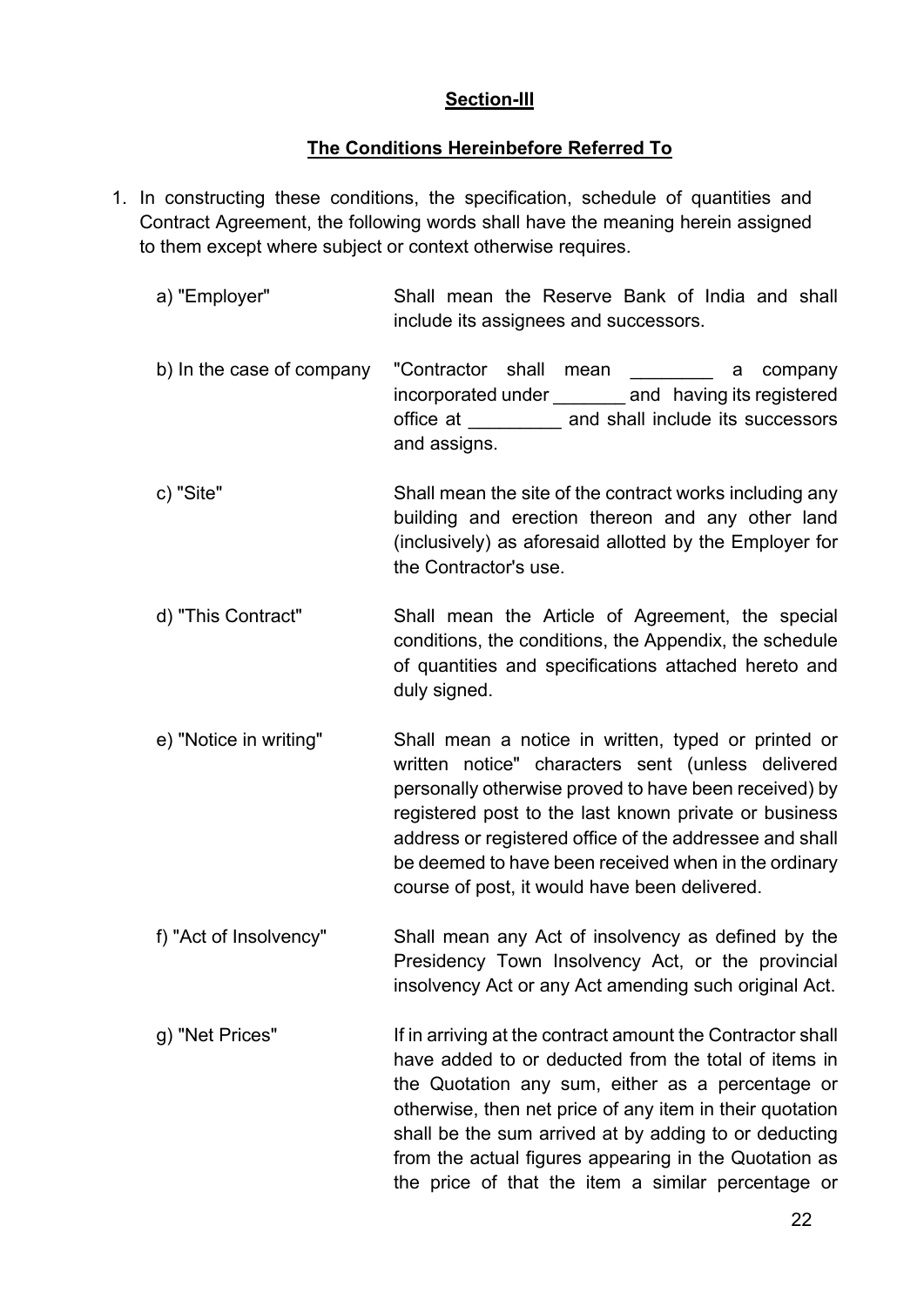proportionate sum provided always that in determining the percentage or proportion of the sum so added or deducted by the Contractor the total amount of the any Prime Cost items and provisional sums of money shall be deducted from the total amount of the quotation. The expression "net rates" or "net prices" when used with reference to the contract or account shall be held to mean rates or prices so arrived at.

h) "The works" Shall mean ''Design, supply, installation, testing and commissioning of full height dual lane turnstile gate at Bank`s Byculla Office Building, Mumbai''.

- 2. **Scope of Contract**: The contractor shall carry out and complete the said work in every respect in accordance with this contract and with the directions of and to the satisfaction of the Bank's Engineer. The Bank's Engineer may in his absolute discretion and from time to time issue further drawings and/or written instructions, details, direction and explanations which are hereafter collectively referred to as "Bank's Engineer's instruction in regard to":
	- a) The variations or modifications of the design, quality or works or the addition or omission or substitutions of any work.
	- b) Any discrepancy in the Drawing or between the Schedule of Quantities and/or Drawing and/or specifications.
	- c) The removal from the site of any materials brought thereon by the contractor and the substitution of any other material therefor.
	- d) The removal and/or re-execution of any works executed by the contractor.
	- e) The dismissal from the works of any persons employed thereupon.
	- f) The opening up for inspections of any work covered up.
	- g) The amending and making good of any defects under clause 20 hereof.

The contractor shall forthwith comply with and duly execute any work comprised in such Bank's Engineer's instructions provided always that verbal instructions, directions and explanations given to the Contractor or his representative upon the works by the Bank's Engineer shall, if involving a variation, be confirmed in writing by the Contractor within seven days, such shall be deemed to be Employer's instructions within the scope of the Contract.

The contractor shall submit a statement of variations giving quantity and rates duly supported by analysis of rates, vouchers etc. The rates on scrutiny and final acceptance by the Employer shall form a supplementary quotation. The Employer shall not be liable for payment of such variations until these statements are sanctioned by him.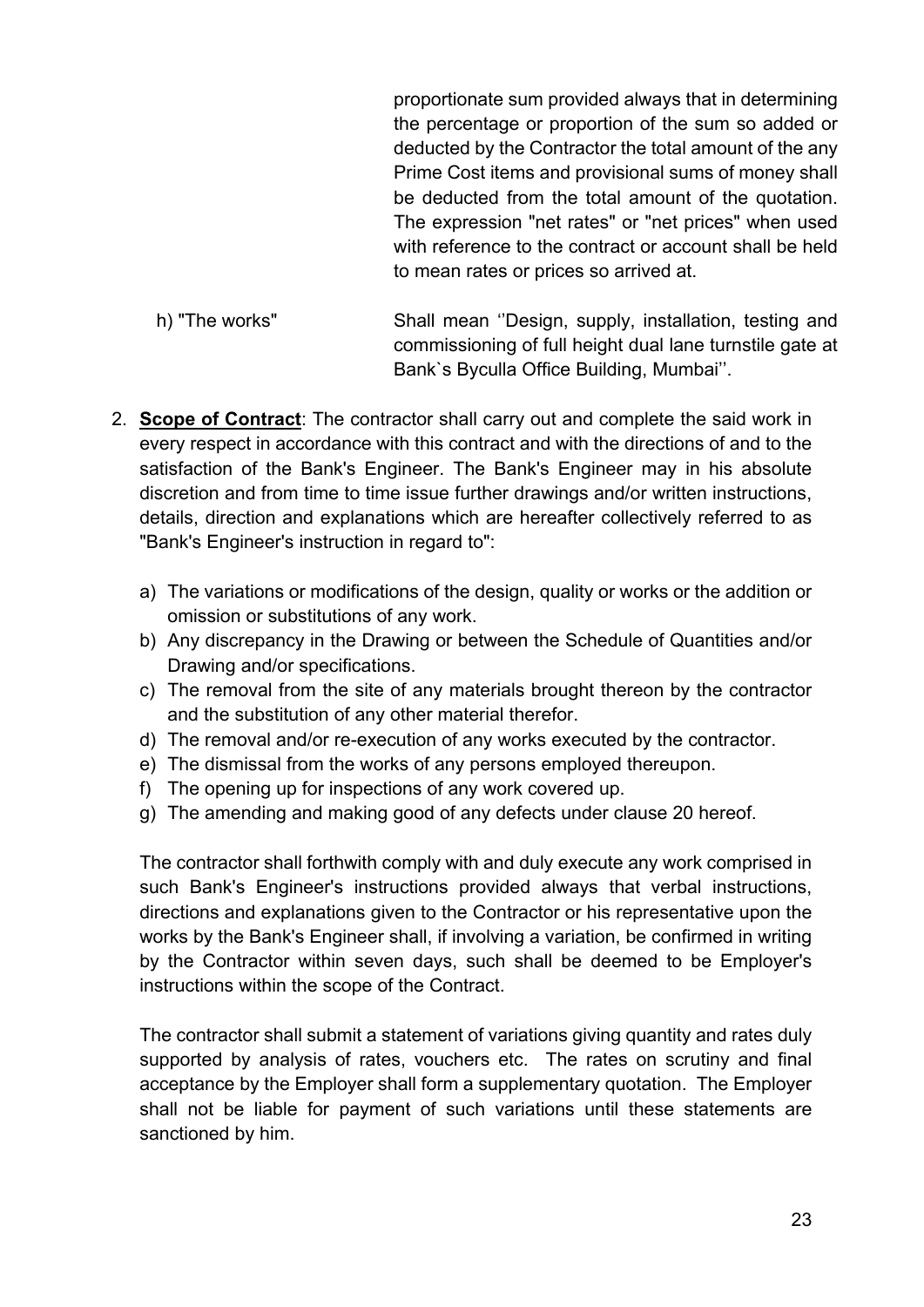- 3. The Contract shall be executed in triplicate and the Bank's Engineer, the Employer and the Contractor shall be entitled to one executed copy each for his use. The contractor shall prepare the line diagram, system configuration drawing and Lay out plan of the site for carrying out the work. Before the issue of the final certificate to the Contractor he shall submit to the Bank's Engineer all Drawings and Specifications.
- 4. The Contractor shall provide at his cost everything necessary for the proper execution of the works according to the intent and meaning of the Drawings, Schedule of Quantities and specifications taken together, whether the same may or may not be particularly shown or described therein provided that the same can reasonably be inferred therefrom, and if the Contractor finds any discrepancy in the Drawings or between the Drawings, Schedule of quantities and Specifications, he shall immediately and in writing refer the same to the Bank's Engineer, who shall decide which is to be followed.
- 5. **Authorities, notices and patents**: The Contractor shall conform to the provisions of any Act of the Legislature relating to the works, and to the regulations and byelaws of any authority, and of any water, electricity supply and other companies and/or authorities with whose system the structure is proposed to be connected, and shall, before making any variations from the Drawings or Specifications that may be necessitated by so conforming, give to the architect written notice, specifying the variation proposed to be made and the reason for making it and apply for instructions thereon. In case the Contractor shall not within ten days receive such instructions be shall proceed with the work conforming to the provisions, regulations, or bye-laws in question, and any variation so necessitated shall be dealt with under clause 17 hereof.

The contractor shall bring to the attention of the Employer all notices required by the said Acts, regulations or bye-laws to be given to any authority and pay to such authority or to any public office all fees that may be properly chargeable-in respect of the works and lodge the receipts with the Employer.

The Contractor shall indemnify the Employer against all claims in respect of patent rights, and shall defend all actions arising from such claims and shall himself pay all royalties, license fees, damages cost and charges of all and every sort that may be legally incurred in respect thereof.

6. **Setting out of work**: The contractor shall set out the works and shall be responsible for the true and perfect setting out of the same and for the correctness of the positions levels, dimensions and alignment of all parts thereof. If at any time any error in this respect shall appear during the progress of the works or within a period of one year from the completion of the works, the Contractor shall, if so required, at his own expense rectify such error to the satisfaction of the Bank's Engineer.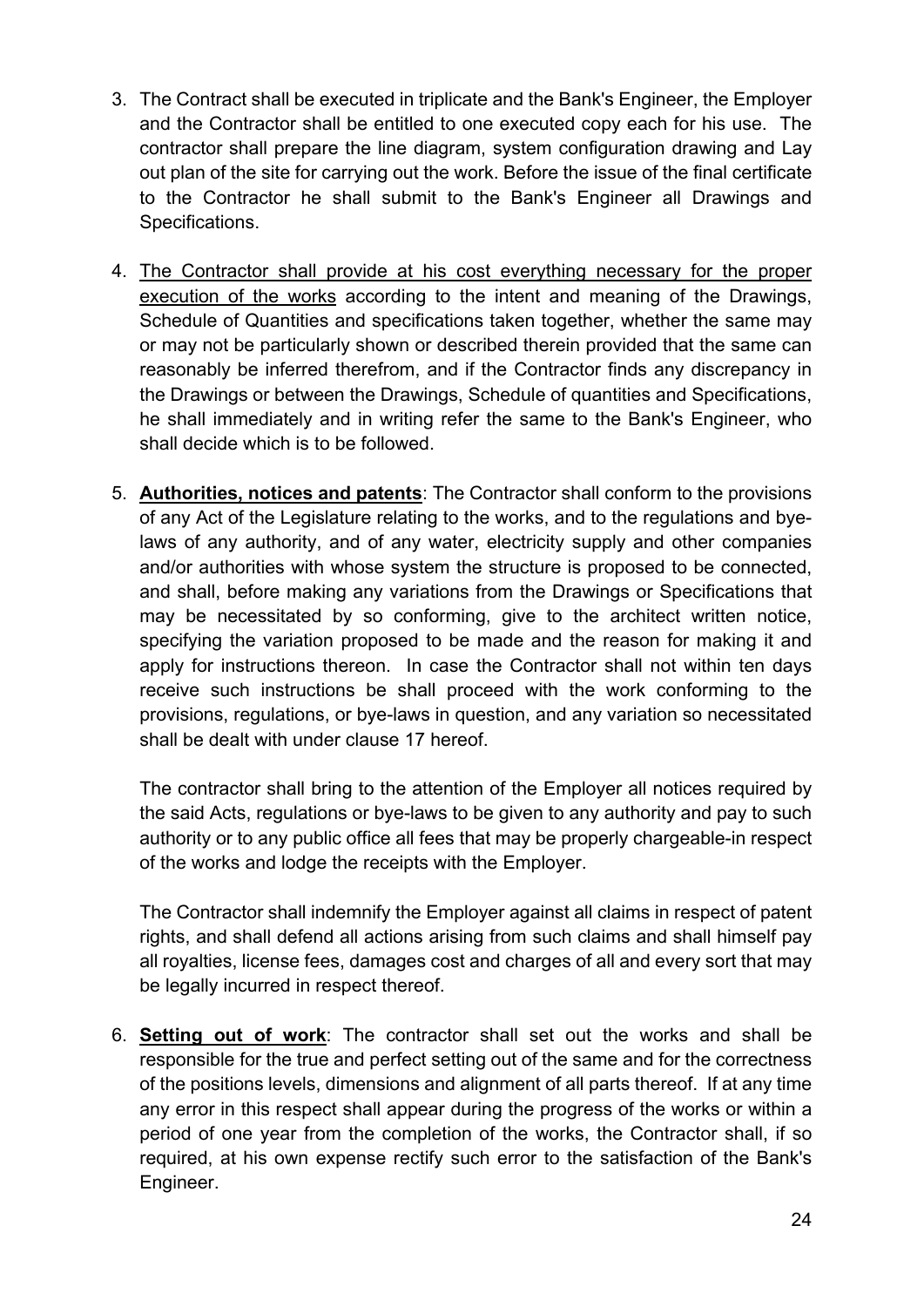- 7. **Materials and Workmanship to conform to description**: All materials and workmanship shall so far as procurable be of the respective kinds described in the Schedule of Quantities and/or specifications and in accordance with the contract and the Contractor shall furnish to the Employer with all invoices, accounts, receipts and other vouchers to prove that the materials comply therewith. The Contractor shall at his own cost arrange for and/or carry out any test of any materials.
- 8. **Contractor's superintendence and representative on the works**: The Contractor shall give all necessary personal superintendence during the execution of the works and so long thereafter as the Employer may consider necessary until the expiration of the "Defects Liability Period" stated in the Appendix hereto. The contractor shall, also during the whole time the works are in progress employ a competent representative who shall be constantly in attendance at the works while the men are to work. Any directions, explanations, instructions or notice given by the Bank's Engineer to such representative shall be held to be given to the Contractor.
- 9. **Dismissal of workmen**: The Contractor shall on the request of the Bank's Engineer immediately dismiss from the works any person employed thereon by him who may, in the opinion of the Bank's Engineer, be incompetent or misconduct himself and such persons shall not be again employed on the works without the permission of the Bank's Engineer.
- 10.**Access to works**: The Employer, shall at all reasonable times, have free access to the works and/or to the workshops, factories or other places where materials are lying or from which they are being obtained and the Contractor shall give every facility to the Employer necessary for Inspections and examination and test of the materials and workmanship. No person not authorized by the Employer except the representatives of public authorities shall be allowed on the works at any time.
- 11.**Bank's Engineer**: The term Bank's Engineer shall mean the person appointed and paid by the Employer to inspect the works. The Contractor shall afford the Bank's Engineer every facility and assistance for inspecting the works and materials and for checking and measuring time and materials.

The Bank's Engineer, or the Employer shall have power to give notice to the Contractor or to his representative of non-approval or any work or materials and such work shall be suspended, or the use of such materials shall be discontinued. The work will from time to time be examined by the Assistant Manager (Tech.) but such examination shall not in any way exonerate the Contractor from the obligation to remedy any defects which may be found to exist at a stage of the works or after the same is completed. Subject to the limitations of this clause the Contractor shall take instructions only from the Bank's Engineer.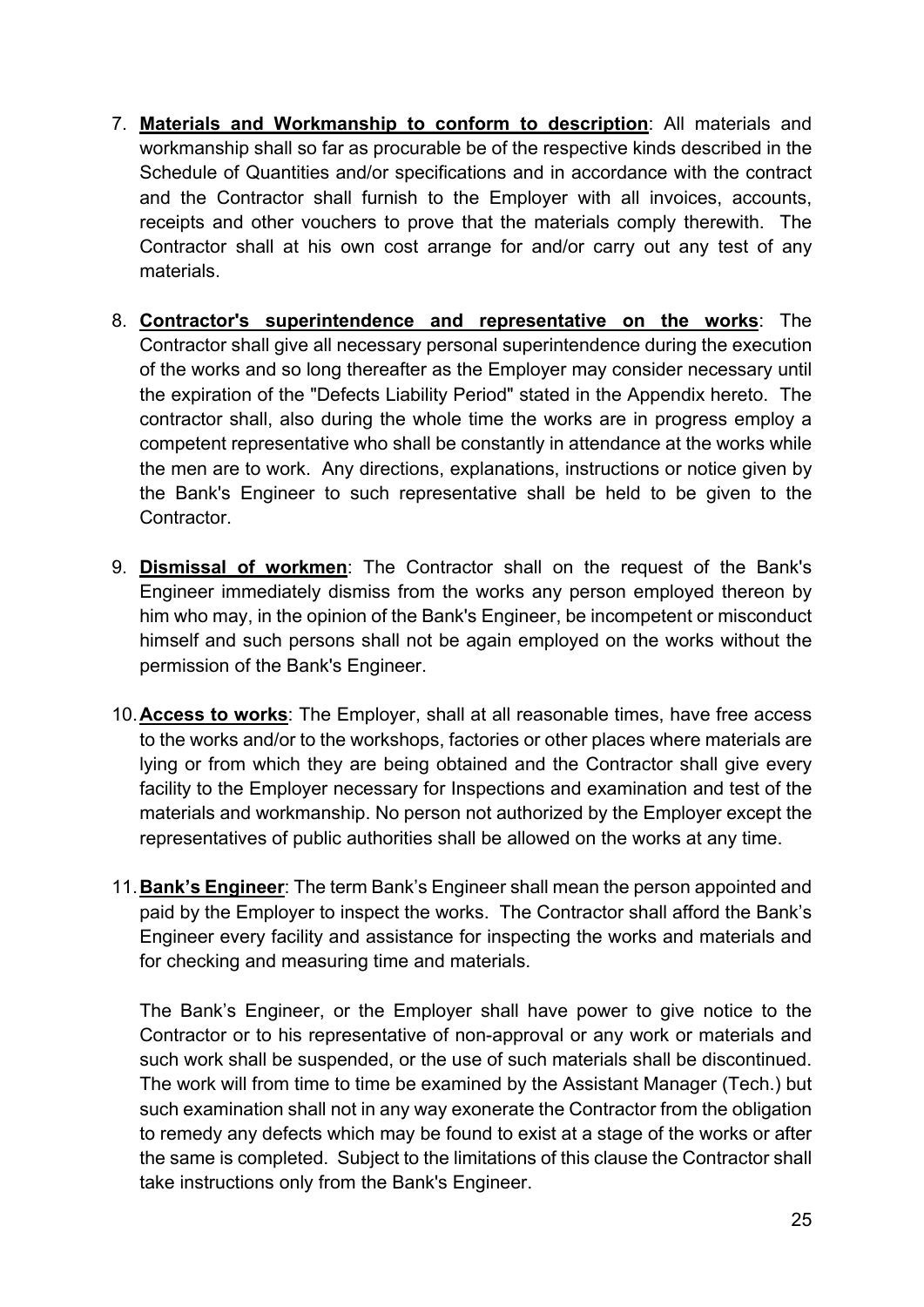- 12.**Assignment and Subletting**: The whole of the works included in the Contract shall be executed by the Contractor and the contractor shall not directly or indirectly transfer, assign or under-let the Contract or any part share thereof or any interest therein without the prior written consent of the Employer and not undertaking shall relieve the Contractor from the full and entire responsibility of the Contract or from active superintendence of the works during their progress.
- 13.No alteration, omission or variation shall vitiate this contract but in case the Bank's Engineer thinks proper at any time during the progress of the works to make any alterations in, or addition to, or omissions from the works or any alteration in the kind of quality of the materials to be used therein and shall give notice thereof in writing under his hand to the Contractor, the Contractor shall alter, add to, or omit from, as the case may be, in accordance with such notice, but the contractor shall not do any work extra to or make any alterations or additions to or omissions from the works or any deviation from any of the provisions of the Contract. Stipulations, specifications or Contract Drawings without the previous consent in writing of the Employer and the value of such extras alterations, additions or omission shall, in all cases, be determined by the Employer in accordance with the provisions of Clause 17 hereof, and the same shall be added to, or deducted from the Contract Amount, as the case may be accordingly.
- 14.**Schedule of Quantities**: The Schedule of quantities, unless otherwise stated shall be deemed to have been prepared in accordance with the Standard Method of Measurement.

Any error in description or in quantity or in omission of items from the schedule of quantities shall not vitiate this contract but shall be rectified and the value thereof, as ascertained under Clause 17 hereof, shall be added to, or deducted from the Contract Amount (as the case may be) provided that no rectification of errors, if any, shall be allowed in the Contractor's schedule of rates.

- 15.**Sufficiency of Schedule of Quantities**: The Contractor shall be deemed to have satisfied himself before quotation process as to the correctness and sufficiency of his quotation for the works and of the prices stated in the Schedule of Quantities and/or the schedule of rates and prices which rates and prices shall cover all his obligations under the contract, and all matters and things necessary for the proper completion of the works.
- 16.**Measurement of works**: The Bank's Engineer may, from time to time, intimate to the contractor that he requires the works to be measured, and the Contractor shall forthwith attend or send a qualified agent to assist Assistant Engineer in taking such measurements and calculations and to furnish all particulars or to give all assistance required by any of them.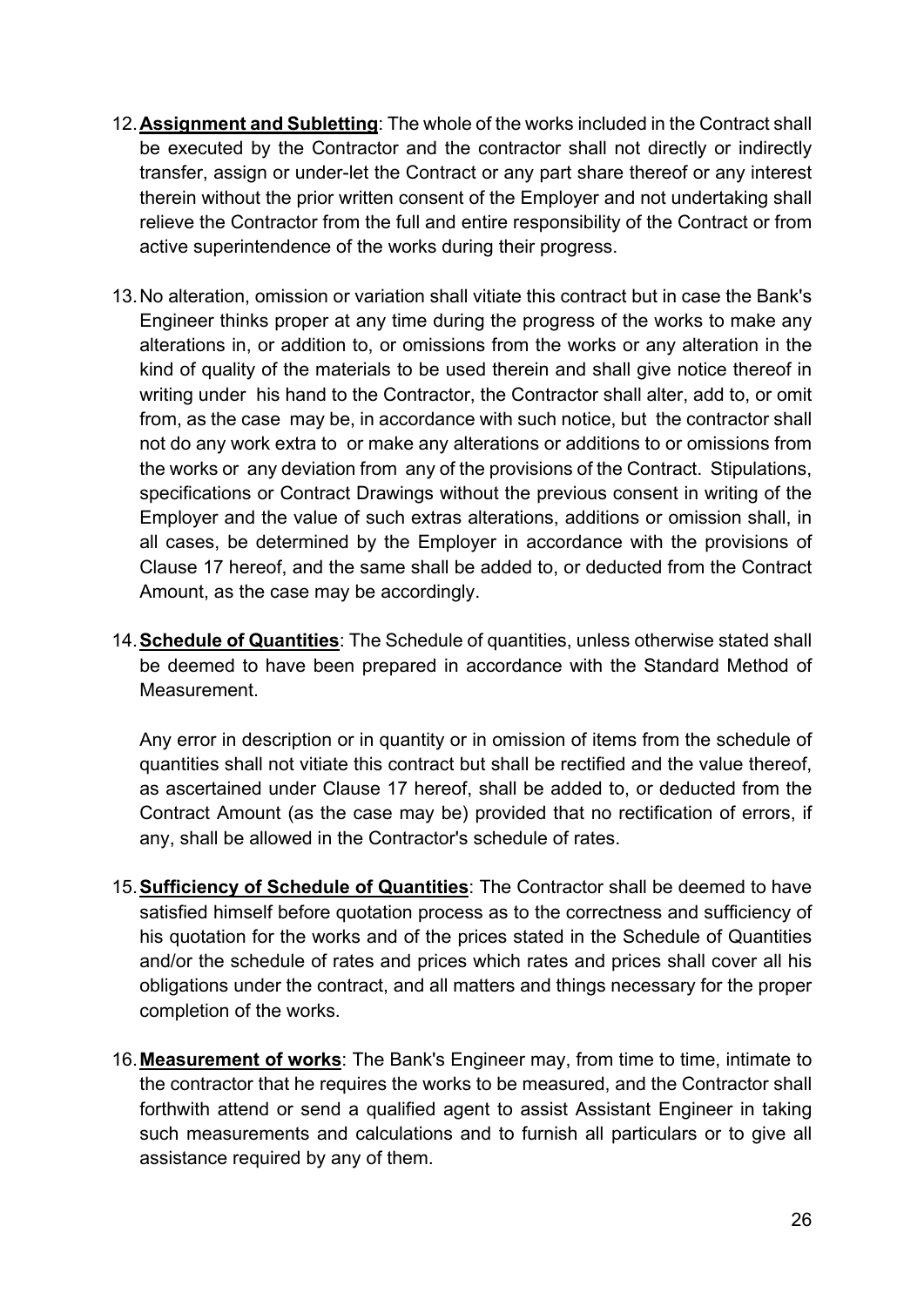Should the Contractor not attend or neglect or omit to send such agent then the measurement taken by the Bank's Engineer or a person approved by him shall be taken to be correct measurement of the works. Such measurements shall be taken in accordance with the Mode of Measurements detailed in the Specifications.

The Contractor or his Agent may at the time of measurement take such notes and measurement as he may require.

All authorized extra works, omissions and all variations made with the prior approval in writing of Employer shall be included in such measurements.

17.**Prices for extra:** The Contractor may, when authorized and shall, when directed, in writing by the Employer, add to, omit from or vary the works shown upon the drawings, or described in the specification, or included in the schedule of Quantities, but the contractor shall make no addition, omission or variation without such authorization or direction. A verbal authority or direction by the Bank's Engineer shall, if confirmed by them in writing within seven days, be deemed to have been given in writing.

No claim for an extra shall be allowed unless it shall have been executed under provisions of clause above hereof with the concurrence of the Employer herein mentioned. Any such extra in herein referred to as authorized and shall be made in accordance with the following provisions.

(a) (i) The net rates or prices in the original quotation shall determine the valuation of the extra work where such extra work in similar character and executed under conditions as the work priced therein.

(ii) Rates for all items, wherever possible should be derived out of the rates given in the priced Schedule of Quantities.

- (b) The net prices of the original quotation shall determine the value of items omitted provided if omissions vary the conditions under which any remaining items of works are carried out, the prices for the same shall be valued under sub-clause(c) hereof.
- (c) Where the extra works are not of similar character and/or quoted under similar conditions as aforesaid or where the omissions vary the conditions under which any remaining items of works are carried out or if the amount of any omissions or additions relative the amount of the whole of the Contract works or to any part thereof shall be such that in the opinion of the Bank's engineer, the net rate or price contained in the priced Schedule of Quantities or quotation or for any item of the works involves loss or expenses beyond that reasonably contemplated by the contractor or is by reason of such omission or addition rendered unreasonable or inapplicable, the Bank's Engineer shall fix such other rate or price as in the circumstances he shall think reasonable and proper, with the prior approval in writing of the Employer.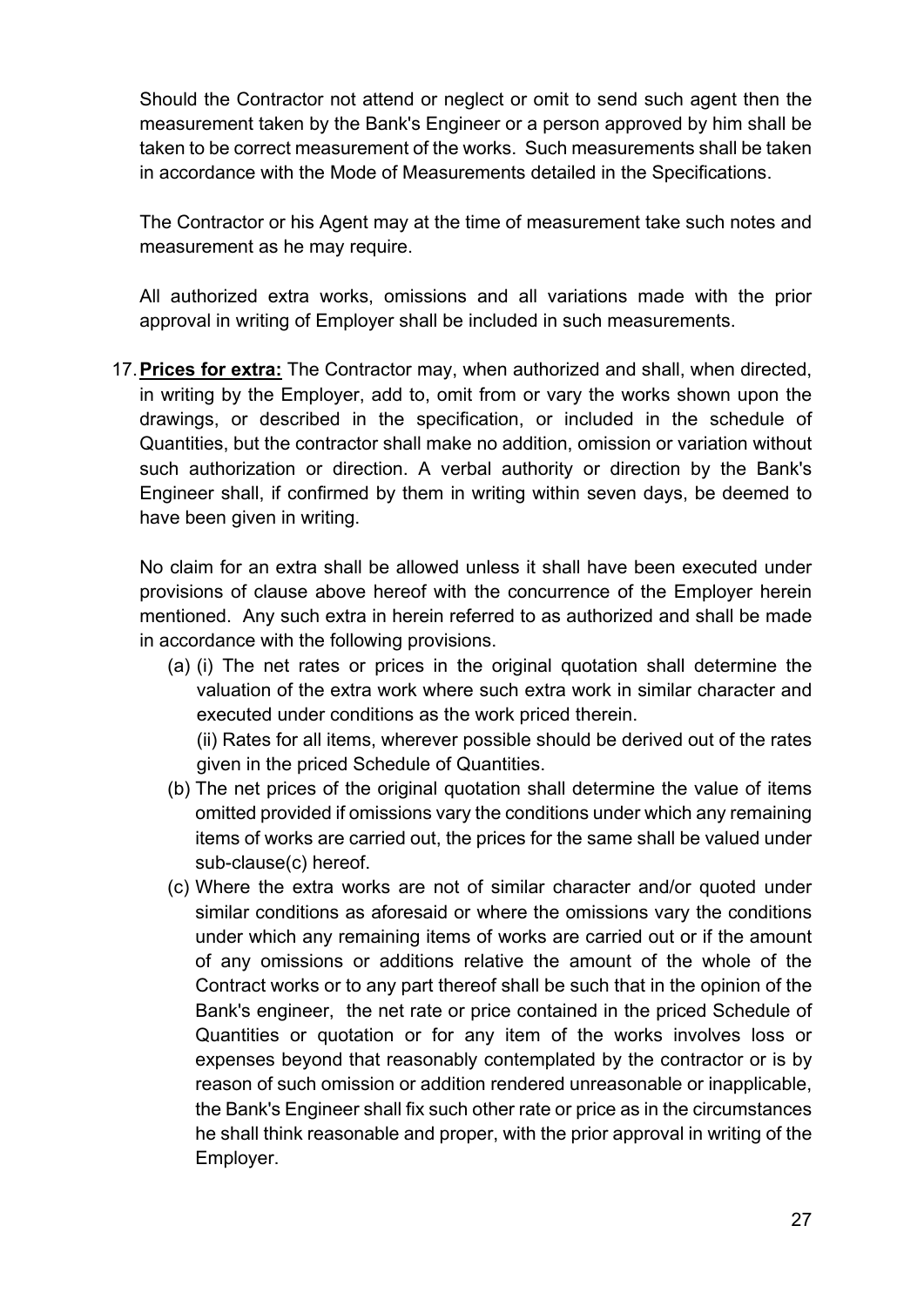(d) Where extra work cannot be properly measured or valued, the Contractor shall be allowed day work prices as the net rates stated in the quotation or the Priced Schedule or Quantities or, if not so stated, then in accordance with the local day work rates and wages for the district provided that in either case vouchers specifying the daily time (the workmen's names) and materials employed be delivered for verification to the Bank's Engineer at or before the end of the week following that in which the work has been executed.

The measurement and valuation in respect of the Contract shall be completed within the "period of final measurements" stated in the Appendix or if not stated then within six months of the completion of the Contract works as defined in Clause 21 hereof.

#### 18.**Unfixed materials when taken into account to be the property of the Employer**

Where in any certificates (of which the Contractor has received payment) the Bank's Engineer has included the value of any unfixed materials included for and/or placed on or adjacent to the works such materials shall become the property of the Employer and they shall not be removed except for use upon the works, without the written authority of the Employer. The Contractor shall be liable for any loss of, or damage to, such materials.

- 19.**Removal of improper work** : The Employer shall, during the progress of the works, have power to order in writing from time to time the removal from the works within such reasonable time or times as may be specified in the order of any materials which in the opinion of the Bank's Engineer are not in accordance with the Specifications, the substitutions of proper materials, and the removal and proper re-execution of any work executed with materials or workmanship not in accordance with the drawings & specifications or instructions and the contractor shall forthwith carry out such order at his own cost. In case of default on the part of Contractor to carry out such order, the Employer shall have the power to employ any pay other persons to carry out the same; and all expenses consequent thereon, or incidental thereto, shall be borne by the Contractor, or may be deducted by the Employer from any moneys due, or that may become due, to the Contractor.
- 20.**Defects after virtual completion** : Any defect, shrinkage, settlement or other fault which may appear within the ''Defects Liability Period" stated in the Appendix hereto, or, if none stated them within twelve months after the virtual completion of the works, arising in the opinion of the Employer from materials of workmanship not in accordance with the contract, shall upon the direction in writing of the Employer, and within such reasonable time as shall be specified therein, be amended and made good by the Con tractor, at his own cost and in case of default the Employer may employ and pay other persons to amend and make good such defects, shrinkage settlements or other faults, and all damages loss and expenses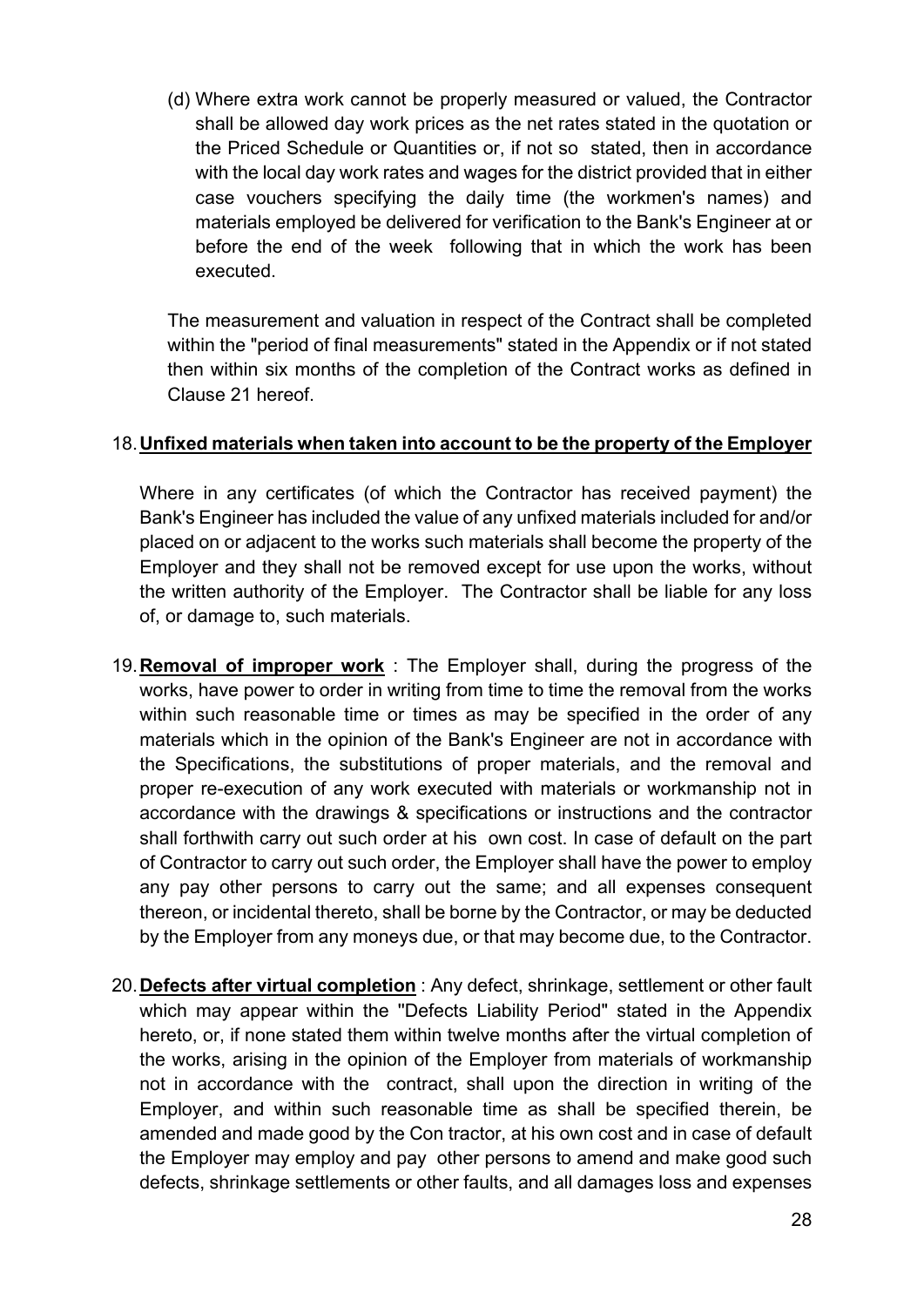consequent thereon are incidental thereto shall be made good and borne by the Employer or may be deducted by the Employer, upon the Bank's Engineer's Certificate in writing, from any money due or that may become due to the Contractor, or the Employer may in lieu of such amending and making good by the Contractor deduct from any money due to the Contractor a sum, to be determined by the Employer equivalent to the cost of amending such work and in the event of the amount retained under clause 32 hereof being insufficient, recover the balance from the Contractor, together with any expenses the Employer may have incurred in connection therewith. Should any defective work have been done or materials supplied by any sub-contractor employed on the works who has been nominated as provided under clause 12 and 22 hereof, the contractor shall be liable to make good in the same manner as if such work or material had been done or supplied by the Contractor and been subject to the provision of this clause 2 hereof. The contractor shall remain liable under the provisions of this clause the signing of any certificate or the passing of any accounts by the Employer.

- 21.**Certificate of virtual completion and defects liability period:** The works shall not be considered as completed until the Bank's Engineer has certified in writing that they have been virtually completed. The defects liability period shall commence from the date of such certificates.
- 22.**Nominated Sub-Contractor**: All Specialists, Merchants, Tradesmen and others executing any work of supplying and fixing any goods for which the prime cost prices or provisional sums are included in the Schedule of Quantities and/or Specifications who may be nominated or selected by the Employer or hereby declared to be sub-contractors employed by the contractor and are herein referred to as nominated sub-contractors.

No nominated sub-contractors shall be employed on or in connection with the works against the Contractor shall make reasonable objection are (save where the Architect and the Contractor shall otherwise agree) who will not enter into contract providing.

- (a) That the nominated sub-contractor shall indemnify the contractor against the same obligation in respect of the sub-contract as the contractor is under in respect of this contract.
- (b) That the nominated sub-contractor shall indemnify the contractor against claims in respect of any negligence by the sub-contractors his servants or agents or any misuse by him or them or any scaffolding or other plant, the property of the Contractor or under any Workmen's Compensation Act in force.
- (c) Payment shall be made to the nominated sub-contractor within fourteen days of his receipt of the Employer's Certificate provided that before any Certificate is issued the Contractor shall upon request furnish to the Bank proof that all nominated sub-contractors accounts included in previous certificates have been duly discharged; in default whereof the Employer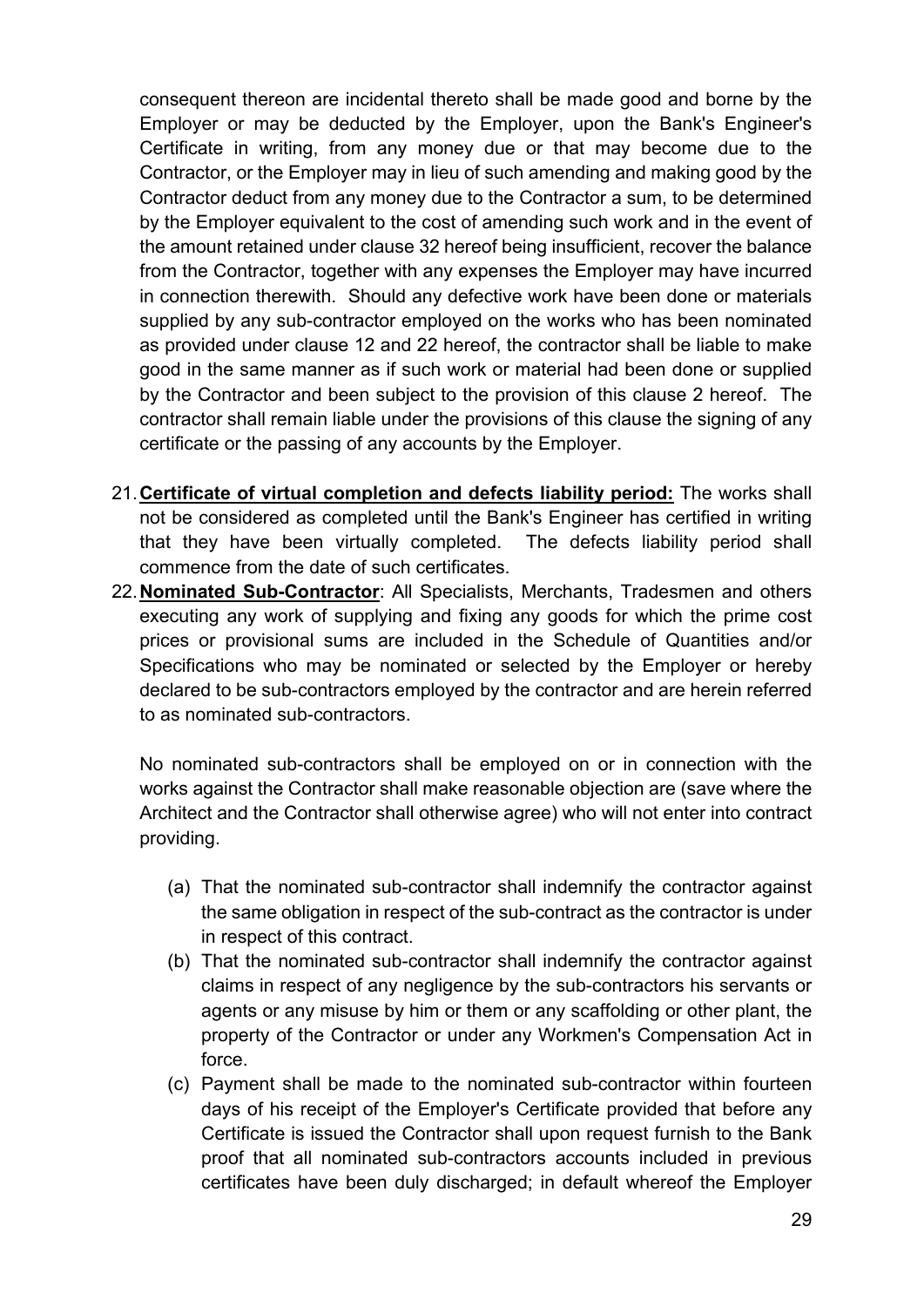may pay the same upon a Certificate of the Bank and deduct the amount thereof from any sums due to the Contractor. The exercise of this power shall not create private of contract as between Employer and Sub-Contractor.

- 23.**Other persons employed by Employer**: The Employer reserves the right to use premises and any portion of the site for the execution of any work not included in this Contract which it may desire to have carried out by other persons, and the Contractor shall allow all reasonable facilities for the execution of such work but shall not be required to provide any plant or material for the execution of such work except by special arrangement with the Employer. Such work shall be carried out in such manner as not to impede the progress of the works included in the Contract and the Contractor shall not be responsible for any damage or delay which may happen to or occasioned by such work.
- 24.**Insurance in respect of damage to person and property**: The Contractor shall be responsible for all injury to persons, animals or things, and for all structural and decorative damage to property which may arise from the operation or neglect of himself or of any nominated sub-contractor or any employee of either, whether such injury or damage arises from carelessness accident or any other clause whatever in any connected with the carrying out of this Contract. This clause shall be held to include inter alia, any damage to buildings, whether immediately adjacent or otherwise, and any damage to road, streets, foot-paths, bridges or ways as well as damage caused to the buildings and works forming the subject of this contract by frost, rain, wind or other inclemency of weather. The Contractor shall indemnify the Employer and hold it harmless in respect of all and any expenses arising from any such injury or damage to persons or property as aforesaid and also in respect of any claim made in respect of injury or damage under any acts of any legislature or otherwise and also in respect of any award or compensation or damages consequent upon such claim.

The Contractor shall reinstate all damage of every sort mentioned in this clause, so as to deliver up the whole of the Contract works complete to and perfect in every respect and so as to make good or otherwise satisfy all claims for damage to the property of third parties.

An insurance policy covering third party liability shall be taken by the contractor to cover the loss/disablement of human life (persons not belonging to the contractor). This shall also cover the risk of damages to other's materials/equipment/properties including those, if any of the banks during construction/erection/commissioning of the said contract work at site. The value of third party liability for compensation for loss of human life or full /partial disablement shall be of required statutory value for full and partial disablement and shall nevertheless cover such compensation as may be awarded by a court of law. Cover for damage to other's equipment/property shall be as approved by the bank. The sub-contractors of the contractor shall not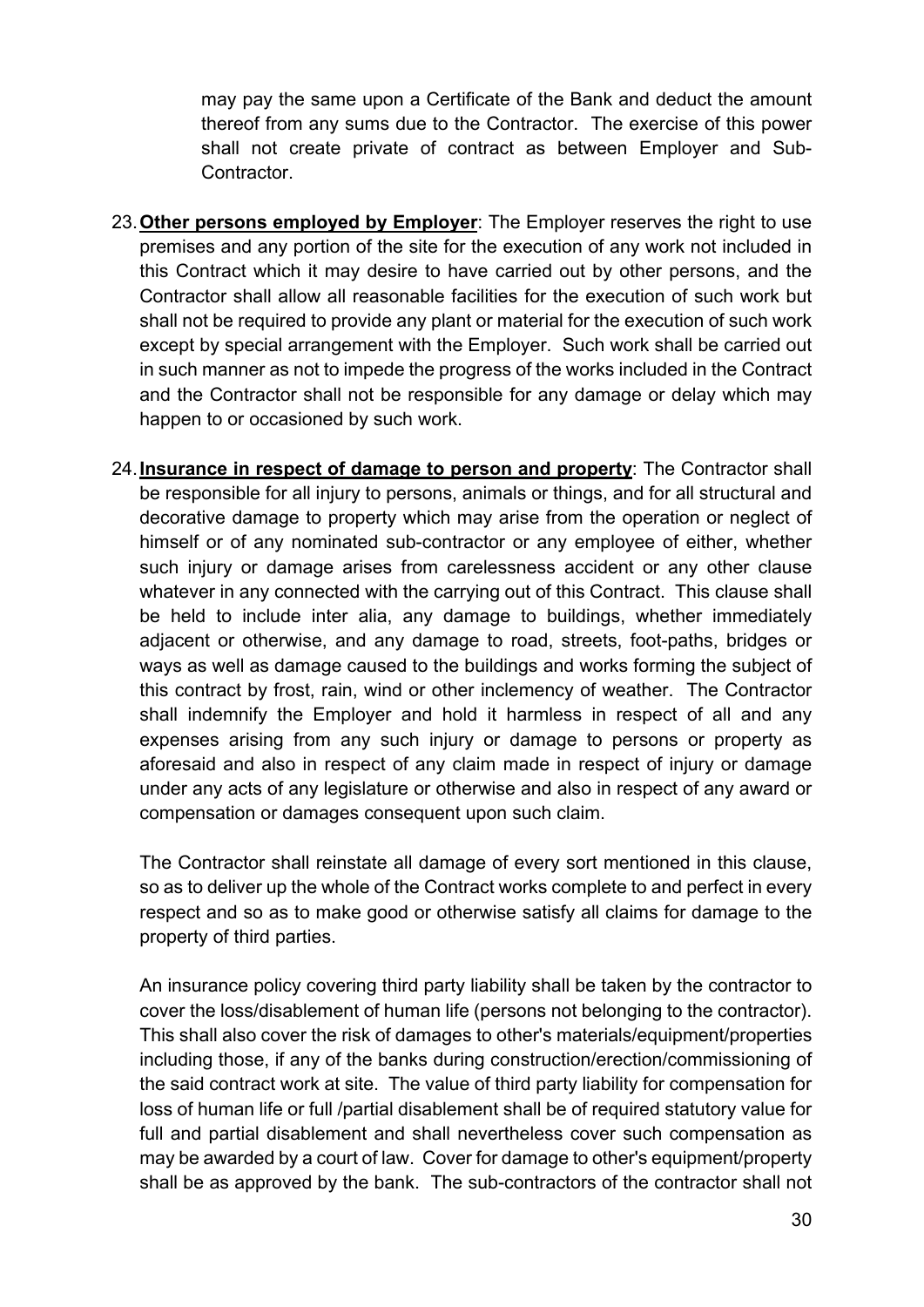be holders or beneficiaries in the policy nor shall they be named in the policy. The bank shall be the principal holder of the policy along with the contractor. The bank reserves the exclusive right to assign the policy.

The Contractor shall indemnify the Employer against all claims which may be made against the Employer be any member of the public or other third party in respect of anything which may arise in respect of the works or in consequences thereof and shall at his own expenses arrange to effect and maintain, until the virtual completion of the contract, with an approved office a policy of insurance in the joint names of the Employer and the Contractor against such risks and deposit such policy or policies with the Architect from time to time during the currency of this contract. The Contractor shall also similarly indemnify the Employer, against all claims which may be made upon the Employer whether under the Workmen's Compensation Act or any other status in force during the currency of this contract or at common law in respect of any employee of the Contractor or any Sub-Contractor and shall at his own expenses effect and maintain, in the joint names of the Employer and the Contractor against such risks and deposit such policy or policies with the Architect from time to time during currency of the Contract.

The Contractor shall be responsible for any liability which may be executed from the Insurance Policies above referred to and also for all other damage to any person, animal or property arising out of the incidental to the negligent or defective carrying out of this Contract transit, storage, erection, testing & commissioning policy. He shall also indemnify the Employer in respect of any costs, charges or expenses arising out of any claim or proceedings and also in respect of any award of compensation or damages arising therefrom.

The Employer shall be entitled to deduct the amount of any damage, compensation, costs, charges and expense arising of accruing from or in respect of any such claims or damage from any or all sums due or to become due to the Contractor without prejudice to the Employer's other rights in respect thereof.

The contractor shall, within 14 days from the date of work order, insure the works at his cost and keep them insure until the virtual completion of reworks, against loss or damage by fire with an office **in the joint names of the employer and the contractor (the name of the former being placed first in the policy) for the full amount of the contract.** Such policy shall cover the property of the "Employer" only. **The contractor shall deposit the policy and receipts for the premium with the employer within 14 days from the date of work order.** In default of the contractor, insuring as provided above, the employer may so insure the works and may deduct the premium paid from any moneys due or which may become due to the Contractor without prejudice to the other rights of the Employer in respect of such default. In case it becomes necessary to suspend the works, the Contractor shall as soon as the claim under the policy is settled, or the work reinstated by the Insurance Office, should they elect to do so, proceed with all due diligence with the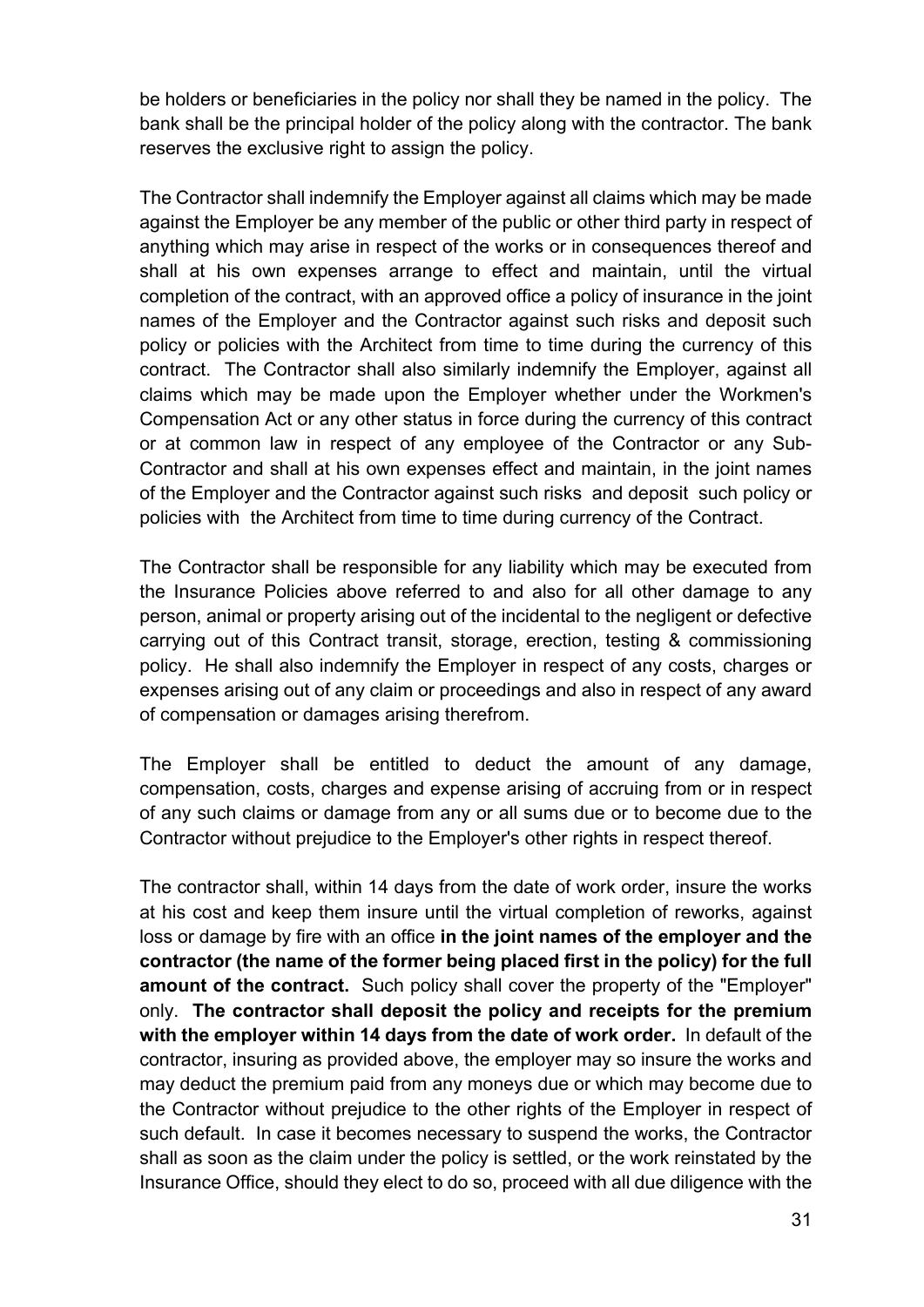completion of the works in same manner as though the fire had not occurred and in all respects under the same conditions of Contract. The Contractor in case of rebuilding or reinstatement after fire shall be entitled to such extension of time for completion as deems fit.

- 25.**Date of commencement and completion**: The Contractor shall be allowed admittance to the site on "Date of Commencement" stated in the Appendix hereto, or each later date as may be specified by the Employer and be shall thereupon and forthwith begin the works and shall regularly proceed with and complete the same (except such painting or other decorative work as the bank may desire to delay) or before the "Date of Completion" stated in the Appendix subject nevertheless to provisions for extension of time hereinafter contained.
- 26.**Damages for non-completion**: If the Contractor fails to complete the works by the date stated in the Appendix or within any extended time under Clause 26 and 20 here the Contractor shall pay the Employer the sum named in the Appendix as " Liquidated Damages" for the period during which the said works shall so remain incomplete and the Employer may deduct such damages from any money due to the Contractor.
- 27.**Delay and extension of time**: If in the opinion of the Employer the works be delayed(a) by force major or (b) by reason of any exceptionally inclement weather or c) by reason of proceedings taken or threatened by or dispute with adjoining or neighboring owners or public authorities arising otherwise than through contractor's own default or (d) by the works or delays of other contractor or Tradesmen engaged or nominated by the Employer and not referred to in the schedule of quantities and/or specifications or (e) by reasons of Bank's Engineer instruction as per clause 17 hereof (f) by reason of civil commotion, local combination of workmen or strike or lockout affecting any of the building trades or (g) in consequence of the Contractor not having received in due time necessary instructions from the Bank for which he shall have specifically applied in writing or (h) from other causes which the Bank may certify as beyond the control of contractor or (I) in the event, the value of the work exceed the value of the Priced Schedule of Quantities owing to variation, the Bank may make a fair and reasonable extension of time for completion shall as soon as may be given written notice thereof to the bank but the Contractor shall nevertheless constantly use his endeavors to prevent delay and shall do all that may reasonably has required to the satisfaction of Bank to proceed with work.
- 29.**Contractor's failure to comply with Employers instruction**: If the Contractor after receipt of written notice from the Employer requiring compliance within 10 days fails to comply with such further drawings and/or Bank's instructions the Employer may employ and pay other persons to execute any such work whatsoever that may be necessary to give effect thereto, and all costs incurred in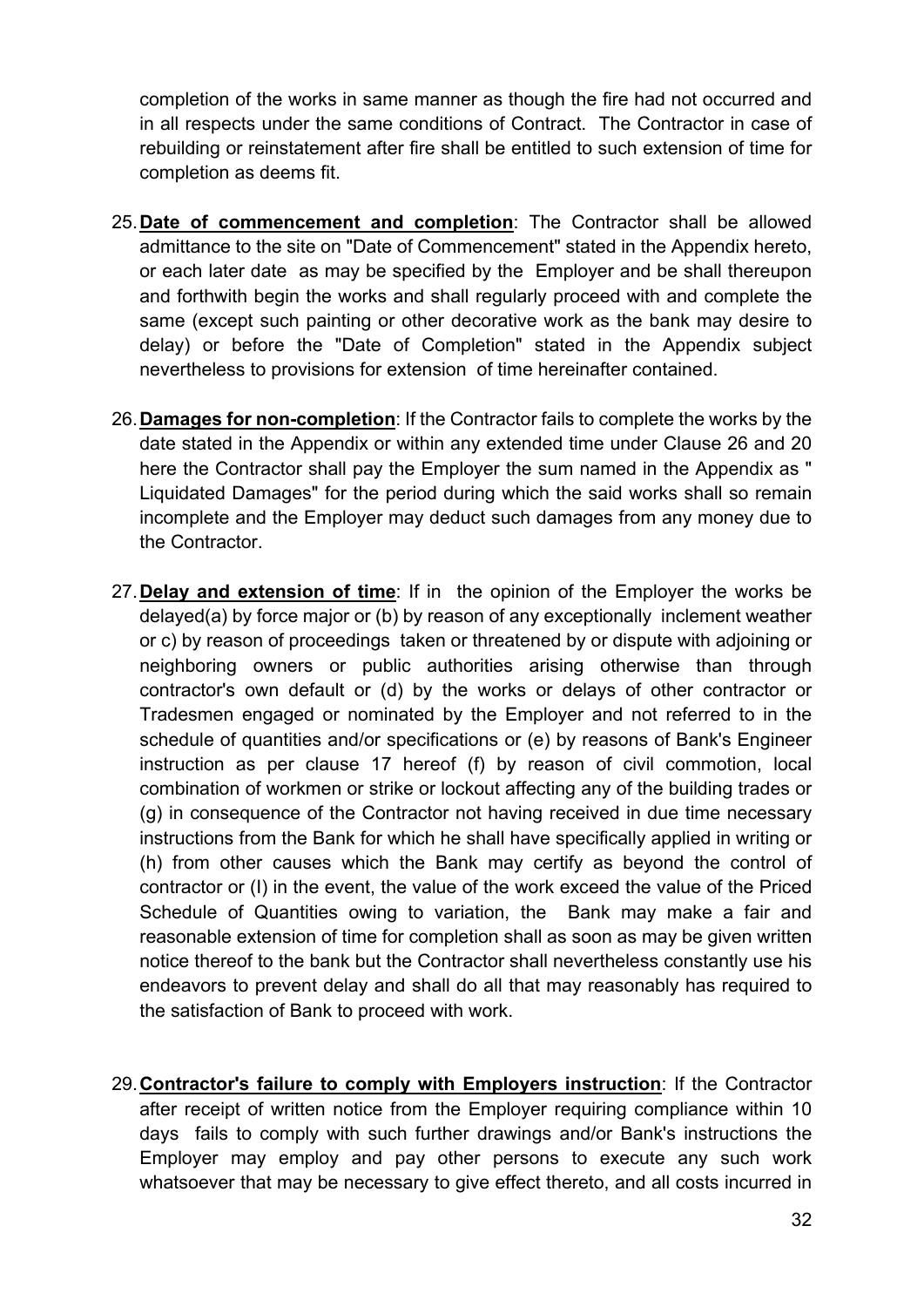connection therewith shall be recoverable from the Contractor by the Employer as a debt or may be deducted by him from any moneys due to the Contractor.

30.**Termination of Contract by the Employer**: If the Contractor being an individual or a firm commits any "act of insolvency" or shall be adjudged an insolvent or being an incorporated company shall have an order for compulsory winding up made against it or pass an effective resolution for winding up voluntarily or subject to the supervisions of the court and the Official Assignee or the Liquidator in such acts of insolvency or winding up, as the case may be, shall be unable within seven days after notice to him requiring him to do so to show the reasonable satisfaction of the Architect that he is able to carry out and fulfill the Contract and to give security therefore, if so required by the Architect.

Or if the Contractor (whether an individual, first or incorporated company shall suffer execution or other process of court attaching property to be issued against the Contractor.

Or shall suffer any payment under this contract to be attached by or on behalf of any of the creditors of the Contractors.

Or shall assign to sublet this Contract without the consent in writing of the Employer first had and obtained.

Or shall charge or encumber this Contract or any payments due or which may become due to the Contractor hereunder.

- (i) Has abandoned the Contract, or
- (ii) Has failed to commence the works, or has without any lawful excuse under these conditions suspended the progresses of the works for fourteen days after receiving from the Bank notice to proceed or
- (iii) Has failed to proceed with the work with such due diligence and failed to make such due progress as would enable the works to be completed within the time agreed upon, or
- (iv) Has failed to remove materials from the site or to pull down and replace work for seven days receiving from the Bank written notice that the said materials or work were condemned and rejected by the Bank's Engineer under these conditions' or
- (v) Has neglected or failed persistently to observe and perform all of any of the acts, matter or things by the Contract to be observed and performed by the Contractor for seven days after written notice shall have been given to the Contractor requiring the Contractor to observe or perform the same.

Then and in any of the said cases the Employer may, notwithstanding any previous waiver, after giving seven days' notice in writing to the Contractor, determine the Contract, the whole of which shall continue in force as fully as if the Contract has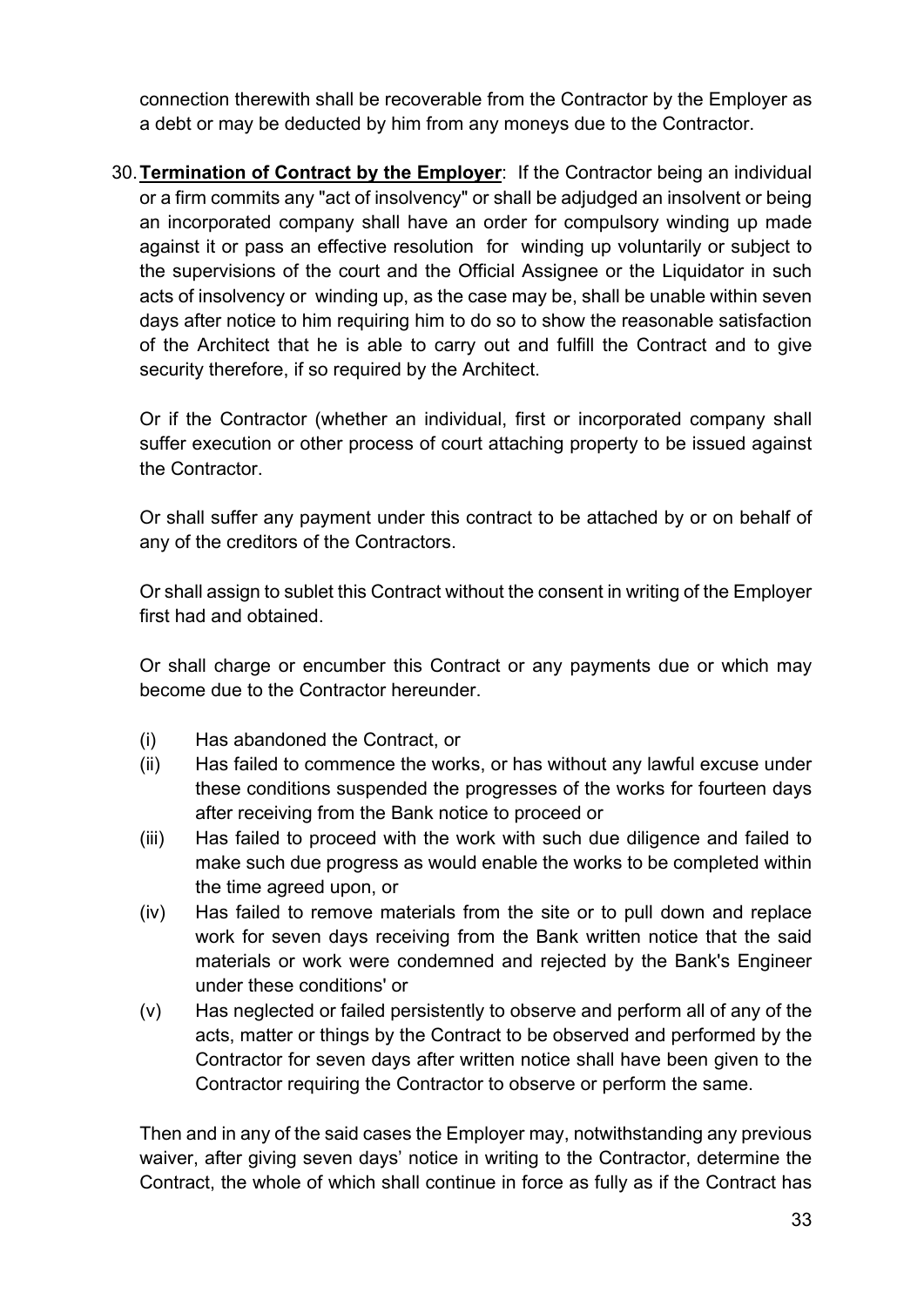not been so determined, and so if the works subsequently execute had been executed by or on behalf of the Contractor. And further, the Employer by his agents or servants may enter upon and taken possession of the works and all plant, tools scaffoldings, sheds, machinery, steam and other power utensils and materials lying upon the premises or the adjoining lands or roads, and use the same as his own property or may employ the same by means of his own servants and workmen in carrying on and completing the work or by employing any other Contractor or other person or persons to complete the works, and the Contractor shall not in any way interrupt or do any act matter or thing to prevent or hinder such other contractor or other person or persons employed for completing and finishing or using the materials and plant for the works. When the works shall be completed or as soon thereafter as convenient the Bank shall give a notice in writing to the Contractor to remove his surplus materials and plant, and should the Contractor fail to do so within a period of fourteen days after receipt thereof by him, the Employer may sell the same by public auction, and give credit to the Contractor for the net amount realised. The employer shall thereafter ascertain and certify in writing under his hand what of the said plant and materials so taken possessions or by the Employer and the expenses or loss which the Employer shall have been put to in procuring the works to be completed and the amount. If any, owing the Contractor and the amount which shall be so certified shall thereupon be paid by the Employer to the Contractor or by the Contractor to the Employer, as the case may be, and the Certificate of the Bank shall be final and conclusive between the parties.

31.**Termination of Contract by Contractor**: If this payment of the amount payable by the Employer under Certificate of the Bank's Engineer shall be in arrears and unpaid for thirty days after notice in writing requiring payment of the amount as aforesaid shall have been given by the Contractor to the Employer, or if the Employer interferes with or obstructs the issue of any such Certificate, or if the Employer shall repudiate the Contract, or if the works be stopped for three months under the order of the Architect or the Employer or by any injunction or other order of any court of Law, then and in any of the said cases the Contractor shall be in liberty to determine the Contract by notice in writing to the Employer, and he shall be entitled to recover from the Employer, payment for all works executed and for any loss he may sustain upon any plant or materials supplied or purchased or prepared for the purpose or the Contract.

In arriving at the amount of such payment the net rates contained in the Contractor's original Quotation shall be followed or where the same may not apply valuation shall be made in accordance with Clause 17 hereof.

32.**Certificates and Payments**: The Contractor shall be paid by the Employer from time to time by installments under interim Certificate to be issued by the Bank's Engineer on account of the works executed work to the approximate value named in the Appendix as 'Value of work for Interim Certificate' has been executed in accordance with this Contract, subject, however, to a retention of the percentage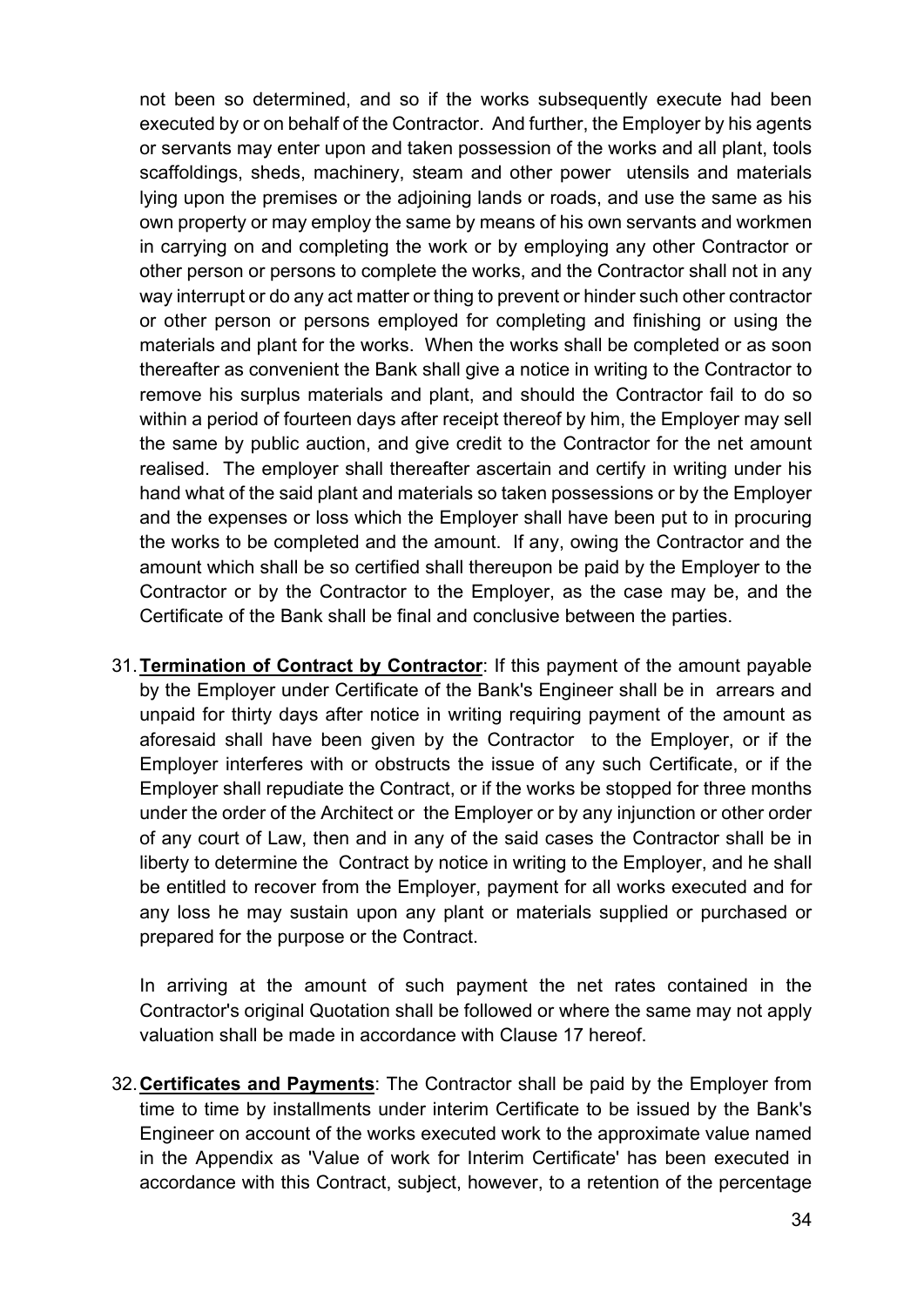of such value named in the Appendix as "Total Retention Money" after which time the installments shall be up to the full value of the work subsequently so executed and fixed in the building. And when the works have been virtually completed, the Contractor shall be paid by the Employer in accordance with the Certificate to be issued by the Bank's Engineers the sum of money named in the Appendix as "installment after Virtual Completion" being a part of the said Total Retention Money. And the Contractor shall be entitled to the payment of the Final Balance in accordance with the final Certificate at the expiration of the period referred to as 'the Defects liability Period' in the Appendix hereto from the date of virtual completion or as soon as after expiration of such period as the works shall have been finally completed and all defects made good according to the true intent and meaning hereof whichever shall last happen provided always or at or after their completion shall not relive the Contractor from his liability under clause 21 and 36 nor relieve the Contractor of his inability in cases of fraud, dishonesty, or fraudulent concealment relating to the works or materials or to any matter dealt with in the Certificate and in case of the all defects and insufficiencies in the works or materials which a reasonable examination would not have disclosed.

The Employer shall have power to withhold any Certificate if the works or any parts thereof are not being carried out to his satisfaction.

- 33.**Delayed Payment**: Any amounts payable by the Employer to the Contractor shall, if not paid within the 'Period of Honoring Certificates' names in the Appendix carry interest at the rate named in the Appendix as the "Rate of interest for delayed payment" from the date upon which sum ought to have been paid by the Employer until the payment.
- 34.The decision, opinion, direction Certificate (except for payment) with respect to all or any of the matters under Clauses 2(a, b), 4, 5, 14, 20 (a, b, c, d and f) hereof (which matters are herein referred to as the excepted matters) shall be final and conclusive and binding on the parties hereto and shall be without appeal. Any other decision, opinion, direction, shall be subject to the right of Arbitration and review under the Clause 35 hereof in the same way in all respects (including the provisions as to opening the reference).
- 35.**Settlement of disputes by Arbitration**: All disputes and differences of any kind whatever arising out of or in connection with the contract or the carrying out of the works (whether during the progress of the works or after the completion and whether before or after the determination abandonment or breach of the contract) shall be referred to and settled by the Bank who shall state its decision in writing. Such decision may be in the form of a final certificate or otherwise. The decision of the Bank with respect to any of the excepted matters shall be final and without appeal as stated in Clause 33 hereof. But if either the Contractor be dissatisfied on any matter on which a decision is taken by the Bank as above, except any of the expected matter the Contractor may within 28 days after receiving notice of such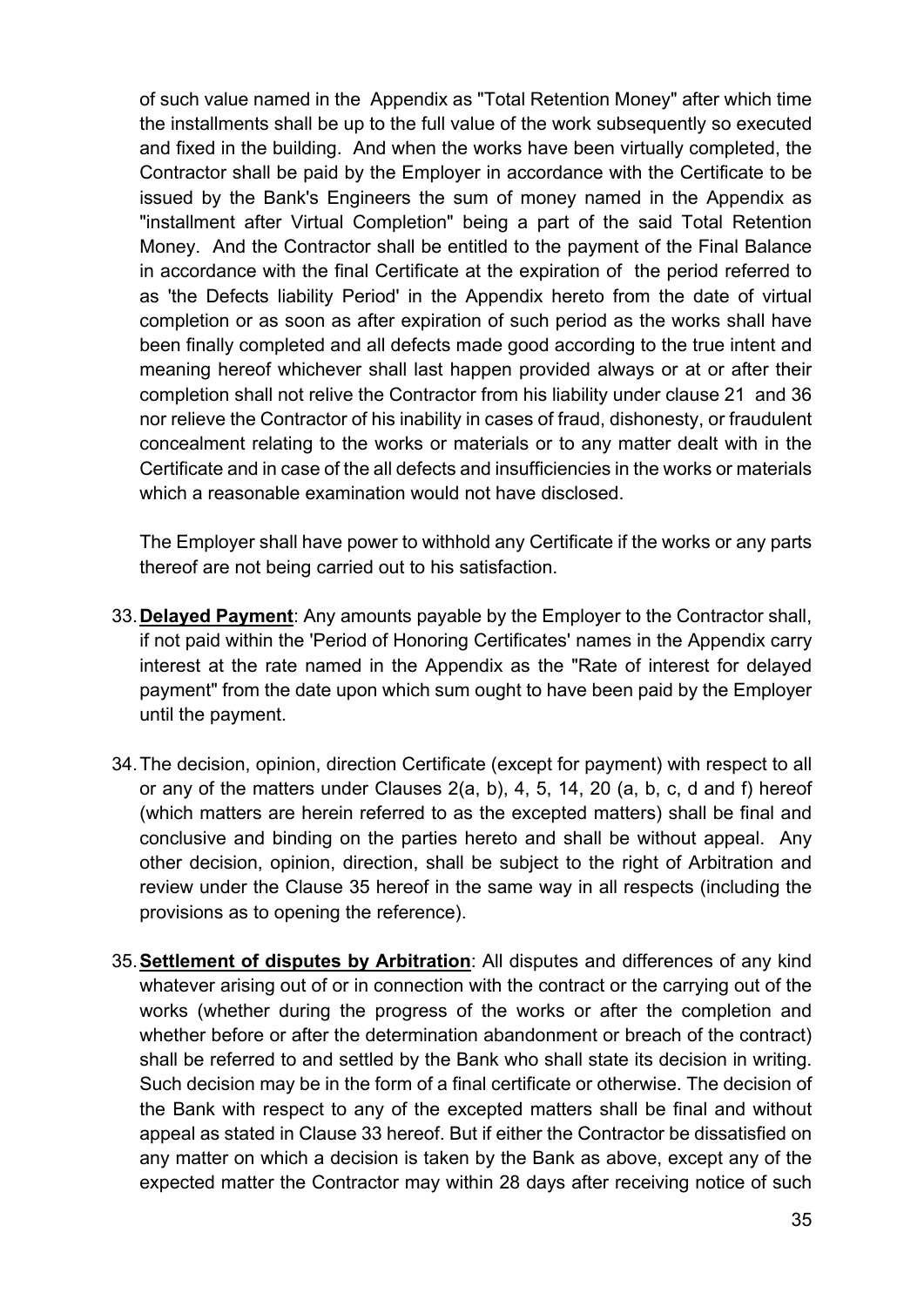decision give a written notice to the other party requiring that the matters in dispute be arbitrated upon. Such written notice shall specify the matters, which are in dispute or difference of which such written notice has been given. If both the parties agree, a single arbitrator would be appointed for the purpose. In case no agreement could be reached on the appointment of single arbitrator, both the parties will nominate one person each as an arbitrator on their behalf. The two arbitrators nominated by the parties shall nominate one more person to act as third arbitrator or umpire.

The arbitrator or Arbitrators, as the case may be, shall have power to open up, review and revise any certificate, opinion, decision, requisition or notice, save in regard to the excepted matters, referred to in the preceding clause, and to determine all matters to dispute which shall be submitted to arbitration and of which notice shall have been given as aforesaid.

The arbitrator or Arbitrators, as the case may be, shall make his or their award within one year (or such further extended time as may be decided by him or them as the case may be with the consent of the parties) from the date of entering on the reference. In case during the arbitration proceedings the parties mutually settle or compromise their dispute or difference, on the parties filing their joint memorandum of the settlement or compromise, the Arbitrator or the Arbitrators as the case may be, shall make an award in terms of such settlement or compromise.

Upon any such reference, the decision on the cost incidental to the reference and Award respectively shall be in the discretion of the arbitrator or Arbitrators as the case may be, who may determine the amount thereof or direct the same to be taxed as between the party and party, and shall direct by whom and to whom and in what manner the same shall be borne and paid.

This submission shall be deemed to be a submission to arbitration within the meaning of the Indian Arbitration and Conciliation Act, 1996 or any statutory modification thereof.

The award of the arbitrator or Arbitrators, as the case may be, shall be final and binding on the parties. It is agreed that the Contractor shall not delay the carrying out of the works by reason of any such matter, question or dispute being referred to arbitration, but shall proceed with the works with all due diligence and shall until the decision of the Arbitrator or Arbitrators, as the case may be, is given, abide by the decision of the Bank. No award of the Arbitrator or Arbitrators, as the case may be, shall relieve the Contractor of his obligations to adhere strictly to the Bank's instructions with regard to the actual carrying out of the works. The Employer and the Contractor hereby also agree that arbitration under this Clause shall be a condition precedent to any right of action under the Contract.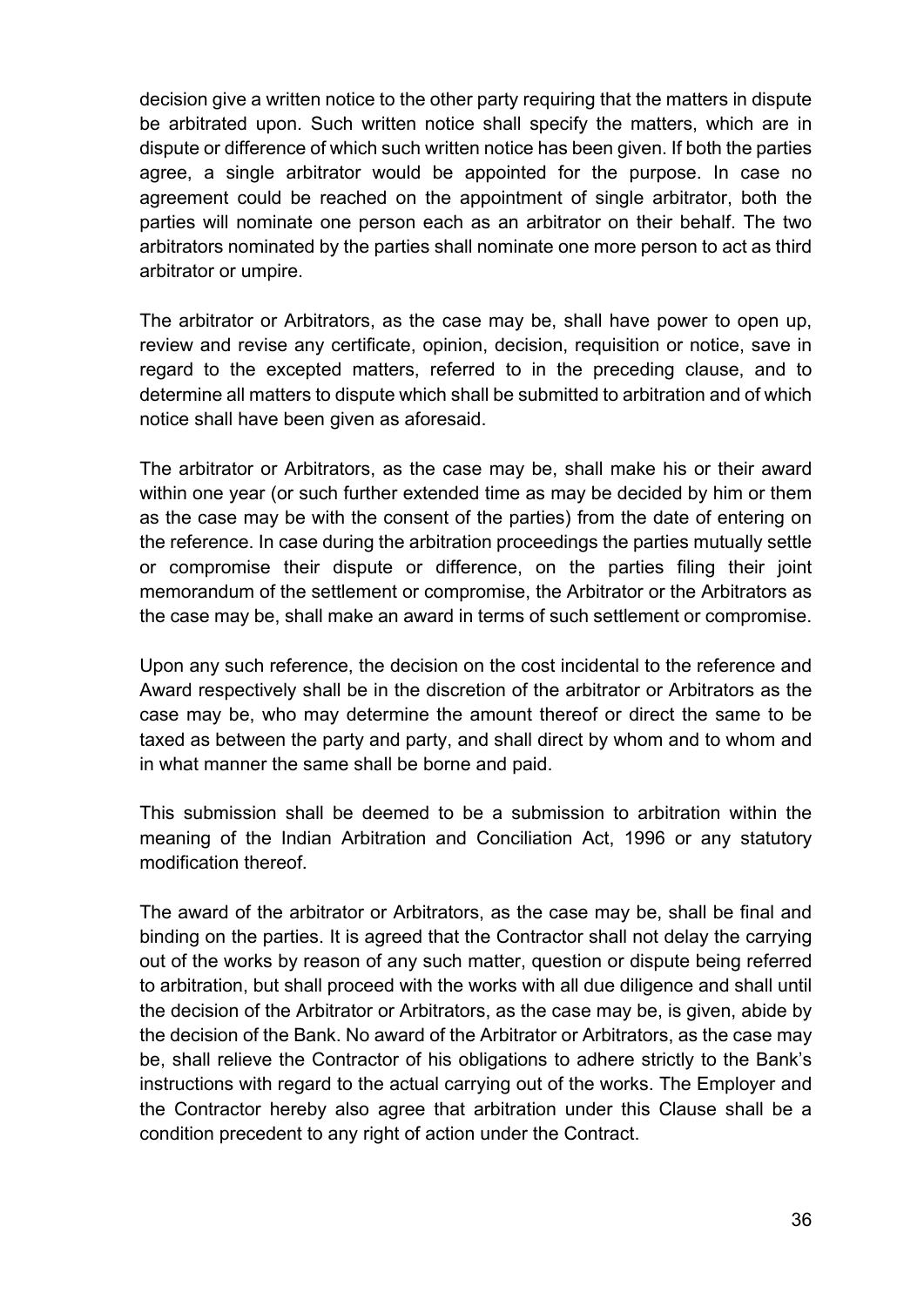#### **Right of technical scrutiny of final bill**

36.The Employer shall have a right to cause a technical examination of the works and the final bill of the contractor including all supporting vouchers, abstracts, etc. to be made at the time of payment of the final bill. If as a result of this examination of otherwise any sum is found to have been overpaid or over certified it shall be lawful for the employer to recover the sum.

#### **Employer entitled to cover compensation paid to workman**

37.If, for any reason, the Employer is obliged, by virtue of the provisions of the Workmen's Compensation Act, 1923, or any statutory modification or re-enactment thereof to pay compensation to a workman employed by the Contractor in execution of the works, the Employer shall be entitled to recover from the Contractor the amount of compensation so paid, and without prejudice to the rights of the Employer under the said Act. The Employer shall be at liberty to recover such amount or any part thereof by deducting it from the security deposit or from any sum due by the Employer shall not be bound to contest any claim made against it under the said Act, except on the written request of the Contractor and upon his giving to the Employer full security to the satisfaction of the Employer for all costs for which the Employer might become liable in consequence of contesting such claim.

#### **Abandonment of works**

38.If at any time after the acceptance of the quotation, the Employer shall for any reasons whatsoever not requires the whole or any part of the works to be carried out, the Bank shall give notice in writing to the Contractor who shall have no claim to any payment of compensation or other-wise whatsoever on account of any profit or advantage which he might have derived from the execution of the whole works.

#### **Return of surplus materials**

39.Notwithstanding anything to the contrary contained in any or all the clauses of this Contact, where any material for the execution of the Contract is procured with the assistance of the Employer by purchase made under orders or permits or licenses issued by Government, the Contractor shall hold the said materials economically and solely for the purpose of the Contract and not dispose of them without the prior written permission of the Employer and return it to the Employer, if required by the Employer, at the price to be determined by the Bank having due regard to the conditions of the materials, the price to be determined not be exceed the purchase price thereof inclusive of sales tax, octroi and other such levies paid by the Contractor in respect thereof, in the event of breach of the aforesaid condition, the Contractor shall in addition to being liable to action for contravention of the terms of licenses or permit and/or criminal breach of trust, be liable to Employer for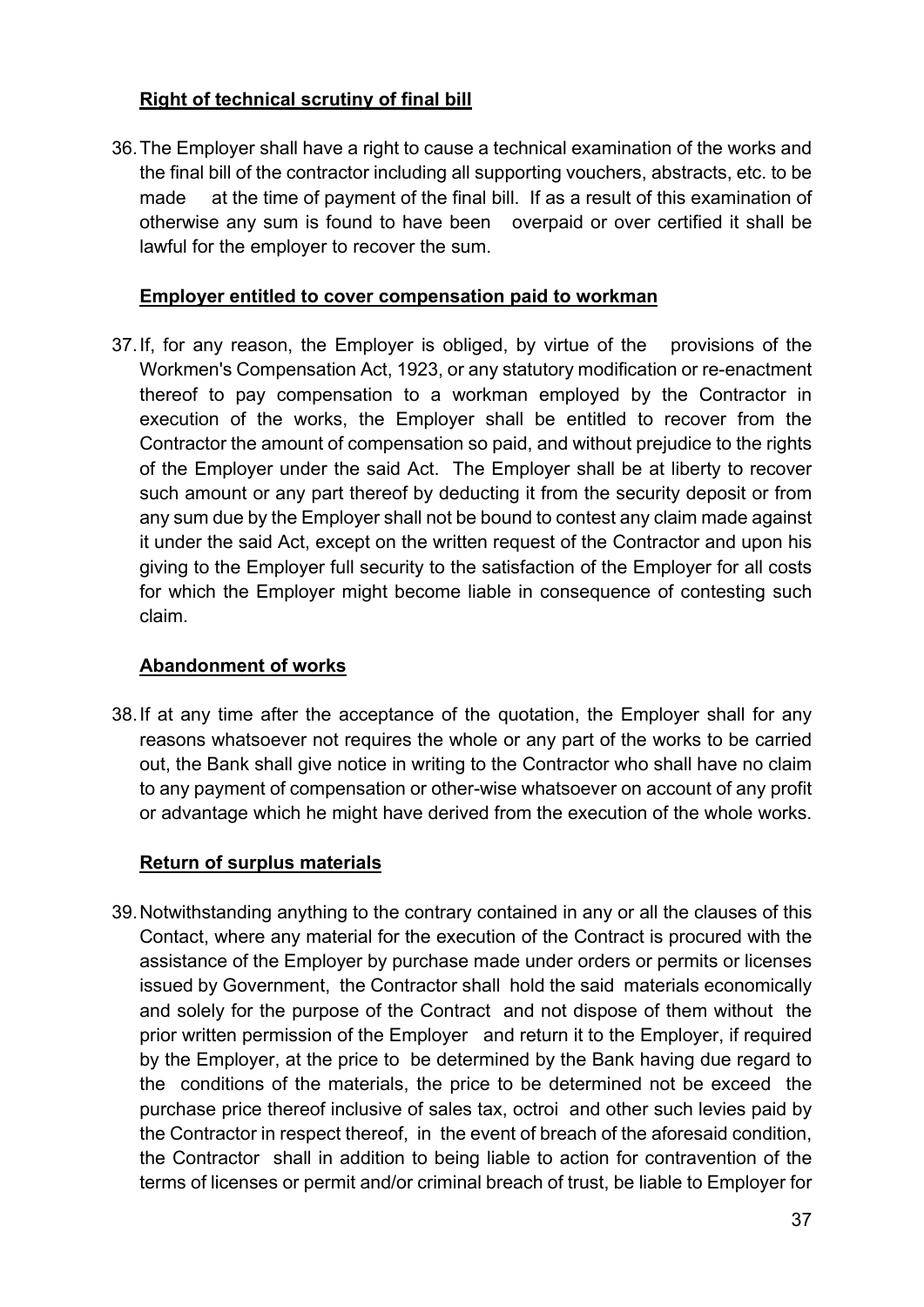all moneys, advantages or profits resulting or which in the usual course would have resulted to his by reason of such breach.

#### **Right of employer to terminate contract in the event of death of Contractor or individual**

40.Without prejudice to any of the rights or remedies under this Contract, if the Contractor, being an individual, dies, the Employer shall have the option of terminating the contract without incurring any liability for such termination.

Signature of Contractor

Date : Name : Name : Name : Name : Name : Name : Name : Name : Name : Name : Name : Name :  $\mathsf{Name} \mathsf{ }$  : Designation : Place : Address : Address : Address : Address : Address : Address : Address : Address : Address : Address : Address : Address : Address : Address : Address : Address : Address : Address : Address : Address : Address : Addr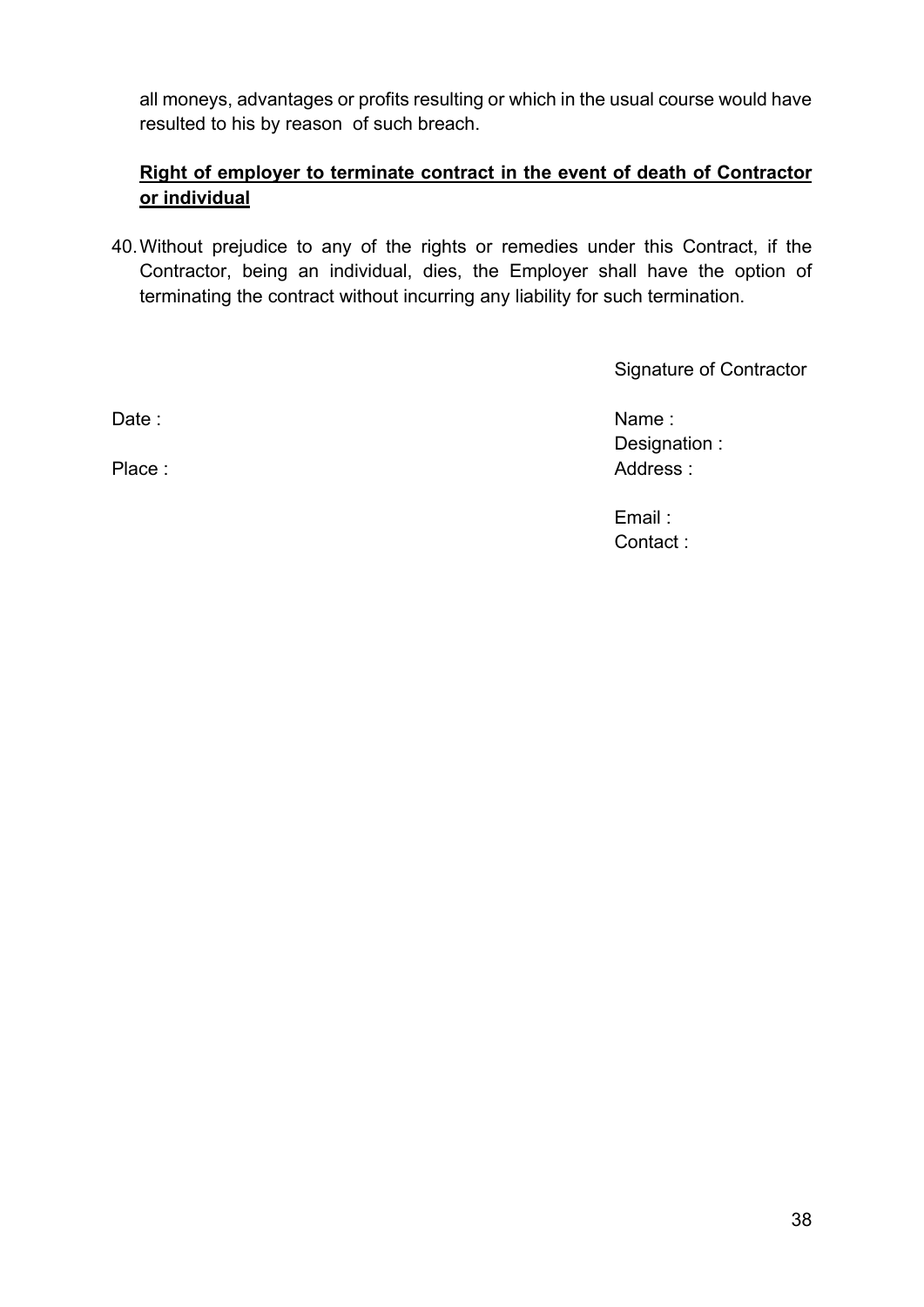## **APPENDIX HEREIN REFERRED**

| 1. | <b>Defects liability Period</b>                         | 12 months from the date of issue of virtual<br>completion certificate. |  |  |  |
|----|---------------------------------------------------------|------------------------------------------------------------------------|--|--|--|
| 2. | Period of final measurement                             | month from<br>the<br>1<br>date<br>final<br>Ωf<br>commissioning.        |  |  |  |
| 3. | Date of commencement                                    | 14 <sup>th</sup> day from the date of work order.                      |  |  |  |
| 4. | Period of completion                                    | 45 days from the 14 <sup>th</sup> day of work order                    |  |  |  |
| 5. | Liquidated Damages for delay in<br>completing the work. | 0.25% per week subject to a maximum of<br>10% of the contract amount.  |  |  |  |
| 6. | Installment after virtual<br>completion                 | 100% of Earnest money deposit shall be<br>released                     |  |  |  |
| 7. | Period of honouring interim<br>certificate              | 1 month                                                                |  |  |  |
| 8. | Interest for delayed payment                            | 3 percent per annum                                                    |  |  |  |

Signature of Contractor

Date: Name : Name : Name : Name : Name : Name : Name : Name : Name : Name : Name : Name : Name : Name : Name : Name : Name : Name : Name : Name : Name : Name : Name : Name : Name : Name : Name : Name : Name : Name : Name : Designation: Place : Address : Address : Address : Address : Address : Address : Address : Address : Address : Address : Address : Address : Address : Address : Address : Address : Address : Address : Address : Address : Address : Addr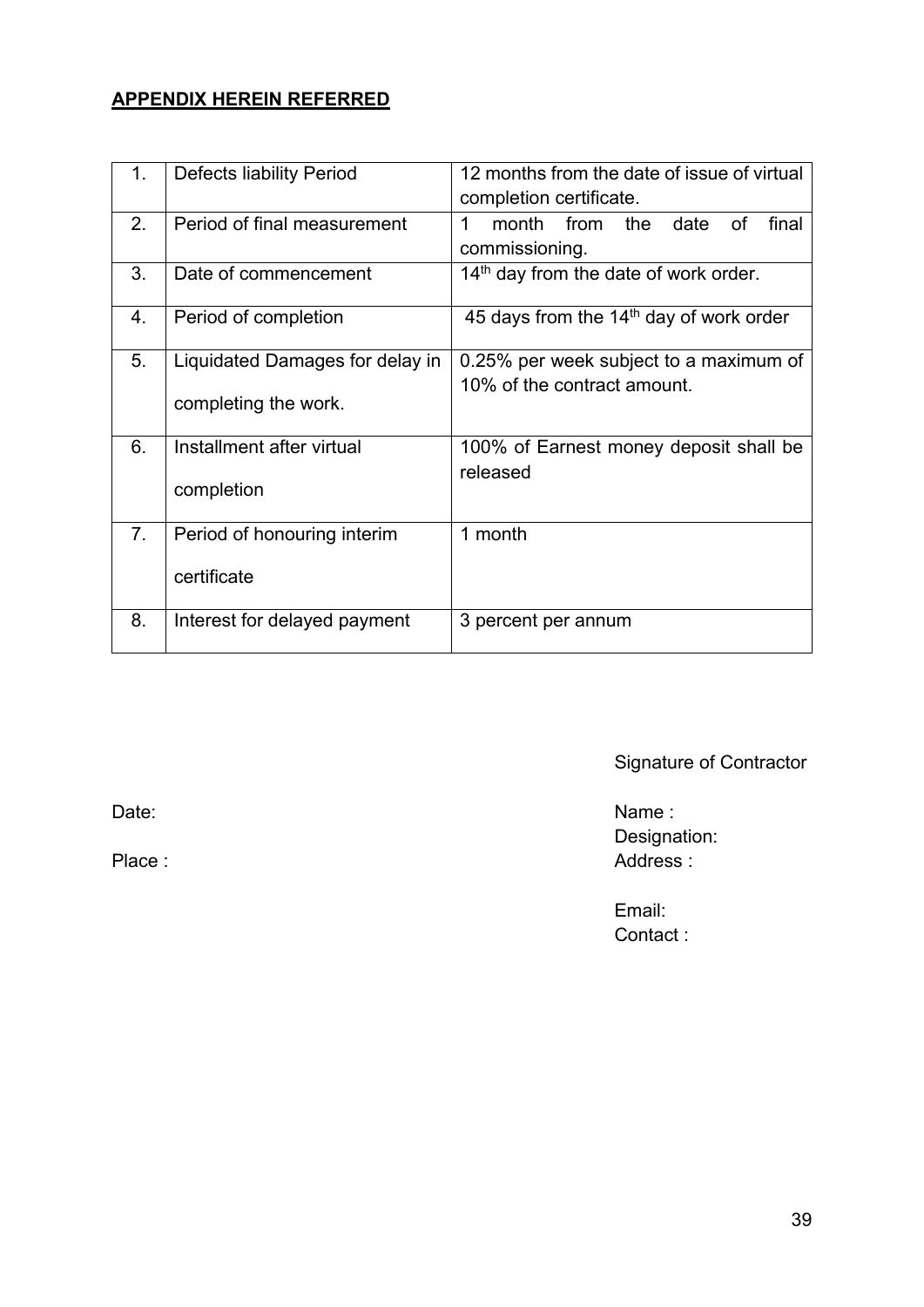#### **Appendix-II**

#### **Reserve Bank of India**

<span id="page-41-0"></span>Quotations for ''Design, supply, installation, testing and commissioning of full height dual lane turnstile gate at Bank`s Byculla Office Building, Mumbai''.

#### **Check List -**

| Sr. | Description       | <b>Bank's terms</b>                                       | Whether           |
|-----|-------------------|-----------------------------------------------------------|-------------------|
| No. |                   |                                                           | acceptable to the |
|     |                   |                                                           | bidder or not     |
|     |                   |                                                           | (please indicate  |
|     |                   |                                                           | YES or NO)        |
| 1.  | Validity          | 90 days from the date of opening                          |                   |
|     |                   | Part-1                                                    |                   |
| 2.  | <b>EMD</b>        | DD / NEFT for Rs. 8,920/- in favor of RBI Mumbai          |                   |
|     |                   | (No interest shall be payable on EMD).                    |                   |
| 3.  | Prices            | Shall remain firm for the entire period of                |                   |
|     |                   | contract.                                                 |                   |
| 4.  | Completion period | 45 days from 14 <sup>th</sup> day of the date of issue of |                   |
|     |                   | work order.                                               |                   |
| 5.  | Liquidated        | 0.25% per week subject to maximum of 10% of               |                   |
|     | damages for delay | contract value.                                           |                   |
|     | in completion of  |                                                           |                   |
|     | work              |                                                           |                   |
| 6.  | Penalty during    | Rs. 500/- per day if defect is not rectified within       |                   |
|     | warranty & AMC    | 24 hours of intimation through phone/e-mail/fax           |                   |
|     | period            | as per details terms and condition in the quotation       |                   |
|     |                   | [Section III-Clause 12].                                  |                   |
| 7.  | Guarantee         | One year after the date of virtual completion.            |                   |
| 8.  | Terms of payment  | As per terms and conditions                               |                   |
| 9.  | Insurance         | Shall include for                                         |                   |
|     |                   | All Risk Policy<br>1. Contractor<br>including             |                   |
|     |                   | testing<br>erection,<br>storage,<br>and                   |                   |
|     |                   | commissioning etc.,                                       |                   |
|     |                   | 2. Workmen Compensation Policy and                        |                   |
|     |                   | 3. Third Party Liability Policy as per terms              |                   |
|     |                   | and conditions of quotation [ Section III-                |                   |
|     |                   | Clause 17].                                               |                   |

| Signature        |  |
|------------------|--|
| Name of the firm |  |
| Seal of the firm |  |
| <b>Mobile</b>    |  |
| Email            |  |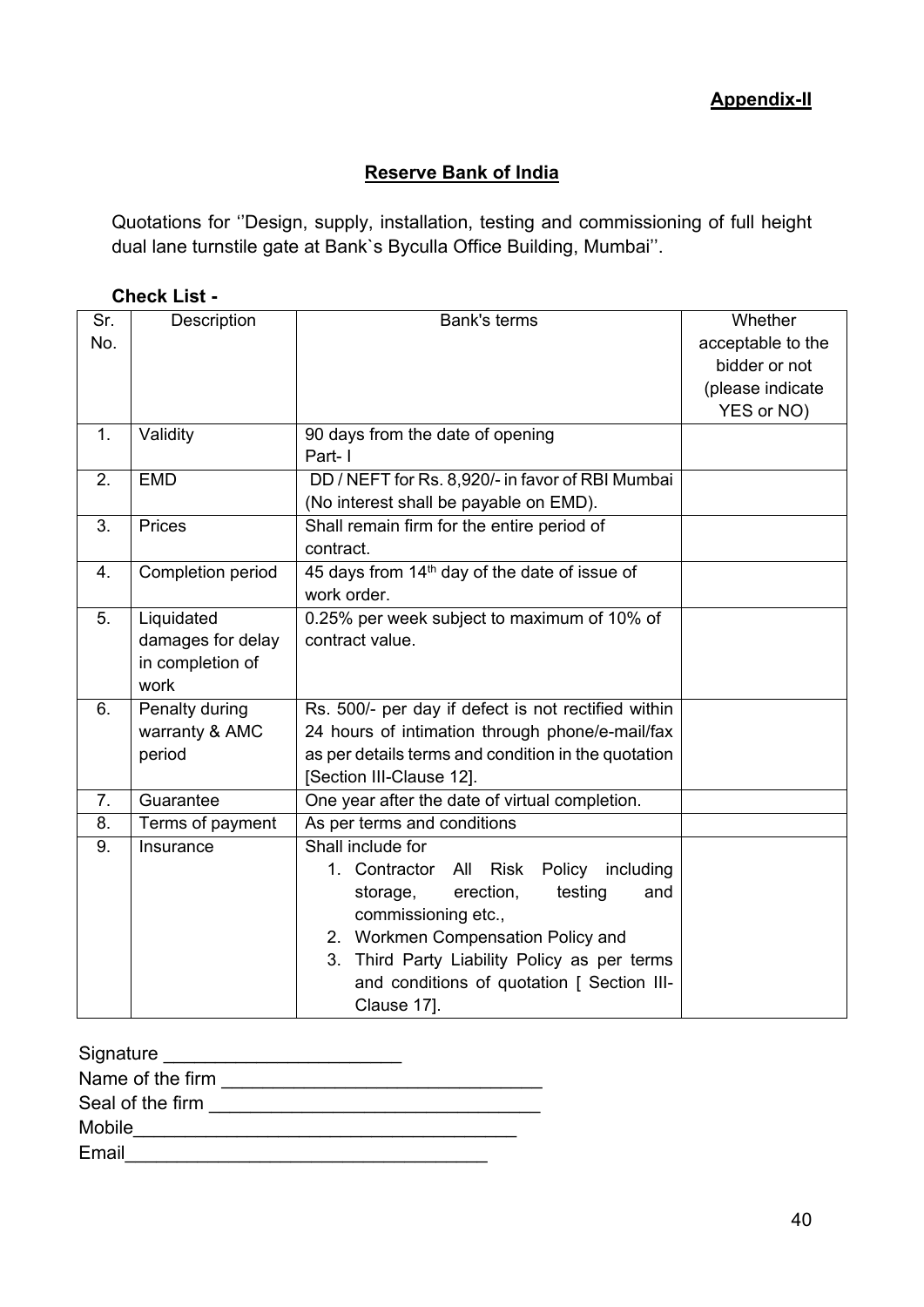#### **Section-IV**

#### **TECHNICAL SPECIFICATION Section A: - System Description**

The **turnstile** shall be made out of **304 Stainless Steel [SS 304]** for its entire frame structure, top boxes, rotor & bars. The head mechanism parts should be made out of casting zinc plated for corrosion resistance. One head mechanism shall be provided for each lane. The turnstile should electromechanical hand driven and have **4 stops at each 90 degree of rotation for dual lane turnstile**. The system should be bidirectional in operation and also equipped with suitable logic system to control its passage in one or either direction.

**Through put: -** The turnstile should be robust and of intensive use. It should have minimum through put of 12 persons per minute per lane.

**Anti-back up device: -** An anti-backup device should be provided to prevent reverse rotation once the head has moved 25-30 degree from its rest position. The control mechanism should be designed to lock the rotor in its rest position and stop entry by force. A suitable hydraulic mechanism should be provided in the system in such a manner that toward the end of its travel the rotor will come under the influence of the hydraulic damping mechanism to move the head always quietly and smoothly to the neutral/self-centered position and to prevent the control mechanism from excessive shock thereby extending its life and reducing noise and vibration. The use of the device shall not inhibit the return of the rotor to its rest position.

#### **Actuating Devices**: -

The system should work with following types of actuating devices.

- i. Smart card/ Proximity card Type
- ii. Local key operated switch

The details of actuating devices are as under: -

**(i) Smart Card/Proximity Card Type: -** Smart /Proximity card readers shall be supplied by the Bank and the same shall be fixed at the entry and exit of the turnstile and integrated with the turnstile by the contractor. Smart/Proximity card reader provided by the Bank, will have minimum two number of 2A, 30V DC, potential free contacts for integration with the turnstile. The smart card reader shall be housed in suitable enclosure to prevent from rain water in case of outdoor installation.

**(ii) Local key operated switch**: - These are to be provided near the turnstile to facilitate operation of turnstile after frisking.

#### **Logic control system of turnstile: -**

a. The system shall have capability to integrate with any access control device like Smart/proximity Card Reader system. It should have internal timer from 1 to 6 second in the step of one second to set rotor release time. In addition to this, two numbers of position switch to be provided at the interval of around 10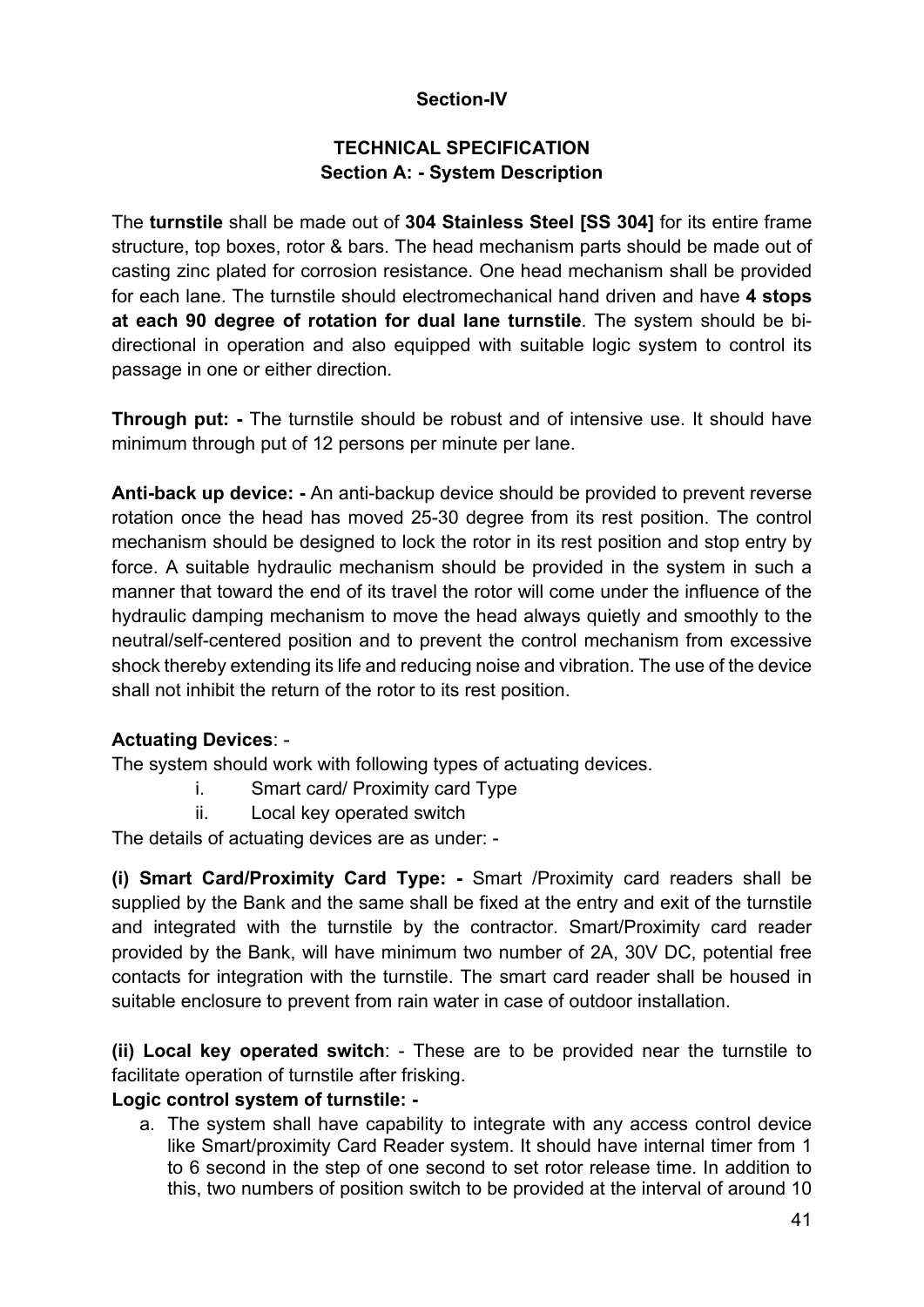and 45 degrees of rotation from the rest position to detect the rotation of the head arm including resetting the internal timer.

- b. The system shall have both Fail Safe & Fail Lock arrangement when the power is off. In fail lock condition, the rotor will lock in both directions and in fail-safe condition the rotor will be free to be turned in both directions.
- c. Time-out setting: -Relay automatically relocks the turnstile in specified time if a person unlocks the turnstile after swiping the card but does not go through.
- d. Red and green status lamps are to be provided to show when a card is accepted by the reader and the unit is open for access with the opposite color lamp being shown on the opposite side of the turnstiles.
- e. The adjacent horizontal rotor arms shall be fitted at 90 degrees apart so as to have 4x90 degree arms for double lane turnstile.

**Environmental condition and power supply: -** The system should be worked with 230 Volt AC+/-10%, 50Hz single phase supply and designed for 5 to 55 Degree Celsius ambient temperature with 90% humidity and should be weatherproof.

**Earthing of system: -** The system should be properly earthed as per relevant IS code.

**Canopy: -**A suitable size of canopy to be provided made out of minimum 2.2 mm thick polycarbonate sheet with SS frame to cover the entire foot print of the turnstile with suitable overhang for outdoor installation, if applicable.

The product should be manufactured by an ISO 9001 certified manufacturer.

#### **Installation of system.**

Suitable concrete floor along with necessary conduit/ trunking arrangement for power and signal cables shall be provided by the Bank up-to the turnstile based on the layout drawing provided by the contractor. The Bank will provide suitable 230 V AC single phase outlet supply. It is the responsibility of the contractor to acquaint themselves with the site and include all the power and signal cables in the scope of work required for commissioning of the turnstile. The contractor must fix the turnstile by means of anchor bolts, supplied with the turnstile.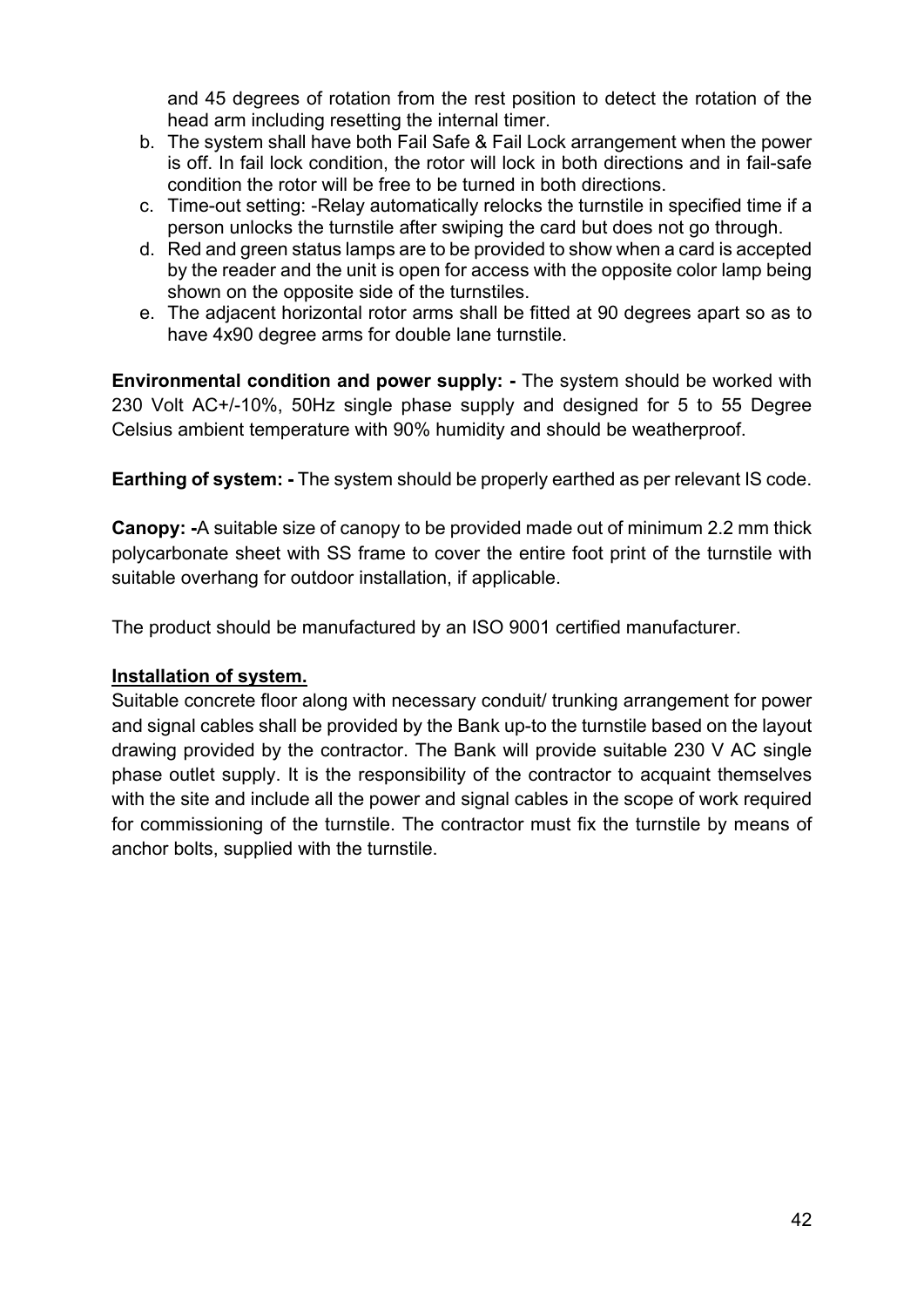## **TECHNICAL CHECKLIST TO BE FURNISHED BY THE BIDDER**

## **For Turnstile Gate:**

| Sr. | Parameters             | <b>Bank's requirement</b>          | Offered by the |
|-----|------------------------|------------------------------------|----------------|
| No  |                        |                                    | bidder         |
| 1.  | Offered Make and       | It should be manufactured by       |                |
|     | model                  | ISO 9001 certified Company for     |                |
|     |                        | manufacturing turnstile            |                |
|     |                        | The firm should have installed at  |                |
|     |                        | least 3 turnstiles of the offered  |                |
|     |                        | make during last one year and      |                |
|     |                        | should be in good working          |                |
|     |                        | condition                          |                |
|     |                        | Documentary evidence for the       |                |
|     |                        | above to be submitted along        |                |
|     |                        | with quotation Part-I.             |                |
| 2.  | Height                 | To be indicated by the firm        |                |
| 3.  | Number of Lane         | 2 Nos. (Dual lane with Swing /     |                |
|     |                        | Side gate).                        |                |
| 4.  | <b>Type</b>            | 4 x 90 degree stop for dual lane   |                |
|     |                        | turnstile                          |                |
| 5.  | Technology             | Electromechanical                  |                |
|     |                        |                                    |                |
| 6.  | <b>Drive</b>           | Electromechanical<br>Hand          |                |
|     |                        | Operated                           |                |
| 7.  | Walkway / Passage      | Minimum 530 mm                     |                |
|     | Clearance              |                                    |                |
| 8.  | <b>Dimension</b>       | To be indicate by the firm         |                |
| 9.  | <b>System Power</b>    | 230 Volt AC +/- 10% single         |                |
|     |                        | phase, 50 Hz for turnstiles        |                |
|     | 10. Power consumption  | To be indicate by the firm         |                |
| 11. | Duty cycle             | Intensive use                      |                |
| 12. | Material of            | Entire frame structure, rotor, top |                |
|     | construction           | boxes and bars: 304 Stainless      |                |
|     |                        | <b>Steel</b>                       |                |
|     |                        |                                    |                |
|     | 13. Weight             | To be indicate by the firm. It     |                |
|     |                        | should be sturdy and heavy duty    |                |
|     |                        | with weight around 270 to 300      |                |
|     |                        | Kgs. $[+/-5%]$                     |                |
|     | 14. Temperature range: | 5 to 55-degree Celsius             |                |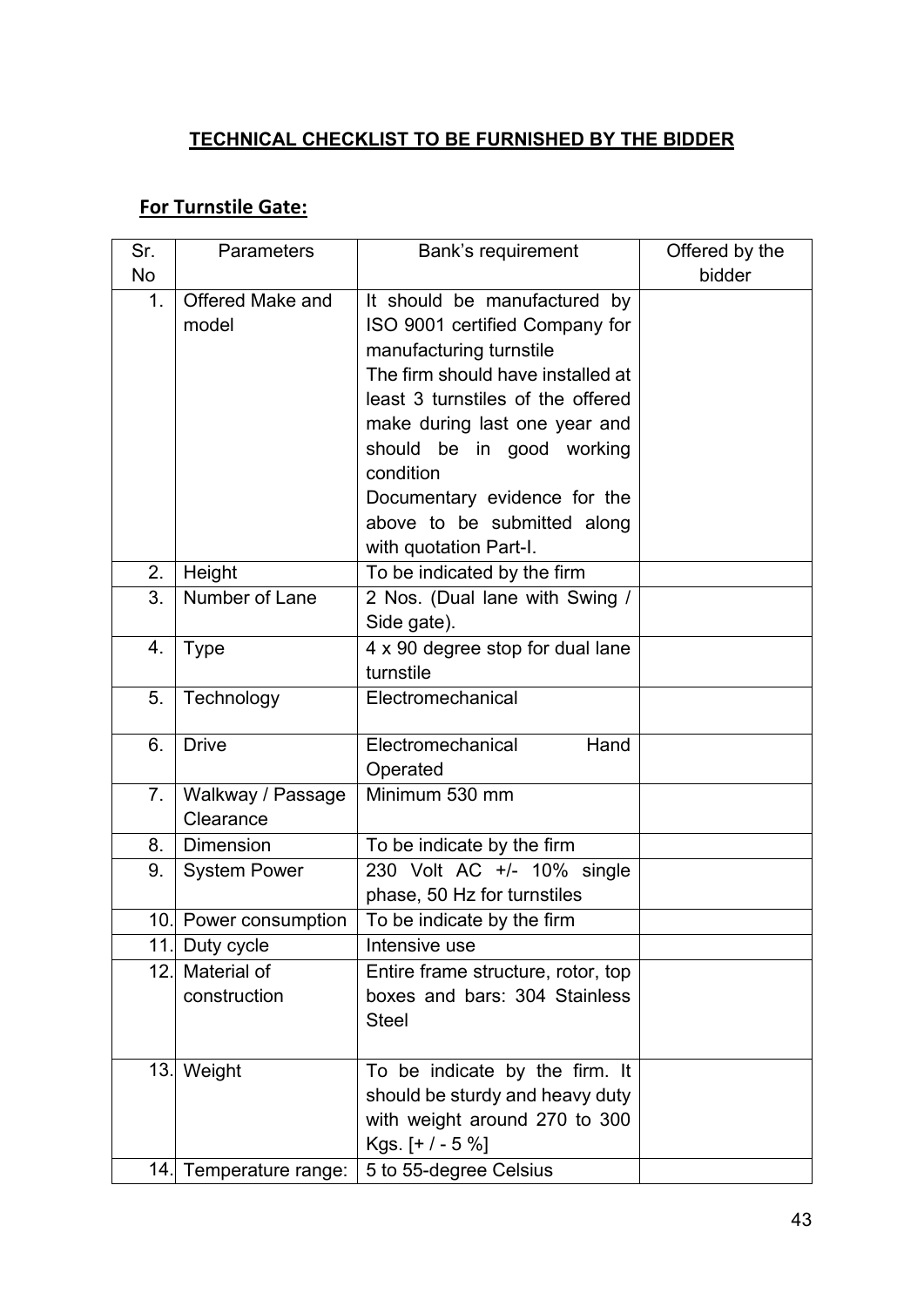|     | 15. Humidity            | 90% non-condensing                   |  |
|-----|-------------------------|--------------------------------------|--|
| 16. | Operation               | <b>Bi-directional</b>                |  |
|     | 17. Passage control     | Passage to be controlled in one      |  |
|     |                         | or either direction                  |  |
|     | 18. Locking             | Mechanism<br>the<br>to<br>prevent    |  |
|     |                         | turnstile rotating in the opposite   |  |
|     |                         | direction once it has travelled      |  |
|     |                         | 25-30 degree past the rest           |  |
|     |                         | position.                            |  |
|     | 19. Self-centring       | With hydraulic damping<br>to         |  |
|     | mechanism               | rotor<br>head<br>always<br>ensure    |  |
|     |                         | rotates quietly and smoothly to      |  |
|     |                         | the neutral position                 |  |
| 20. | Fail safe & Fail lock   | Should be provided with Fail         |  |
|     | variants in the         | Safe & Fail lock variants.           |  |
|     | event of removal of     |                                      |  |
|     | power supply            |                                      |  |
| 21. | <b>Through Put</b>      | Minimum 12 Persons per minute        |  |
|     |                         | per lane with access control.        |  |
|     | 22. Integration         | With any access control device       |  |
|     |                         | like Smart Card Reader and / or      |  |
|     |                         | biometric<br>control<br>access       |  |
|     |                         | system.                              |  |
| 23. | <b>Output (Rotation</b> | at around 10 and 45 Degree           |  |
|     | Detection Switch)to     | rotation of rotor                    |  |
|     | be provided             |                                      |  |
| 24. | Rotor release timer     | Settable between 1 to 6 second       |  |
|     |                         | in the step of one second.           |  |
| 25. | Time-out                | Relay automatically relocks the      |  |
|     |                         | turnstile in with in a settable time |  |
|     |                         | if a person cards in and unlocks     |  |
|     |                         | turnstile<br>but does<br>not<br>go   |  |
|     |                         | through.                             |  |
| 26. | Out of Service Lock     | Enables the turnstile<br>be<br>to    |  |
|     | <b>Bracket</b>          | secured with a padlock when out      |  |
|     |                         | of service                           |  |
| 27. | <b>Status indicator</b> | Red and green status lamps           |  |
|     |                         | (optional) are available to show     |  |
|     |                         | when a card is accepted by the       |  |
|     |                         | reader and the unit is open for      |  |
|     |                         | access with the opposite color       |  |
|     |                         | being<br>shown<br>the<br>lamp<br>on  |  |
|     |                         | opposite side of the turnstiles.     |  |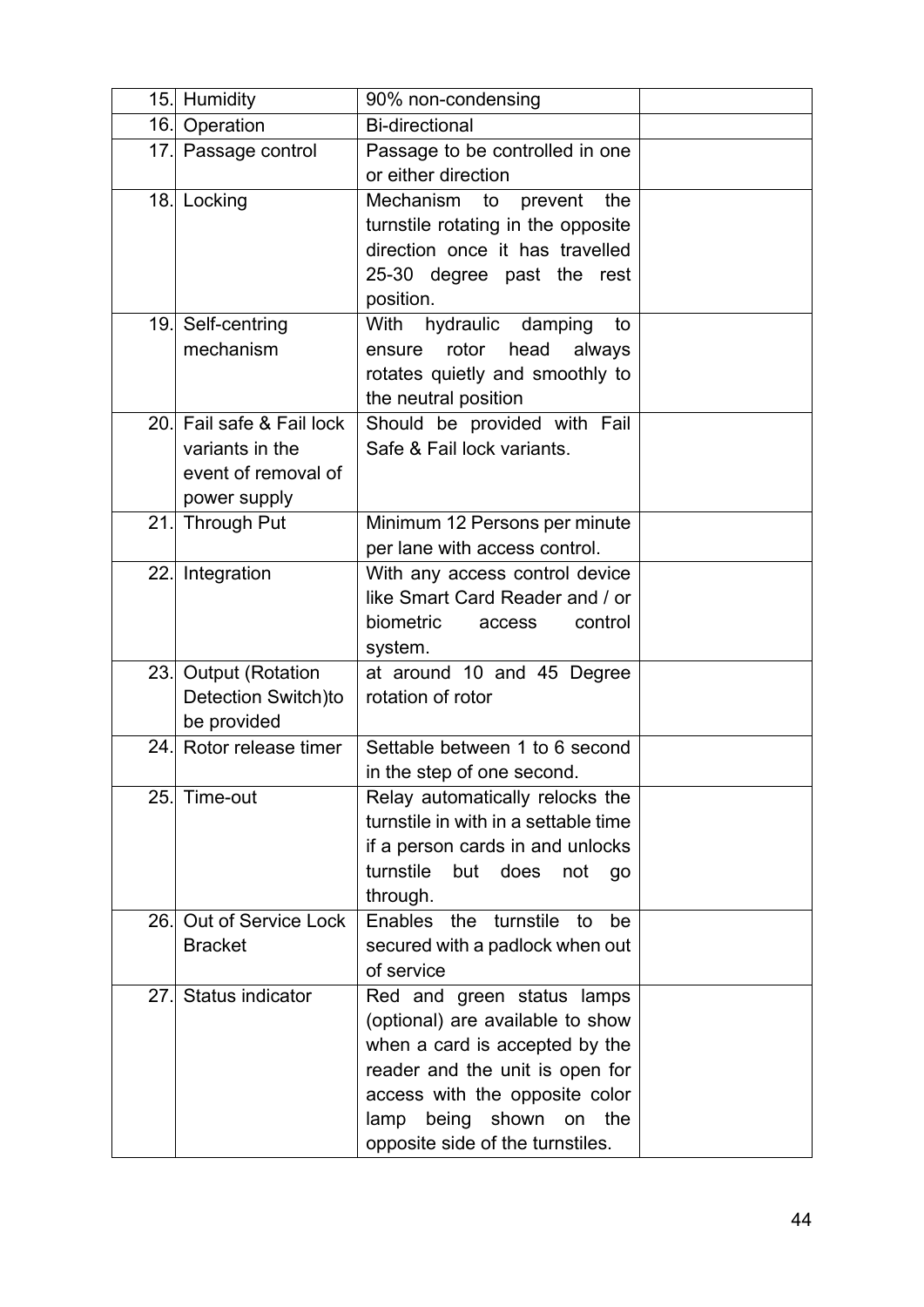|      | 28. Local key operated | To be provided.                  |  |
|------|------------------------|----------------------------------|--|
|      | switch<br>to<br>be     |                                  |  |
|      | provided at each       |                                  |  |
|      | entry and exist.       |                                  |  |
| 29.1 | Certifications         | (i) It should be manufactured by |  |
|      |                        | ISO 9001 certified Company       |  |
|      |                        | (ii) CE certificate for safety / |  |
|      |                        | EMC / Test Certificate copy of   |  |
|      |                        | product shall be submitted       |  |
| 30.  | Minimum dimension      | (i) Minimum dia. of rotor arm-   |  |
|      | of rotor arm, central  | 30 <sub>mm</sub>                 |  |
|      | rotor pillar and       |                                  |  |
|      | frame                  | (ii) Minimum wall thickness of   |  |
|      |                        | rotor arm-1.5 mm                 |  |
|      |                        |                                  |  |
|      |                        | (iii) Minimum numbers of 10      |  |
|      |                        | arms for full height.            |  |
| 31.  | Technical              | Whether technical                |  |
|      | catalogue/             | catalogue/specification is       |  |
|      | specification of       | enclosed                         |  |
|      | product                |                                  |  |

Seal of the company Signature of Contractor

Date : Name : Name : Name : Name : Name : Name : Name : Name : Name : Name : Name : Name : Name : Name : Name : Name : Name : Name : Name : Name : Name : Name : Name : Name : Name : Name : Name : Name : Name : Name : Name Designation : Place : Address :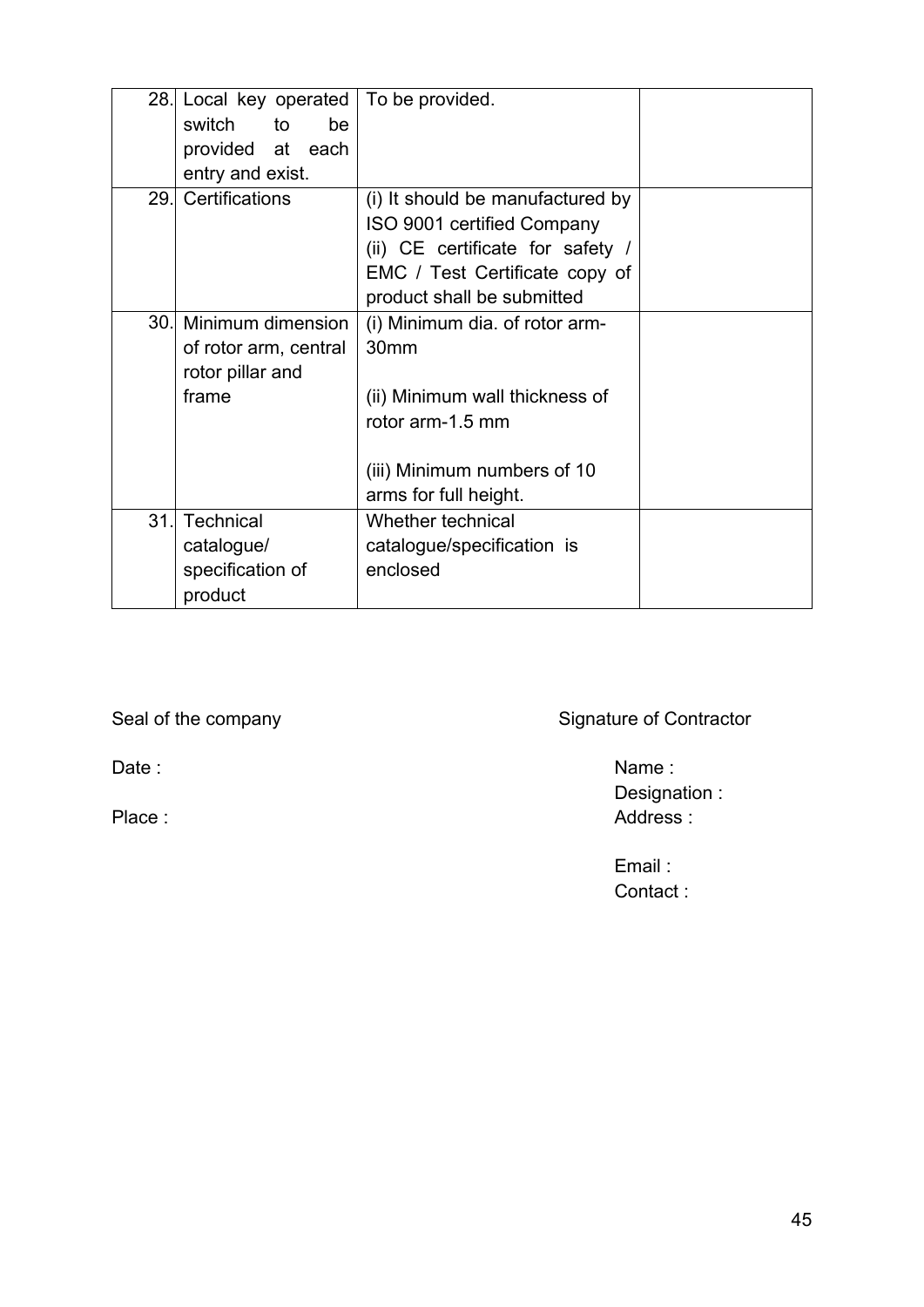### **Proforma for statement of deviations from Bank's Technical Specification**

The following are the particulars of deviations from the requirements of the Technical Specification: -

| Sr.<br>No.   | <b>Section</b><br>No. | <b>Clause</b><br>No. | <b>Deviation proposed</b> | <b>Remarks</b><br>(including<br>justification) |
|--------------|-----------------------|----------------------|---------------------------|------------------------------------------------|
| $\mathbf{1}$ | $\overline{2}$        | $\overline{3}$       |                           | $\overline{\mathbf{4}}$                        |
|              |                       |                      |                           |                                                |
|              |                       |                      |                           |                                                |
|              |                       |                      |                           |                                                |
|              |                       |                      |                           |                                                |
|              |                       |                      |                           |                                                |
|              |                       |                      |                           |                                                |
|              |                       |                      |                           |                                                |
|              |                       |                      |                           |                                                |
|              |                       |                      |                           |                                                |
|              |                       |                      |                           |                                                |
|              |                       |                      |                           |                                                |

Date : Name : Name : Name : Name : Name : Name : Name : Name : Name : Name : Name : Name : Name : Name : Name :  $\mathsf{N}$ 

Seal of the company Seal of the company Seal of the company Designation: Place : Address : Address : Address : Address : Address : Address : Address : Address : Address : Address : Address : Address : Address : Address : Address : Address : Address : Address : Address : Address : Address : Addr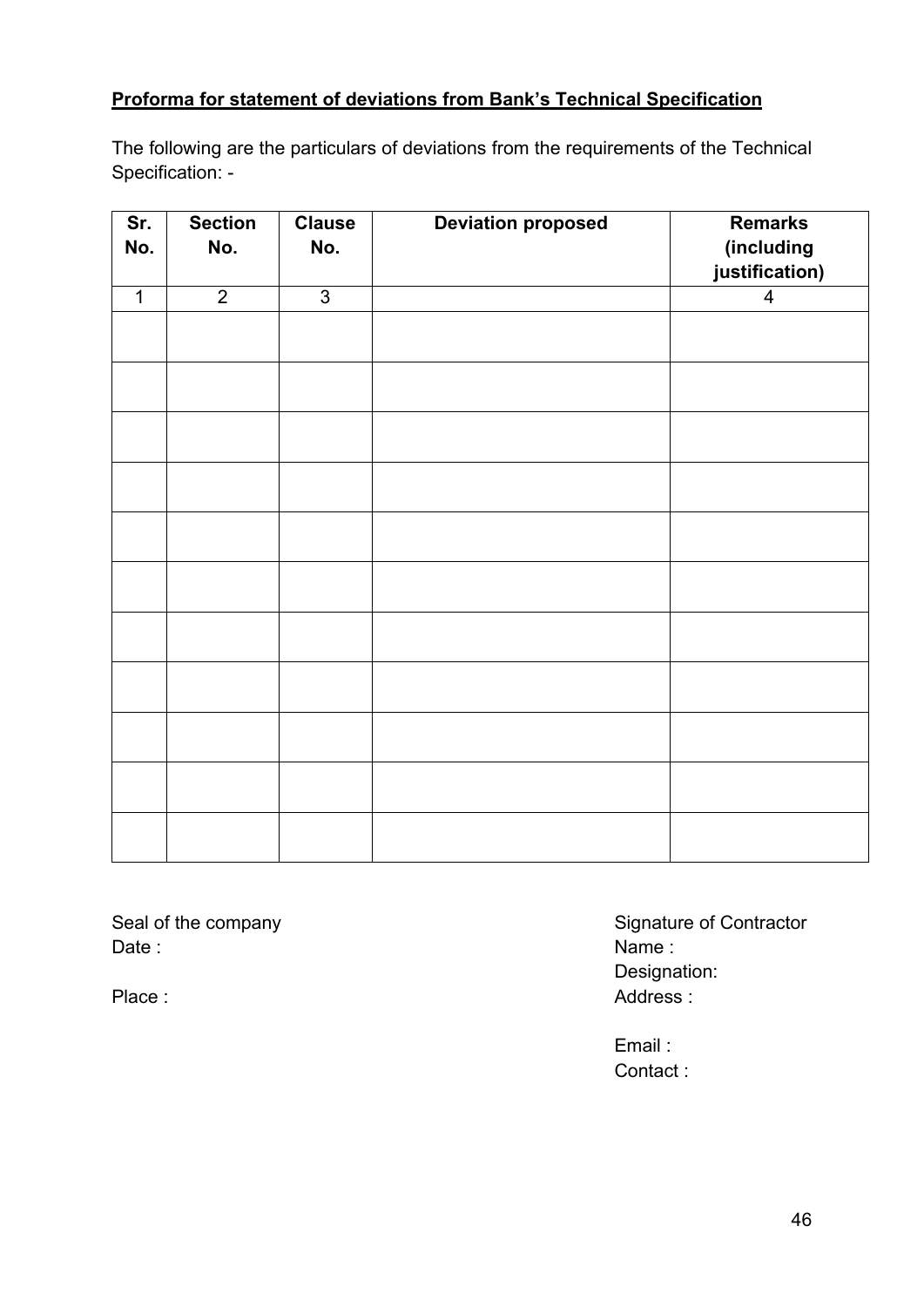## **(Un-Priced scheduled of quantity– Not to be filled)**

Design, supply, installation, testing and commissioning of full height dual lane turnstile gate at Bank's Byculla Office Building, Mumbai

| Sr.<br>No.     | <b>Description</b>                                                                                                                                                                                                                                                                                                                                                                                                                                                                                                                                                                                                                                | Quantity         |
|----------------|---------------------------------------------------------------------------------------------------------------------------------------------------------------------------------------------------------------------------------------------------------------------------------------------------------------------------------------------------------------------------------------------------------------------------------------------------------------------------------------------------------------------------------------------------------------------------------------------------------------------------------------------------|------------------|
| 1.             | Design, supply, installation, testing and<br>commissioning of Full Height Dual Lane (with 4<br>arms at 90 degree) Turnstile gate for following<br>actuating devices:<br>Proximity/smart card type (card reader to be<br>supplied by the Bank)<br>Key operated switch type<br>The turnstile shall be suitable for indoor installation<br>as per the specification given in the Part-I of the<br>quotation document including required cables.<br>Further, in the rate quoted shall include charges for<br>all materials, labour, installation, transport, insurance,<br>loading, unloading charges etc. and all taxes and<br>duties excluding GST. | 1 Set            |
|                |                                                                                                                                                                                                                                                                                                                                                                                                                                                                                                                                                                                                                                                   |                  |
| $\overline{2}$ | <b>Comprehensive Annual Maintenance Contract: -</b><br>Comprehensive Annual Maintenance Charges per<br>year including the cost of all types of consumables<br>required for the entire year and the cost of all the<br>spares for maintenance of the above equipment<br>applicable after one year of guarantee / Defect<br>Liability Period as per the terms and conditions<br>mentioned in Part-I of the quotation and excluding<br><b>GST</b>                                                                                                                                                                                                    | <b>Per Annum</b> |

Date : Name : Name : Name : Name : Name : Name : Name : Name : Name : Name : Name : Name : Name : Name : Name :  $\mathsf{N}$ 

Seal of the company Signature of Contractor<br>Date : Name : Designation : Place : Address : Address : Address : Address : Address : Address : Address : Address : Address : Address : Address : Address : Address : Address : Address : Address : Address : Address : Address : Address : Address : Addr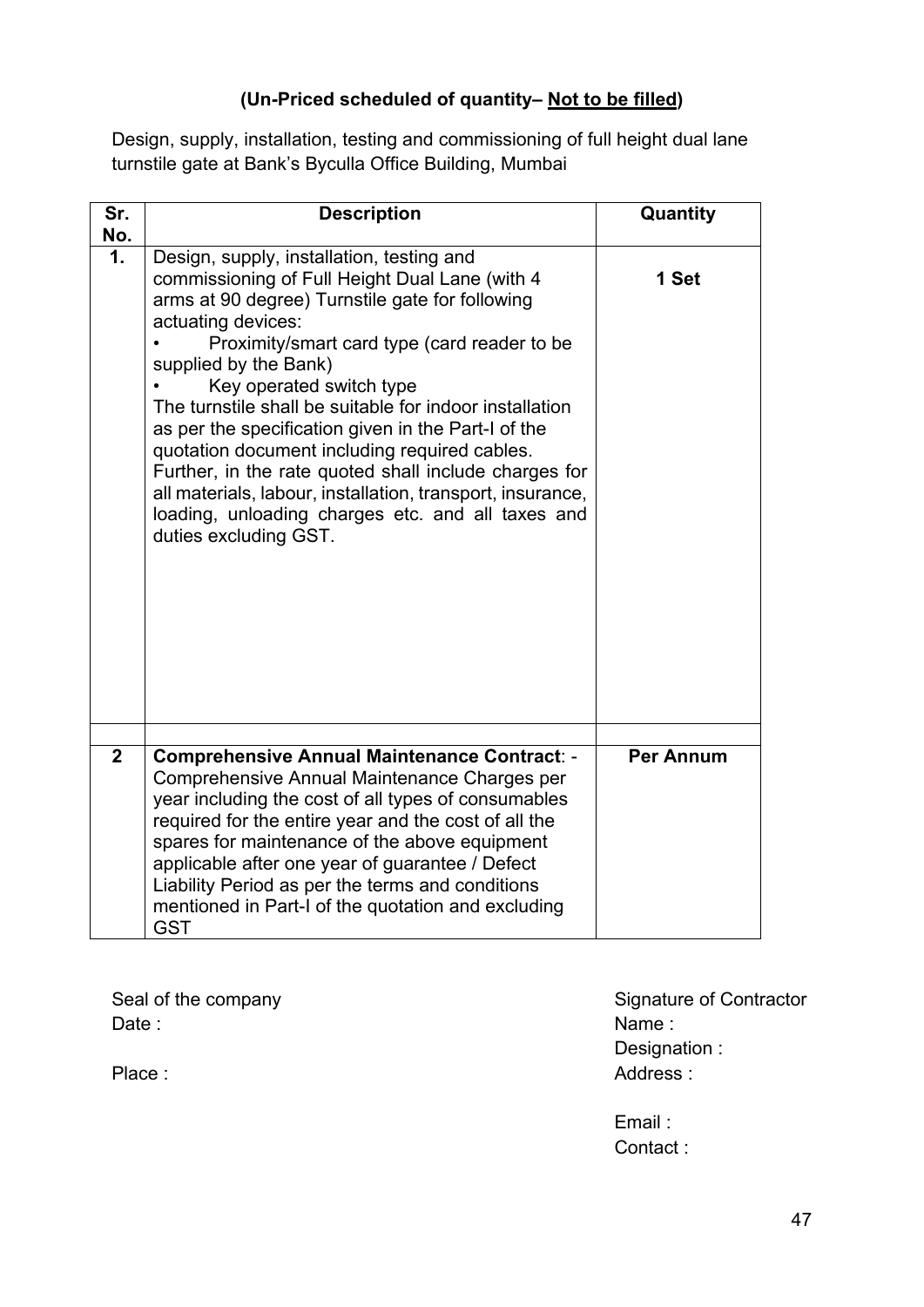### **Proforma for List of clients**

<span id="page-49-0"></span>(To whom works of similar scope each qualifying minimum eligibility criteria have been completed in the last 5 years.

| Sr.            | <b>Details</b>                                                                            | client (1) | client (2) | client $(3)$ |
|----------------|-------------------------------------------------------------------------------------------|------------|------------|--------------|
| No.            |                                                                                           |            |            |              |
| $\mathbf{1}$   | Name, Address,<br>fax and telephone<br>numbers                                            |            |            |              |
| $\overline{2}$ | Project name,<br>location and<br>address.                                                 |            |            |              |
| 3              | Brief details of the<br>work                                                              |            |            |              |
| 4              | Value of work as<br>completed                                                             |            |            |              |
| 5              | Date of award of<br>contract                                                              |            |            |              |
| 6              | Date of<br>completion of<br>work                                                          |            |            |              |
| $\overline{7}$ | Whether the work<br>was carried out<br>under Architect/<br>Consultant, if so,<br>details. |            |            |              |

(Add more columns in case of more than 3 clients)

Date : Name : Name : Name : Name : Name : Name : Name : Name : Name : Name : Name : Name :  $\mathsf{Name} \mathsf{ }$  :

Seal of the company Seal of the company Seal of the company Designation : Place : Address : Address : Address : Address : Address : Address : Address : Address : Address : Address : Address : Address : Address : Address : Address : Address : Address : Address : Address : Address : Address : Addr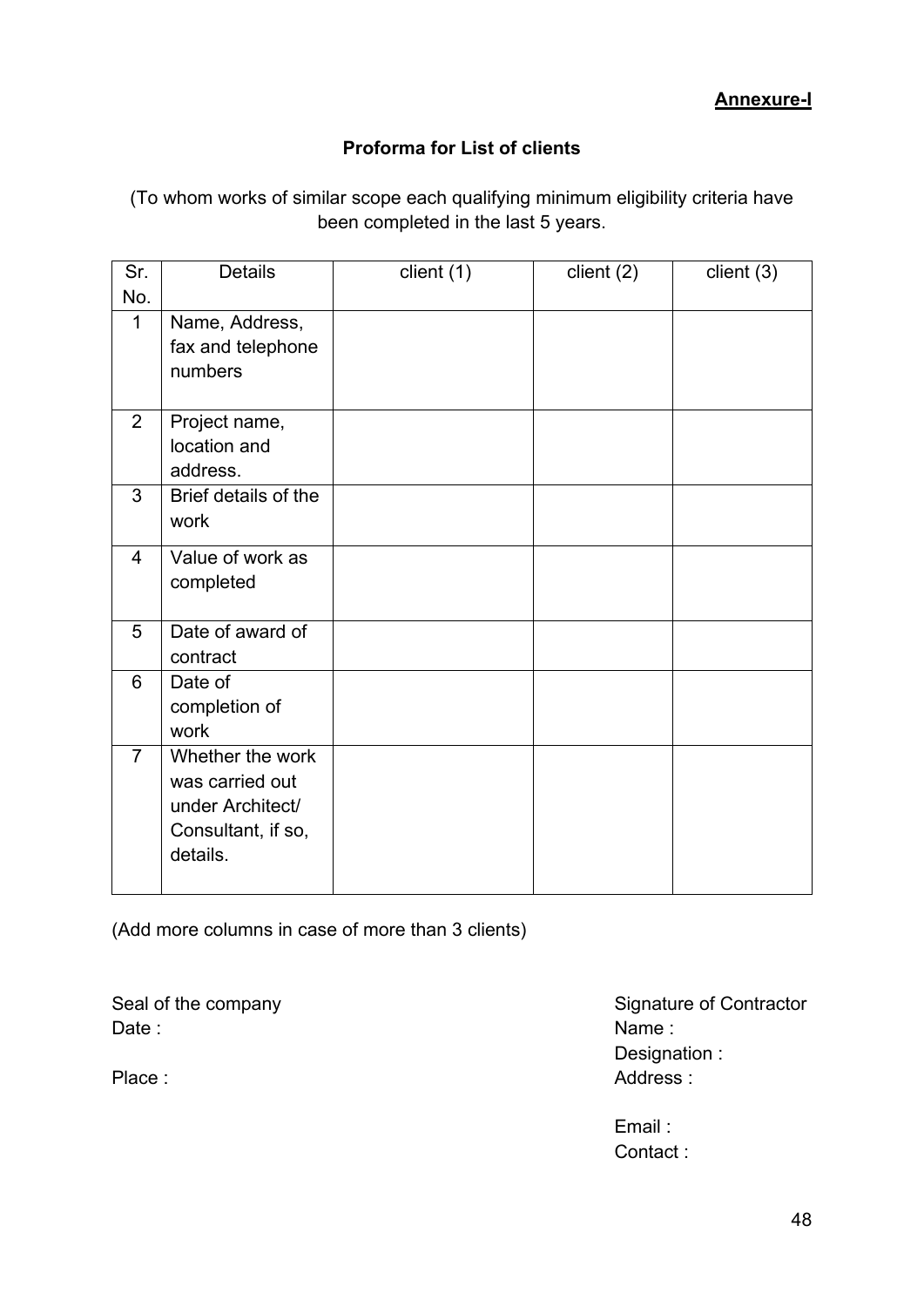#### **Annexure-II**

#### <span id="page-50-0"></span>**Articles of Agreement**

| ARTICLES OF AGREEMENT made the                                                       | day of               |  |
|--------------------------------------------------------------------------------------|----------------------|--|
| between the Reserve Bank of India, (hereafter called "The Bank") of the one part and |                      |  |
|                                                                                      | (thereinafter called |  |
| "the Contractor") of the other nart                                                  |                      |  |

'the Contractor $\degree$ ) of the other part.

WHEREAS the Bank is desirous of Design, supply, installation, testing and commissioning of full height dual lane turnstile gate at Bank`s Byculla Office Building, Mumbai and has caused specifications describing the works to be done.

AND WHEREAS the said specifications, the Schedule of Quantities and drawings have been signed by or on behalf of the parties hereto.

AND WHEREAS the Contractor has agreed to execute upon the subject to the Conditions set forth herein and to the Conditions set forth in the Special Conditions and in the Schedule of Quantities and Conditions of Contract (all of which are collectively hereinafter referred to as "the said Conditions") the works shown upon the said drawings and/or described in the said specification and included in the Schedule of Quantities at the respective rates therein set forth amounting to the sum as therein arrived at or such other sum as shall become payable thereunder(hereinafter referred to as 'the said Contract Amount')

#### **NOW IT IS HEREBY AGREED AS FOLLOWS:**

- 1. In consideration of said Contract Amount to be paid at the times and in the manner set forth in the said conditions, the Contractor shall upon and subject to the said Conditions execute and complete the work shown upon the said Drawings and described in the said Drawings and described in the said Specifications and the Schedule of Quantities.
- 2. The Bank shall pay the Contractor the said Contract Amount, or such other sum as shall become payable, at the times and in the manner specified in the said conditions.
- 3. The said Conditions and Appendix thereto shall be read and construed as forming part of this agreement and the parties hereto shall respectively abide by, submit themselves to the said Conditions and perform the agreements on their part respectively in the said Conditions contained.
- 4. The plans, agreement and documents mentioned herein shall form the basis of this **Contract**
- 5. This Contract is neither a fixed Lump sum Contract nor a Piece work Contract but is a Contract to carry out the Design, supply, installation, testing and commissioning of full height dual lane turnstile at Bank`s Byculla Office Building Mumbai, to be paid for according to actual measured quantities at the rates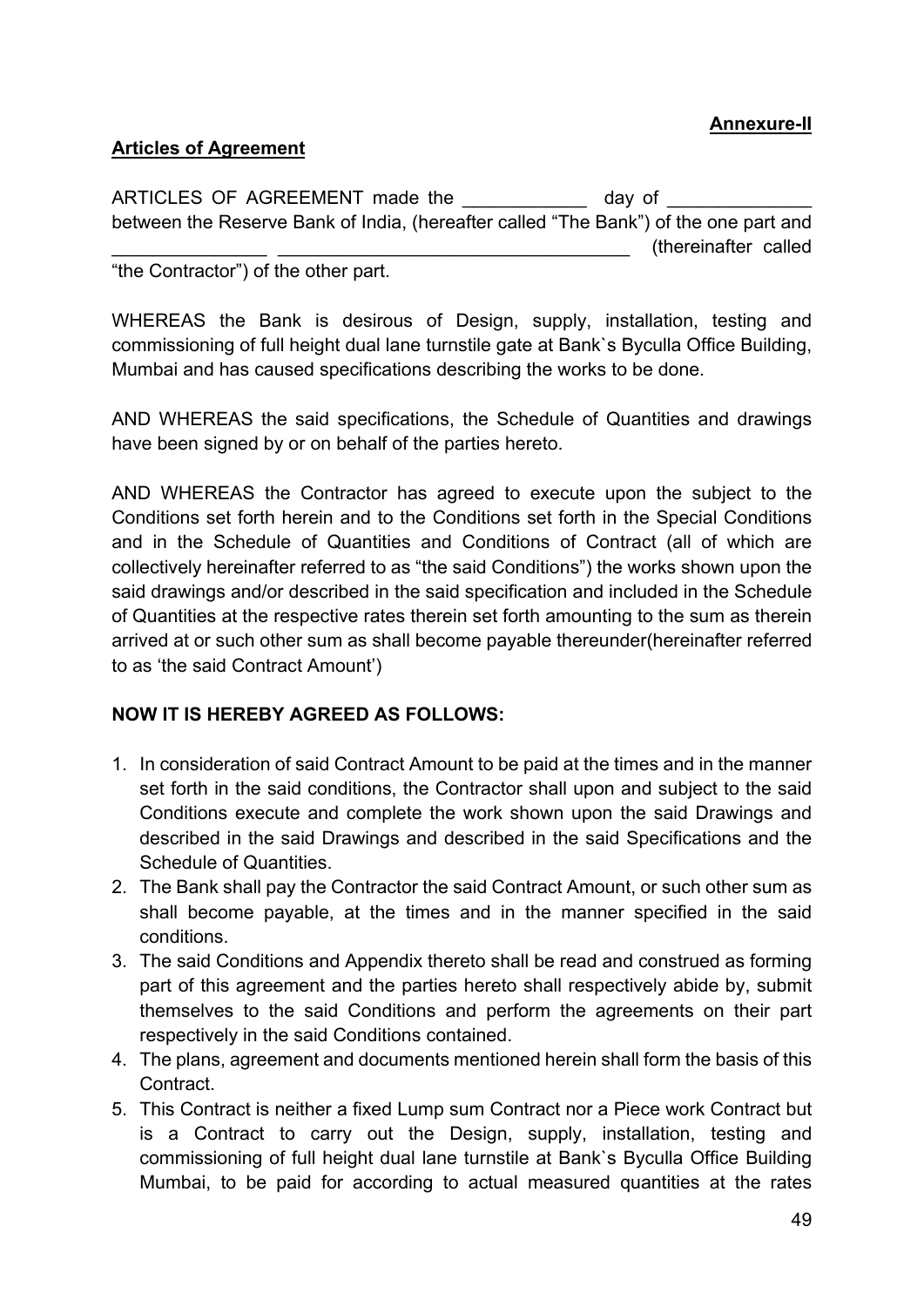contained in the Schedule of Rates and Probable quantities or as provided in the said Conditions.

- 6. The Contractor shall afford every reasonable facility for the carrying out of all works relating to civil works and other ancillary works in the manner laid down in the said Conditions, and shall make good any damages done to walls, floors etc. after the completion of such works.
- 7. The Bank reserves to itself the right of altering the Drawings and nature of the work by adding to or omitting any items of work or having portions of the same carried out without prejudice to this contract.
- 8. **The Contractor shall not disclose** directly or indirectly any information, materials and details of the Bank's infrastructure/systems/equipment etc., which may come to the possession or knowledge of the Contractor during the course of discharging its contractual obligations in connection with this agreement, to any third party and shall at all times hold the same in strictest confidence. The Contractor shall treat the details of the contract as private and confidential, except to the extent necessary to carry out the obligations under it or to comply with applicable laws. The Contractor shall not publish, permit to be published, or disclose any particulars of the works in any trade or technical paper or elsewhere without the previous written consent of the Bank. The Contractor shall indemnify the Bank for any loss suffered by the Bank as a result of disclosure of any confidential information. Failure to observe the above shall be treated as breach of contract on the part of the Contractor and the Bank shall be entitled to claim damages and pursue legal remedies. The Contractor shall take all appropriate actions with respect to its employees to ensure that the obligations of non-disclosure of confidential information under this agreement are fully satisfied. The Contractor's obligations with respect to non-disclosure and confidentiality will survive the expiry or termination of this agreement for whatever reason.
- 9. Time shall be considered as the essence of this Contract, and the Contractor hereby agrees to commence the work soon after the site is handed over to him or from tenth day after the day of issue of formal works order as provided for in the said Conditions, whichever is later, and to complete the entire work within 60 days, subject nevertheless to the provisions for extension of time.
- 10.All payments by The Bank under this Contract will be made only at Mumbai.
- 11.All disputes arising out of or in any way connected with this agreement shall be deemed to have arisen at Mumbai and only Courts in Mumbai shall have jurisdiction to determine the same.
- 12.That the several parts of this Contact have been read by the Contractor and fully understood by the Contractor.
- 13.The contractor/agency shall be solely responsible for full compliance with the provision of **Sexual harassment** of Women at work place under Prevention, Prohibition and Redressal Act 2013. In case of any complaint of sexual harassment against its employee within the premises of Bank, the complaint will be filed before the Internal Complaints Committee constituted by the contractor/agency and the contractor/agency shall ensure appropriate action under the said Act in respect of the complaint.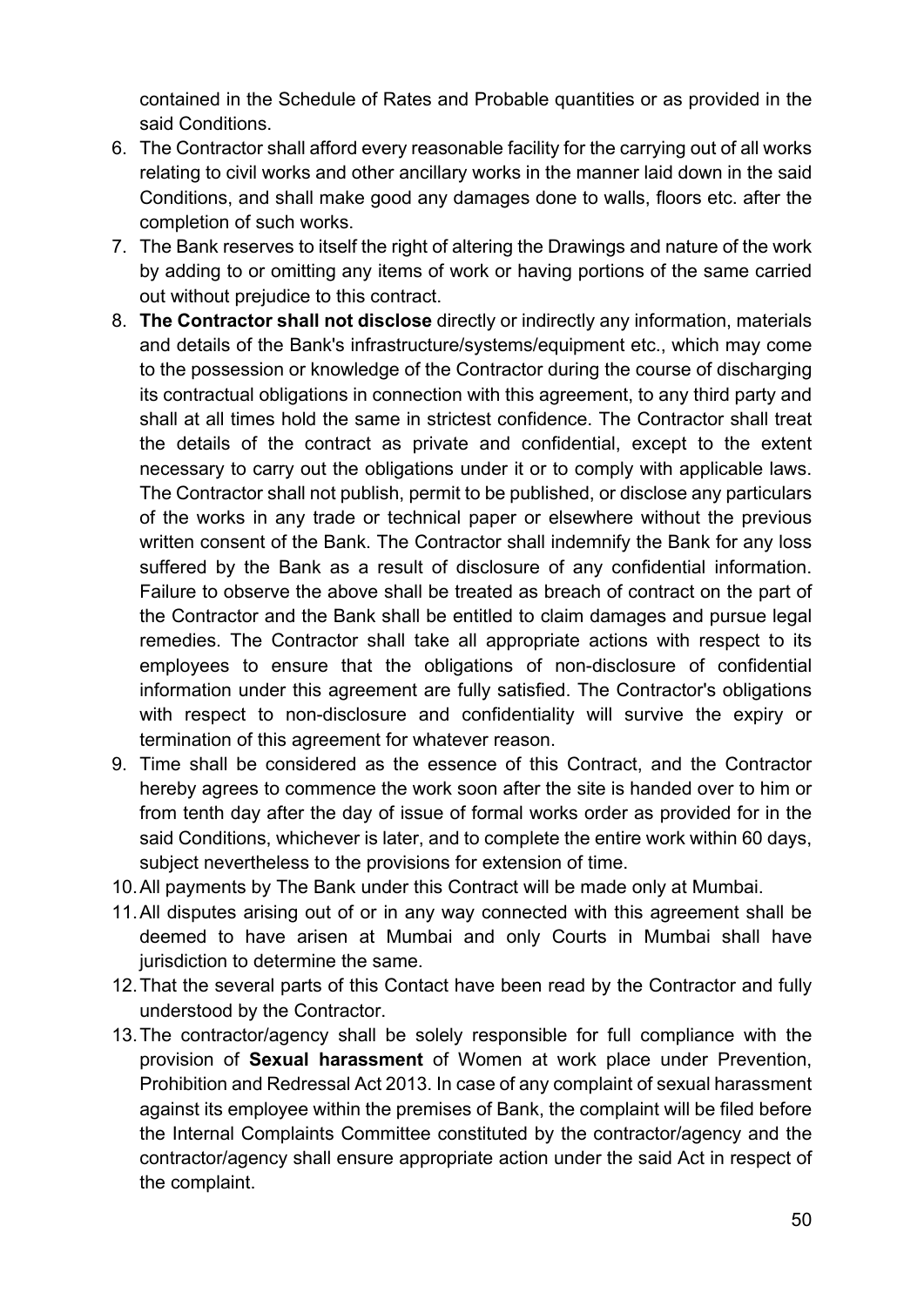- (e) Any complaint of sexual harassment from any aggrieved employee of the contractor against any employee of the Bank shall be taken cognizance of by the Regional Complaints Committee constituted by the bank.
- (f) The contractor shall be responsible for any monetary compensation that may need to be paid in case of incident involves the employee of the contractor, for instance any monetary relief to Bank's employee, if sexual violence by the employee of the contractor id proved.
- (g) The contractor shall be responsible for educating its employees about the prevention of sexual harassment at work place and related issues.
- (h) The contractor shall provide a complete and updated list of its employees who are deployed within the bank's premises.
- 14.The contractor shall take all actions required to comply with Contract Labor (Regulation and Abolition) Act 1970 and the rule under the Act including the latest amendments to the Act particularly with the appropriate authority, obtaining license, maintaining registers and records, payment of wages to the workmen, welfare measures as stipulated under the Act etc. The contractor shall be liable for any penalty by the appropriate authority if there is any contravention of the Act.

| If the contractor is a Partnership or an | IN WITNESS WHEREOF the Bank and the             |
|------------------------------------------|-------------------------------------------------|
| Individual                               | Contractor have set their respective hands to   |
|                                          | these presents and two duplicate hereof the     |
|                                          | day and year first hereinabove written.         |
| If the contractor is a Company           | IN WITNESS WHEREOF the Bank has set its         |
|                                          | hand to these presents through its duly         |
|                                          | authorized official and the Contractor has      |
|                                          | caused its common seal to be affixed            |
|                                          | hereunto and the said two duplicate/has         |
|                                          | caused these presents and the said two          |
|                                          | duplicates hereof to be executed on its behalf, |
|                                          | the day and year first hereinabove written.     |

#### **Signature Clause**

| SIGNED AND DELIVERED by the Reserve Bank of India by the hand of<br>Shri |
|--------------------------------------------------------------------------|
| (Name and designation)                                                   |
|                                                                          |
| (1)                                                                      |
| Address                                                                  |
| (2)                                                                      |
| <b>Address</b>                                                           |
|                                                                          |
|                                                                          |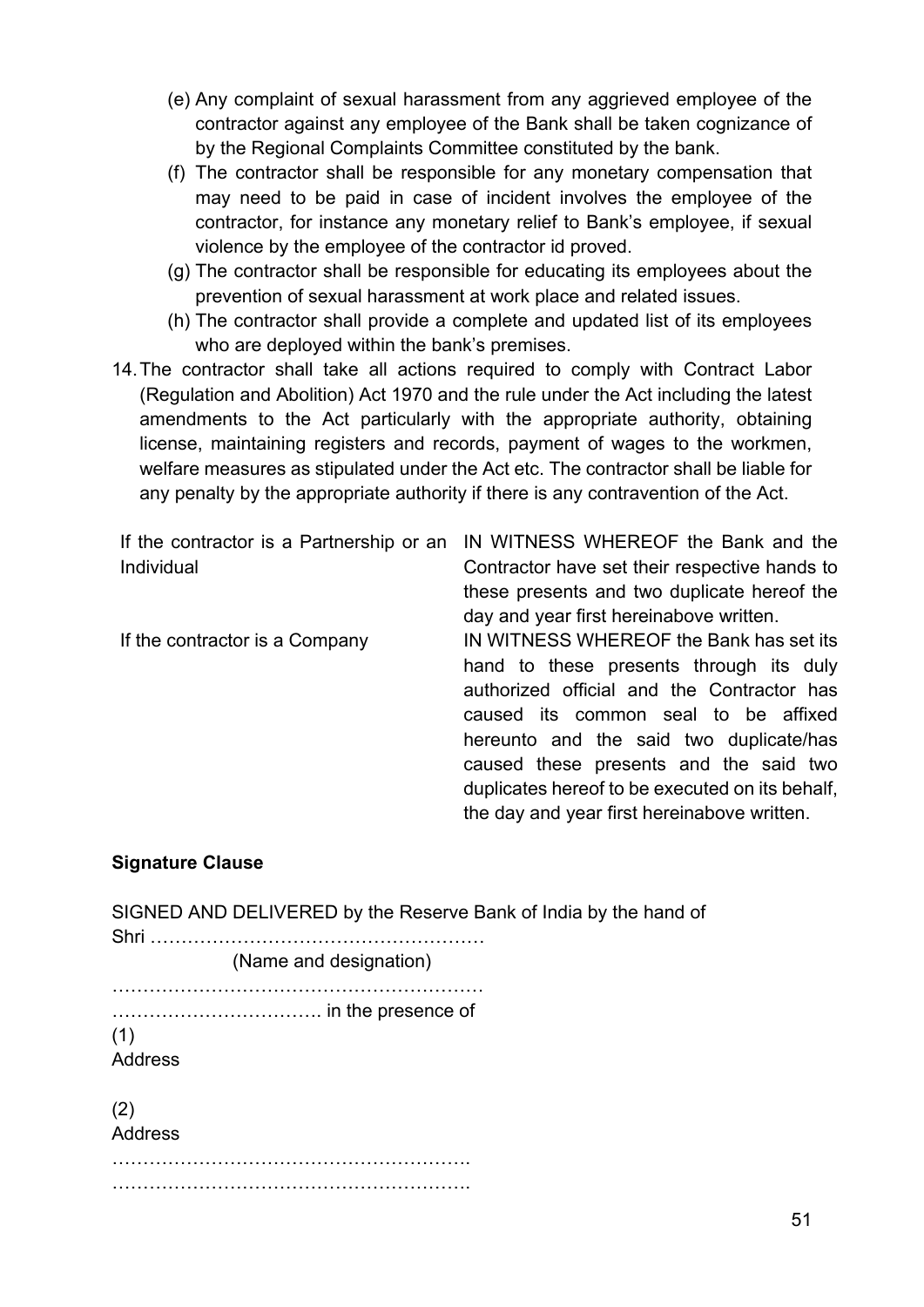………………………………………………….

#### Witnesses

SIGNED AND DELIVERED BY ………………………………………… ………………………………………… 1)…………………………………… Address ……………………………………………… ………………………………………… ………… 2) ………………………………………… .. Address …………………………………………… ………………………………………… ………… **Witnesses** THE COMMON SEAL OF Was hereunto affixed pursuant to of attorney whether a company or individual.the resolutions passed By its Board of Directors at the meeting held on ………………………………………… ………………………………………… ………………………………………… ………. In the presence of  $($  1 ) ………………………………………… ….  $($  2 ) ………………………………………… …. Directors who have signed these presents in taken thereof in the presence of (1) …………………………………… ……. If the part is a partnership firm or any individual should be signed by all or on behalf of all the partners. If the Contractor signs under its common Seal the signature clause should tally with their sealing clause in the Articles of Associations. The Contractor is signing by the hand of power of attorney whether a company or individual. The Contractor is signing by the hand of power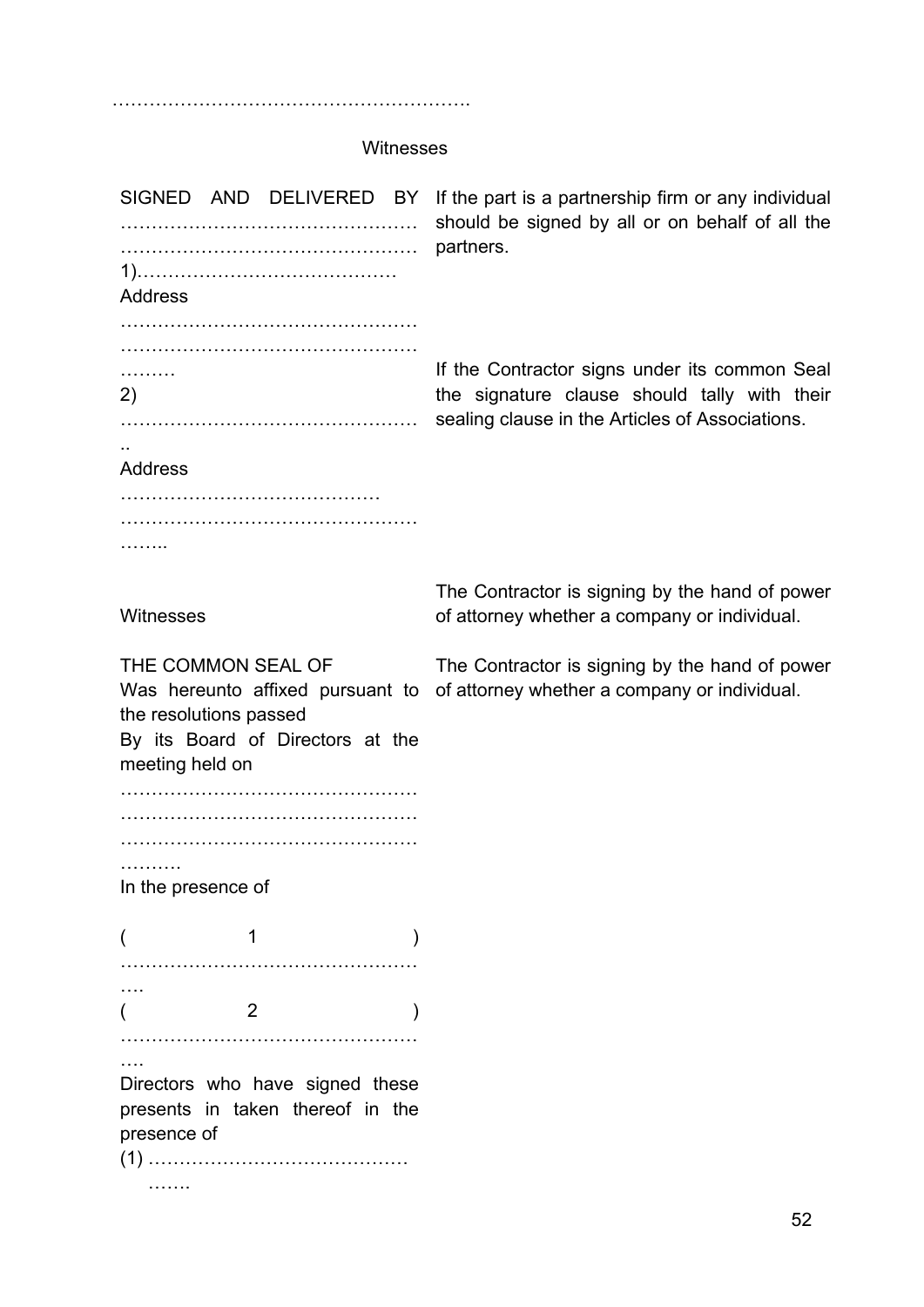(2) …………………………………… ……

SIGNED AND DELIVERED BY the Contractor by the hand Of Shri

……………………………………….

and duly constituted attorney.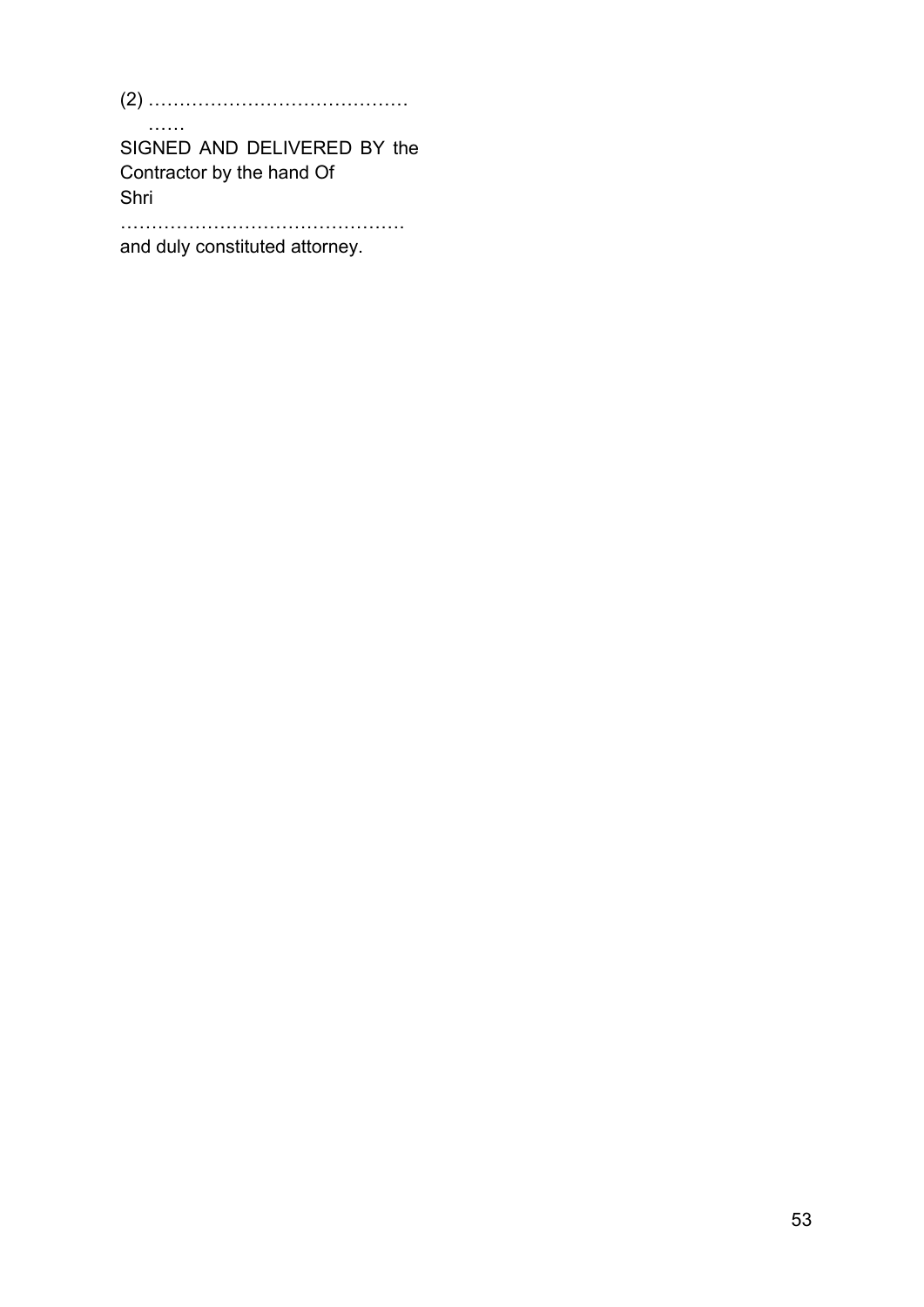#### **CLIENT's CERTIFICATE REG. PERFORMANCE OF CONTRACTOR**

The Regional Director, Reserve Bank of India, Estate Office Fort, Mumbai

Name & address of the Client

Details of Works executed by Smt. /M/s

- 1 Name of work with brief particulars
- 2 Agreement No. and date
- 3 Agreement amount
- 4 Date of commencement of work
- 5 Stipulated date of completion
- 6 Actual date of completion
- 7 Details of compensation levied for delay (indicate amount) if any
- 8 Gross amount of the work completed and paid
- 9 Name and address of the authority under whom works executed
- 10 Whether the contractor employed qualified Engineer/Overseer during execution of work?
- 11 i) Quality of work (indicate grading) Outstanding/Very Good/

Good/Satisfactory/poor

- ii) Amt. of work paid on reduced rates,
- if any.
- 12 i) Did the contractor go for arbitration?
	- ii) If yes, total amount of claim
	- iii) Total amount awarded
- 13 Comments on the capabilities of the contractor.
	- a) Technical proficiency Cutstanding/Very Good/
	- b) Financial soundness **Outstanding/Very Good/**
	- c) Mobilization of adequate T&P Outstanding/Very Good/
	- d) Mobilization of manpower **Outstanding/Very Good/**
	-

Good/Satisfactory/poor Good/Satisfactory/poor Good/Satisfactory/poor Good/Satisfactory/poor e) General behavior Christianding Cutstanding/Very Good/ Good/Satisfactory/poor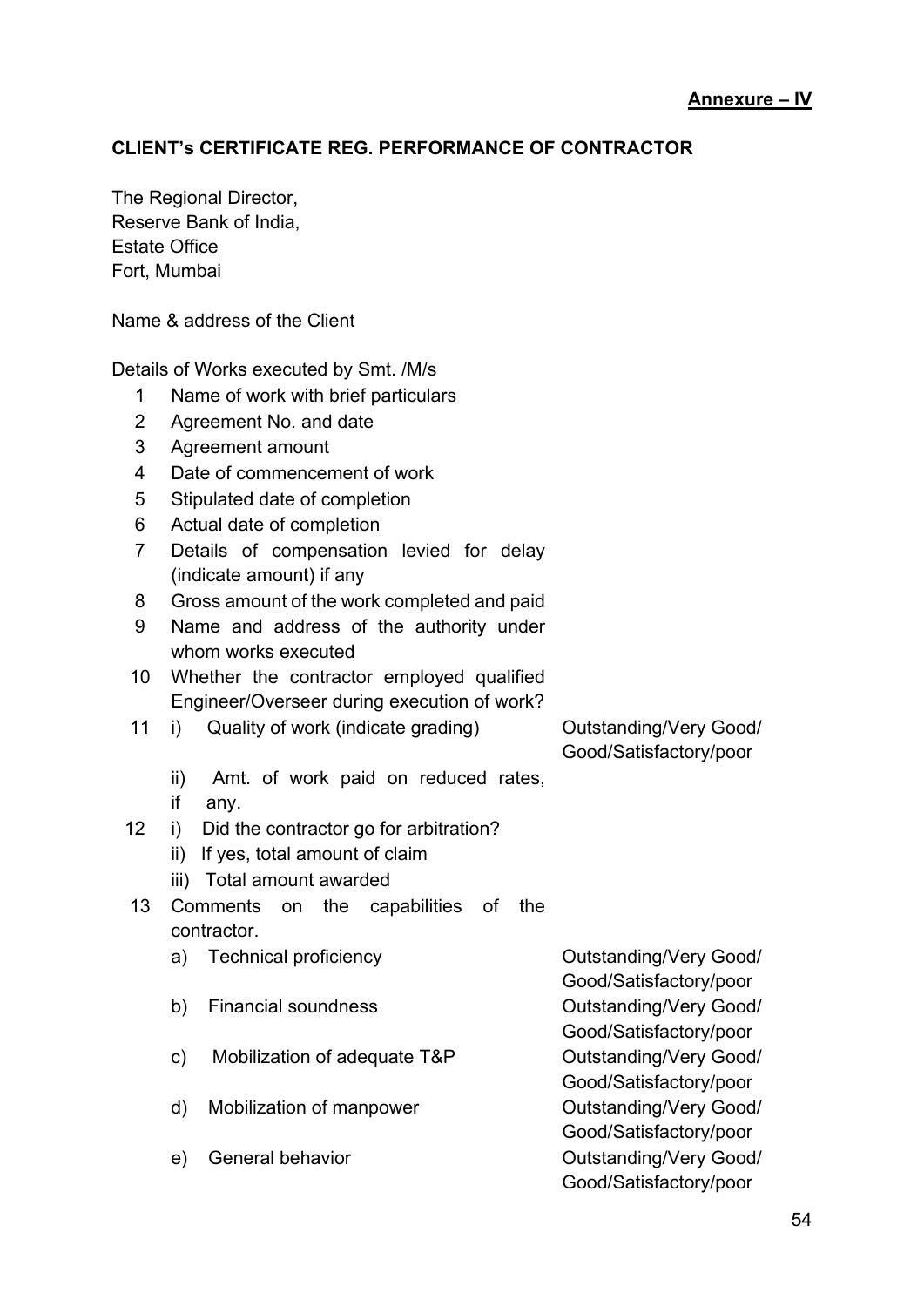Note: All columns should be filled in properly  $*$ countersigned"

Reporting Officer\* with Office seal

\*Officer of the rank of executive engineer/Superintending Engineer or equivalent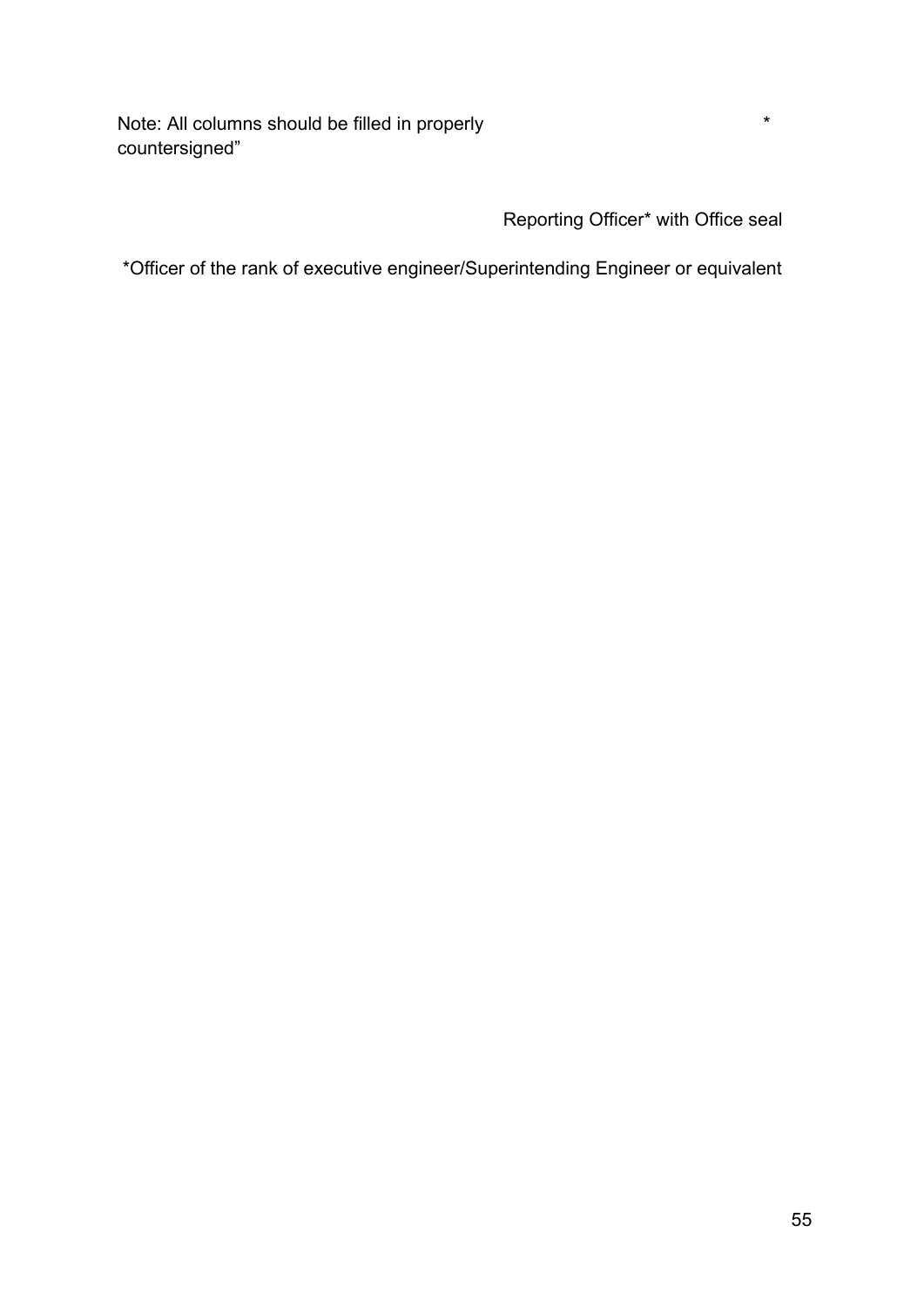#### **Annexure- V**

#### **FORM OF BANKERS' CERTIFICATE FROM A SCHEDULED BANK**

- 1. Composition of the firm (whether Partnership/ Private Limited/ Proprietorship/ Public Limited.)
- 2. Name of the Proprietor/ Partners/ Directors of the firm.
- 3. Turnover of the firm for the last 3 years (year wise).
- 4. Credit facility/ Overdraft facility enjoyed by the firm.
- 5. Dealings
- 6. The period from which the firm has been banking with your bank.
- 7. Any other remarks.

You may also kindly forward your opinion whether the above firm is considered financially sound to be entrusted with the contract for works estimated to cost **Rs. 4.46 Lakhs**.

> (Signature) For the Bank

Note:

1. Bankers' certificates should be on letter head of the Bank, sealed in cover addressed to enlistment authority.

2. In case of partnership firm, certificate to include names of all partners as recorded with the Bank.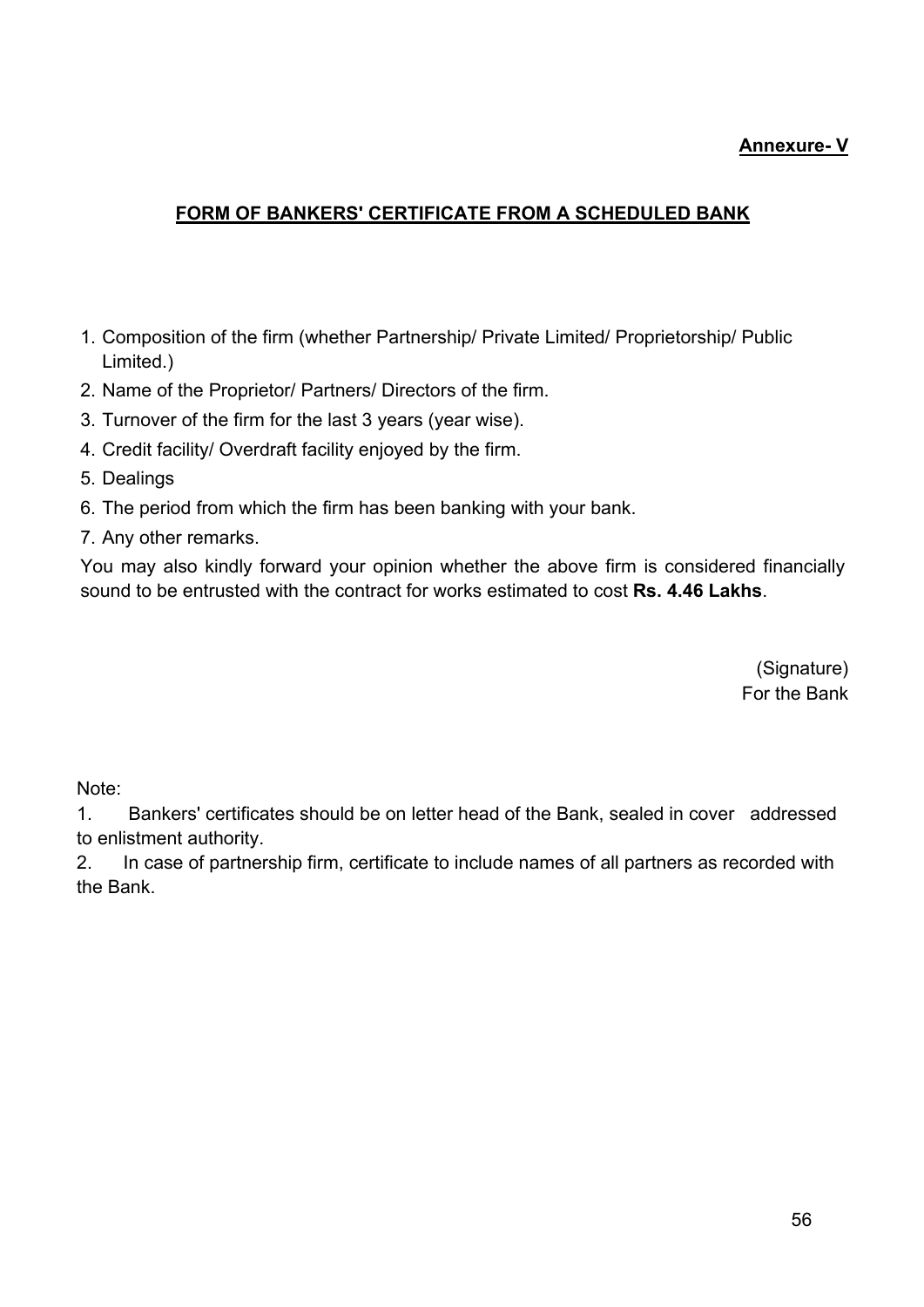#### **FORMAT FOR POWER OF ATTORNEY FOR SIGNING OF PROPOSAL**

(On Non-Judicial Stamp Paper of appropriate value)

Know all men by these presents, We………………………………………………………. (Name of the Bidder and address of their registered office) do hereby constitute, appoint and authorize Mr. / Ms. ……………………………………………………………..………… (Name and residential address of Power of Attorney holder) who is presently employed with us and holding the position of ………………………………………………………….……………….

as our attorney, to do in our name and on our behalf, all such acts, deeds and things necessary in connection with or incidental to our bid for the Supply, installation, testing and commissioning of full height single lane turnstile gate at \_\_\_\_\_\_\_\_\_\_\_\_\_\_\_\_\_\_\_\_\_\_\_\_\_\_\_, on Item Rate Contract basis for Reserve Bank of India including signing and submission of all documents and providing information / responses to RBI, representing us in all matters before RBI, and generally dealing with RBI in all matters in connection with our proposal for the said Project.

We hereby agree to ratify all acts, deeds and things lawfully done by our said attorney pursuant to this Power of Attorney and that all acts, deeds and things done by our aforesaid attorney shall and shall always be deemed to have been done by us.

Note:

Power of Attorney should be properly stamped and notarized Power of Attorney furnished shall be irrevocable.

Signature/(s) of the Bidder

Name/(s)

Stamp/Seal of the Bidder

(NB: This guarantee will require stamp duty as applicable in the state, where it is executed and shall be signed by the official whose signature and authority shall be verified).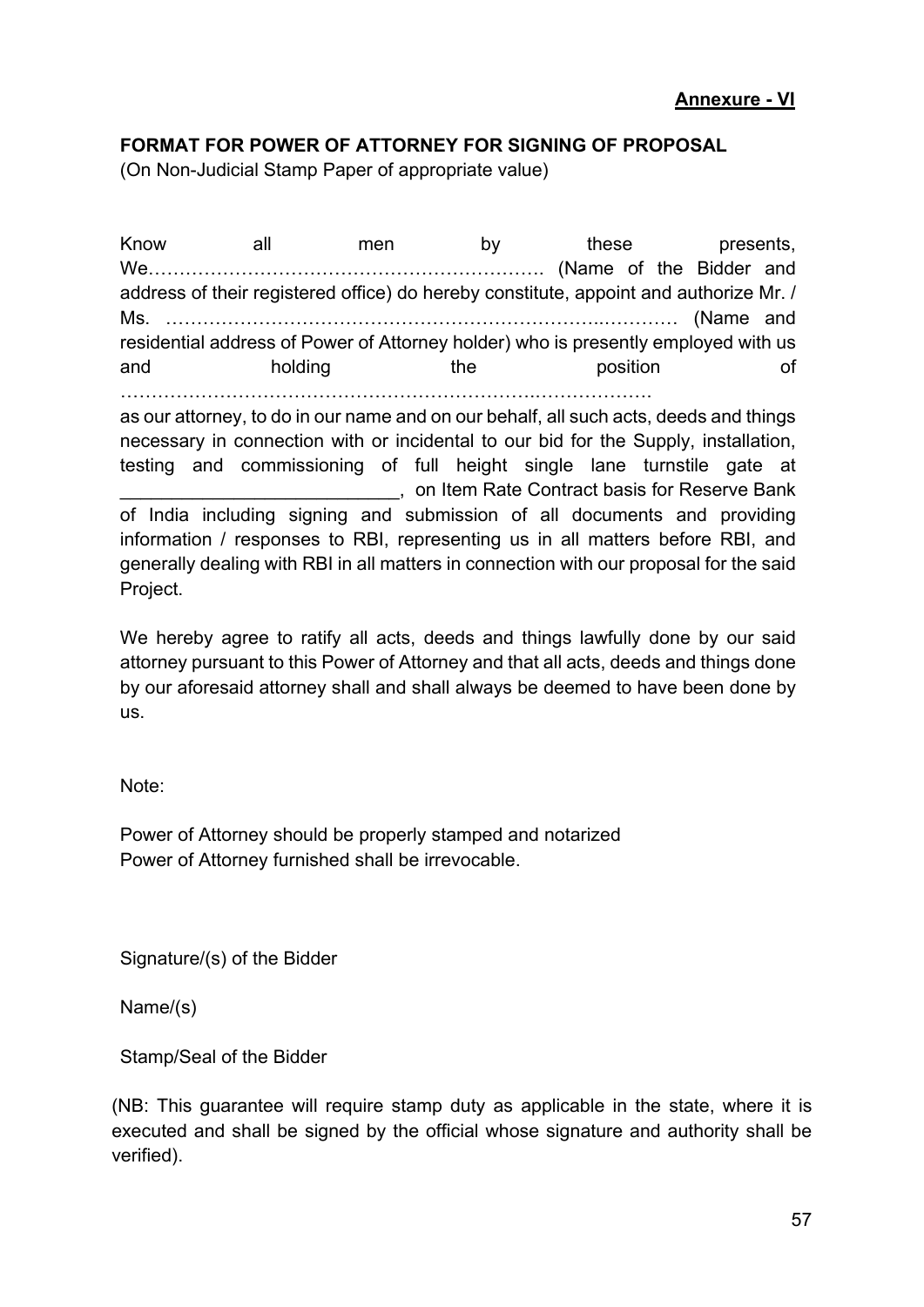#### **Details of service set up of the firm**

#### <span id="page-59-0"></span>**Details of Service Setup at Mumbai/ Navi Mumbai / Suburbans**

|   | <b>Address</b>                  |  |
|---|---------------------------------|--|
| 2 | Telephone numbers               |  |
| 3 | <b>FAX numbers</b>              |  |
|   | <b>Email address</b>            |  |
| 5 | Details of number of engineers, |  |
|   | technicians etc. including      |  |
|   | qualifications and designation, |  |
|   | contact numbers etc.            |  |

- 1. Please specifically indicate the details of the office as above, from where the service for the proposed system at Mumbai will be offered.
- 2. Please attach additional sheet wherever required.

Date : Name : Name : Name : Name : Name : Name : Name : Name : Name : Name : Name : Name : Name : Name : Name :  $\mathsf{N}$ 

Seal of the company Seal of the company Seal of the company Designation : Place : Address : Address : Address : Address : Address : Address : Address : Address : Address : Address : Address : Address : Address : Address : Address : Address : Address : Address : Address : Address : Address : Addr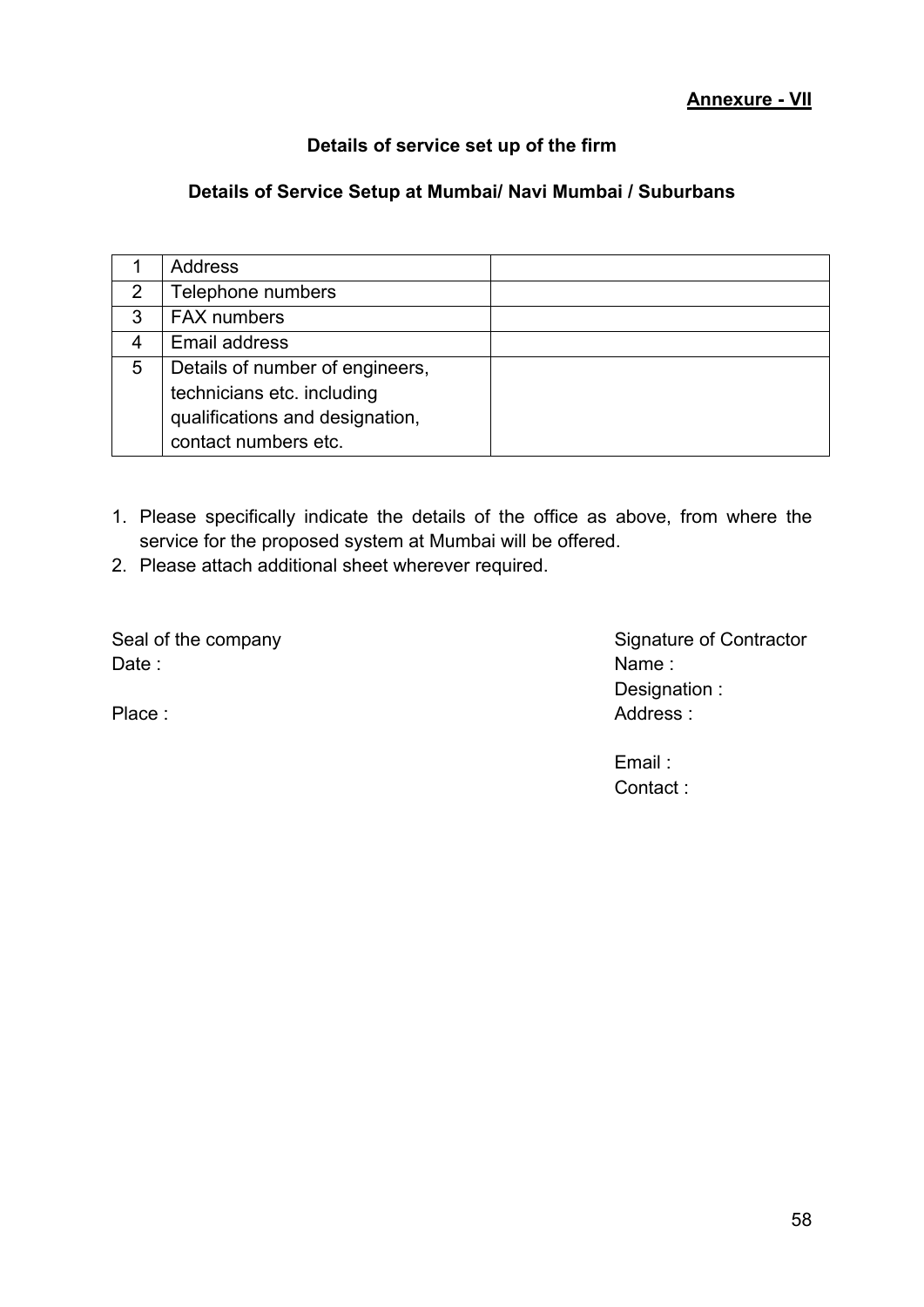### **Performa for Undertaking / Declaration / Certificate by the Bidder regarding country sharing land border with India**

(To be submitted by bidders on their letter head duly sealed and signed by the authorized signatory) To,

The Regional Director Reserve Bank of India Estate Cell, Byculla Mumbai

**Name of Work**: Design, supply, installation, testing and commissioning of full height dual lane turnstile gate at Bank's Byculla Office Building, Mumbai.

I / We ……………………………………. (Name of bidder) have read and understood the contents of the Office Memorandum (OM) F. No. 6/18/2019-PPD dated July 23, 2020 and its subsequent orders / revision issued by Public Procurement Division, Department of Expenditure, Ministry of Finance, Government of India regarding the restrictions on procurement from a bidder of a country which shares a land border with India.

2. Based on the definitions mentioned in the above referred order and its subsequent revisions regarding the bidder, I / We certify that …………… (Name of the bidder)

- i. is not from a country sharing land border with India, or
- ii. is from a country sharing land border with India and has been registered with the Competent Authority, the certificate of which is enclosed, or
- iii. is from a country sharing land border with India where Government of India has extended lines of credit, or
- iv. is from a country sharing land border with India where Government of India is engaged in developmental projects.

*(Strikeout whichever of the above is not applicable).* 

3. I /We hereby certify that …………………………. (Name of bidder) fulfils all requirements in this regard and is eligible to be considered under the provision of the above referred Office Memorandum and its subsequent orders / revision. I/We also undertake that I/we …………..……(Name of bidder) will not sub-contract any work to a contractor from such country(ies) unless such contractor fulfils all the requirements under the above referred office memorandum / order.

4. I have understood that, if this Undertaking / Declaration / Certificate submitted by us found to be false, Bank shall be free to terminate our quotation / Work Order. Bank shall also be free to initiate any legal action in accordance with law including forfeiting of Earnest Money Deposit / Security Deposit and / or debarring us from participating in quotations invited by the Bank in future.

Signature and name of the authorized signatory of the firm with Rubber Stamp Date:

Place: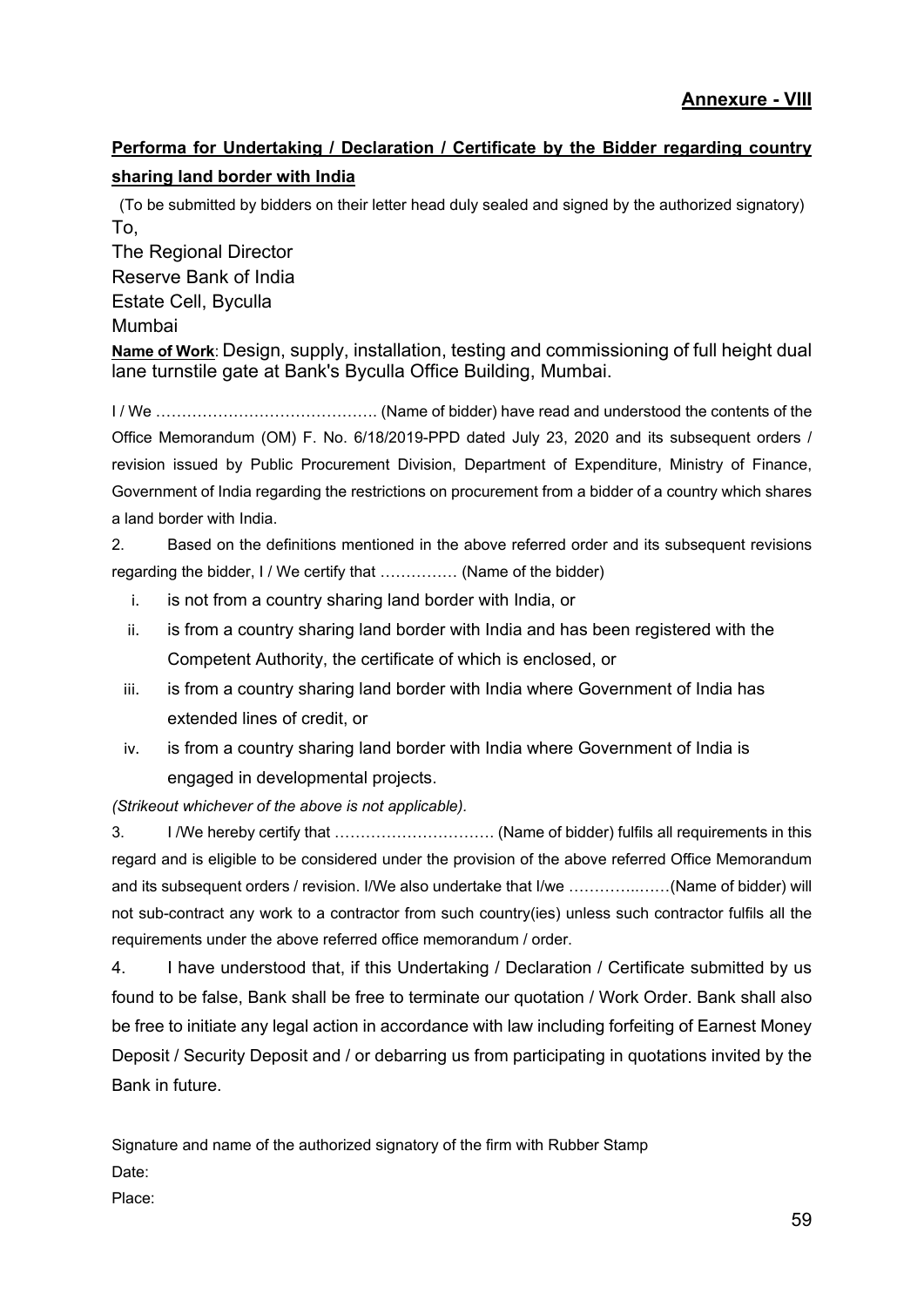



# भारतीय रिज़र्व बैंक Reserve Bank of India



#### **Quotation for Design, supply, installation, testing and commissioning of full height dual lane turnstile gate at Bank's Byculla Office Building, Mumbai**

**Price - Bid** 

**(Part-II)**

\_\_\_\_\_\_\_\_\_\_\_\_\_\_\_\_\_\_\_\_\_\_\_\_\_\_\_\_\_\_\_\_\_\_\_\_\_\_\_\_\_\_\_\_\_\_\_\_\_\_\_\_\_\_\_\_\_\_\_\_\_\_\_\_\_\_\_

\_\_\_\_\_\_\_\_\_\_\_\_\_\_\_\_\_\_\_\_\_\_\_\_\_\_\_\_\_\_\_\_\_\_\_\_\_\_\_\_\_\_\_\_\_\_\_\_\_\_\_\_\_\_\_\_\_\_\_\_\_\_\_\_\_\_\_

\_\_\_\_\_\_\_\_\_\_\_\_\_\_\_\_\_\_\_\_\_\_\_\_\_\_\_\_\_\_\_\_\_\_\_\_\_\_\_\_\_\_\_\_\_\_\_\_\_\_\_\_\_\_\_\_\_\_\_\_\_\_\_\_

\_\_\_\_\_\_\_\_\_\_\_\_\_\_\_\_\_\_\_\_\_\_\_\_\_\_\_\_\_\_\_\_\_\_\_\_\_\_\_\_\_\_\_\_\_\_\_\_\_\_\_\_\_\_\_\_\_\_\_\_\_\_\_\_\_\_

\_\_\_\_\_\_\_\_\_\_\_\_\_\_\_\_\_\_\_\_\_\_\_\_\_\_\_\_\_\_\_\_\_\_\_\_\_\_\_\_\_\_\_\_\_\_\_\_\_\_\_\_\_\_\_\_\_\_\_\_\_\_\_\_\_\_\_\_\_\_

Name of Firm:

Address:

**Date and time of Pre-Bid Meeting: 08.07.2022 at 11 AM**

**Last date of submission of quotations: 15.07.2022 till 2 PM**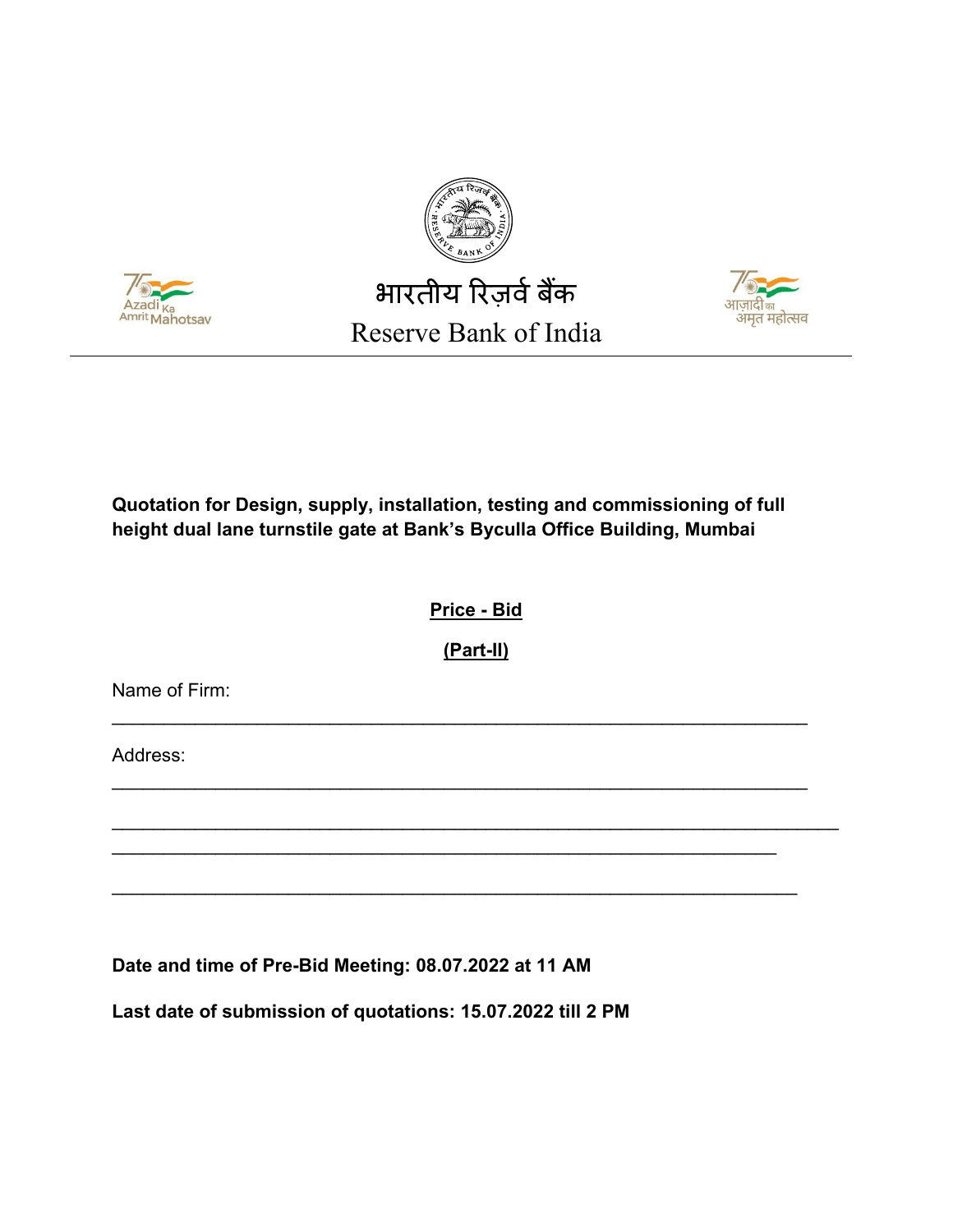#### **Reserve Bank of India**

#### **Estate Cell, Byculla, Mumbai**

## **PART – II (Price bid)**

**Name of work:** Design, supply, installation, testing and commissioning of full height dual lane turnstile gate at Bank's Byculla Office Building, Mumbai

| S.<br>N        | <b>Description of item</b>                                                                                                                                                                                                                                                                                                                                                                                                                                                                                                                                                                                   | Qty. | Unit | Rate (Rs)    | <b>Amount</b><br>(Rs) |
|----------------|--------------------------------------------------------------------------------------------------------------------------------------------------------------------------------------------------------------------------------------------------------------------------------------------------------------------------------------------------------------------------------------------------------------------------------------------------------------------------------------------------------------------------------------------------------------------------------------------------------------|------|------|--------------|-----------------------|
| 1 <sub>1</sub> | Design, supply, Installation, Testing and<br>commissioning of Full Height Dual Lane (with<br>4 arms at 90 degree) Turnstile gate for<br>following actuating devices:<br>Proximity/smart card type<br>(card<br>reader to be supplied by the Bank)<br>Key operated switch type<br>$\bullet$<br>The turnstile shall be suitable for indoor<br>installation as per the specification given in<br>the Part-I of the quotation document<br>including required cables.<br>Further, in the rate quoted shall include<br>charges for all materials, labour, installation,<br>transport, insurance, loading, unloading | 01   | Set  |              |                       |
|                | charges etc. and all taxes and duties<br>excluding GST.                                                                                                                                                                                                                                                                                                                                                                                                                                                                                                                                                      |      |      |              |                       |
|                |                                                                                                                                                                                                                                                                                                                                                                                                                                                                                                                                                                                                              |      |      | <b>Total</b> |                       |
|                |                                                                                                                                                                                                                                                                                                                                                                                                                                                                                                                                                                                                              |      |      | <b>SGST</b>  |                       |
|                |                                                                                                                                                                                                                                                                                                                                                                                                                                                                                                                                                                                                              |      |      | <b>CGST</b>  |                       |
|                | <b>CAPITAL COST OF WORK (A)</b>                                                                                                                                                                                                                                                                                                                                                                                                                                                                                                                                                                              |      |      |              |                       |
|                | )                                                                                                                                                                                                                                                                                                                                                                                                                                                                                                                                                                                                            |      |      |              |                       |